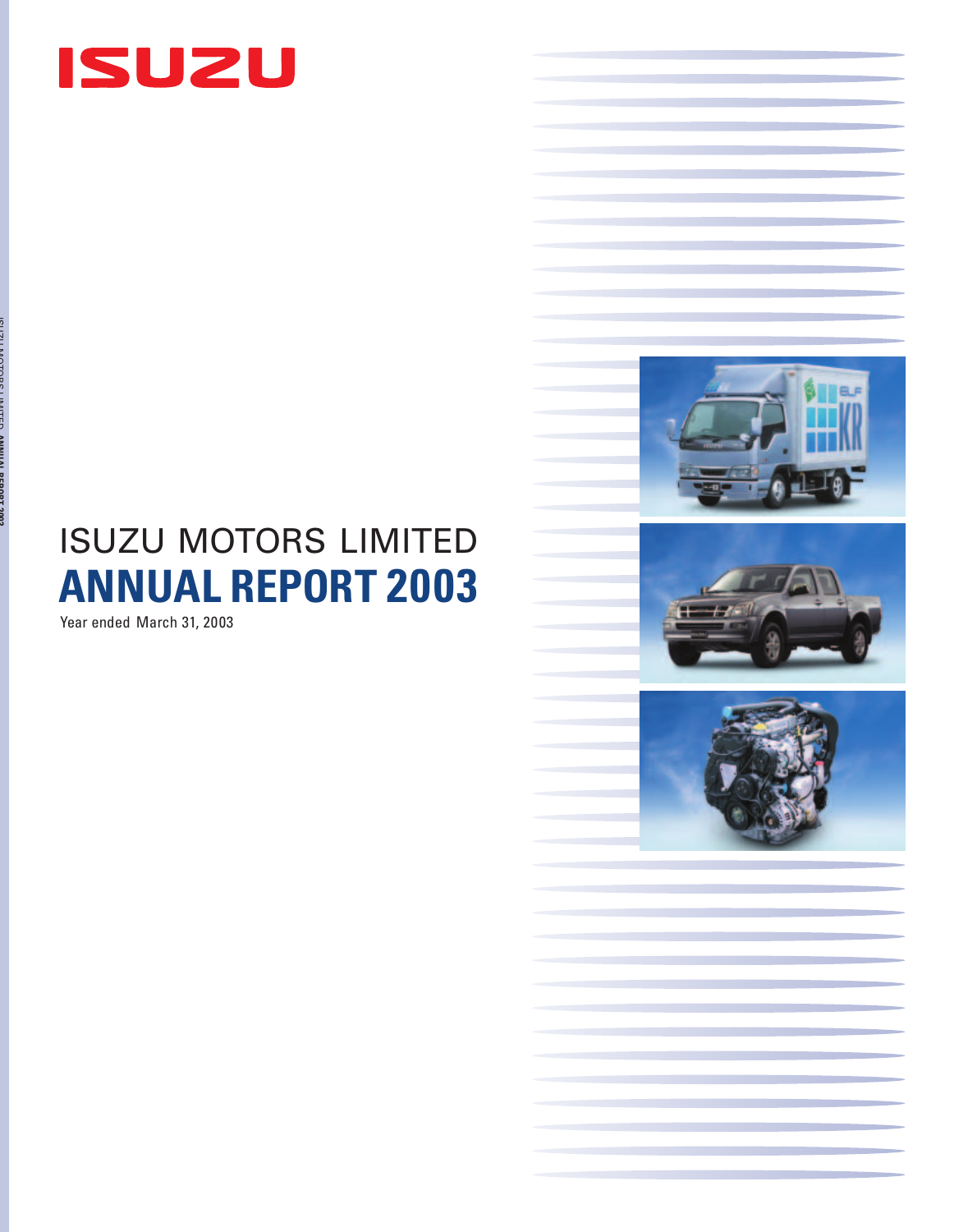## **PROFILE**

**In May 2001, Isuzu Motors Limited unveiled a new medium-term business plan dubbed the Isuzu V Plan. While fine-tuning the plan to stay in step with a fast-changing business environment, Isuzu worked to achieve two overriding goals of this key management initiative—enhance competitiveness and restore corporate value.**

**But with business conditions remaining difficult, typified by a protracted slump in the domestic commercial vehicle market and a downturn in the U.S. SUV business, the Isuzu Group felt compelled to launch a new business plan in October 2002. Called the New Three-Year Business Plan, this initiative is designed to build a powerful organization capable of withstanding the challenges Isuzu faces. The main thrust of this plan is sweeping reforms of Isuzu's operating framework and financial structure.**

On the cover Photographs:

**ELF KR:** Light-duty truck (Domestic specifications)

**Isuzu D-MAX:** Isuzu's all-new pickup truck

**4EE2-TC 1.7-Liter Diesel Engine:** This engine has cleared Europe's Euro 4 next-generation emission standards and powers the new Opel Astra passenger car.

### **Contents**

| The New Three-Year Business Plan  4 |    |
|-------------------------------------|----|
| Environmental Activities  8         |    |
|                                     | 10 |
| Financial Section  11               |    |
| Corporate Directory  35             |    |
| Corporate Data  36                  |    |

#### **FORWARD-LOOKING STATEMENTS**

This annual report contains forward-looking statements about Isuzu Motors Limited's plans, strategies, beliefs and performance that are not historical facts. These forward-looking statements are based on current expectations, estimates, forecasts and projections about the industries in which Isuzu Motors Limited operates, management's beliefs and assumptions made by management. As the expectations, estimates, forecasts and projections are subject to a number of risks, uncertainties and assumptions, they may cause actual results to differ materially from those projected. Isuzu Motors Limited, therefore, wishes to caution readers not to place undue reliance on such forward-looking statements.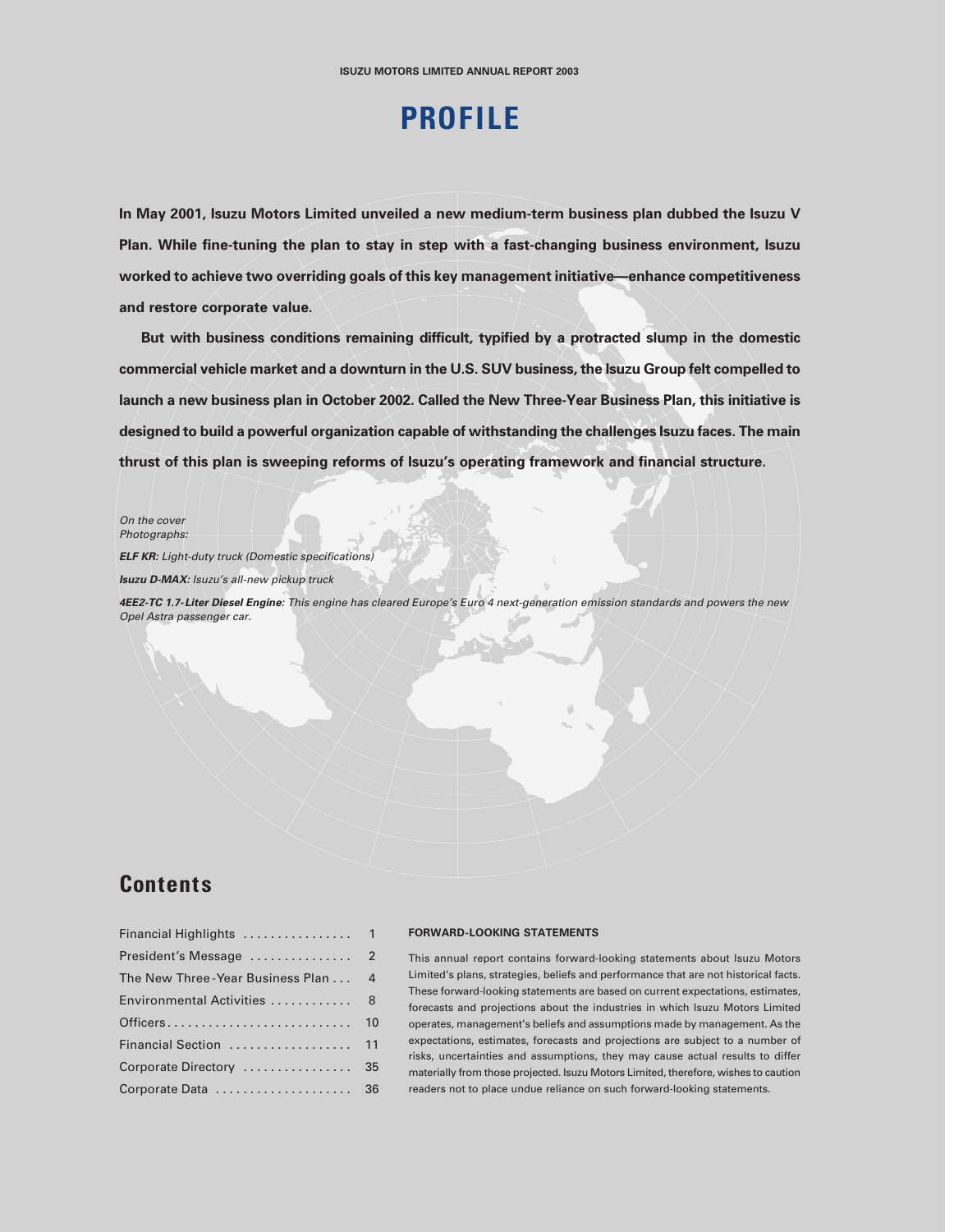## **FINANCIAL HIGHLIGHTS**

| Years ended March 31                                      | 2003        | Millions of Yen<br>2002                 | 2001       | Thousands of<br>U.S. Dollars<br>2003 |
|-----------------------------------------------------------|-------------|-----------------------------------------|------------|--------------------------------------|
| For the Year:                                             |             |                                         |            |                                      |
|                                                           | ¥1,349,449  | ¥1,597,701                              | ¥1,569,199 | \$11,226,704                         |
|                                                           | (144, 301)  | (42.991)                                | (66.787)   | (1,200,515)                          |
| At Year-End:                                              |             |                                         |            |                                      |
| Total assets                                              | ¥1,028,844  | ¥1,324,144                              | ¥1,891,492 | \$8,559,434                          |
| Shareholders' equity                                      | 26,434      | 61,084                                  | 94,108     | 219,921                              |
|                                                           |             | Yen                                     |            | U.S. Dollars                         |
| Per Share:                                                |             |                                         |            |                                      |
| $Net loss$ - primary $\ldots \ldots \ldots \ldots \ldots$ | $*(131.34)$ | $\frac{\mathsf{4}}{\mathsf{4}}$ (33.68) | ¥(52.76)   | \$(1.09)                             |
| Cash dividends                                            |             |                                         |            |                                      |

Note: U.S. dollar figures have been calculated at the rate of ¥120.20=U.S.\$1, the approximate rate of exchange prevailing on the Tokyo Foreign Exchange Market on March 31, 2003.

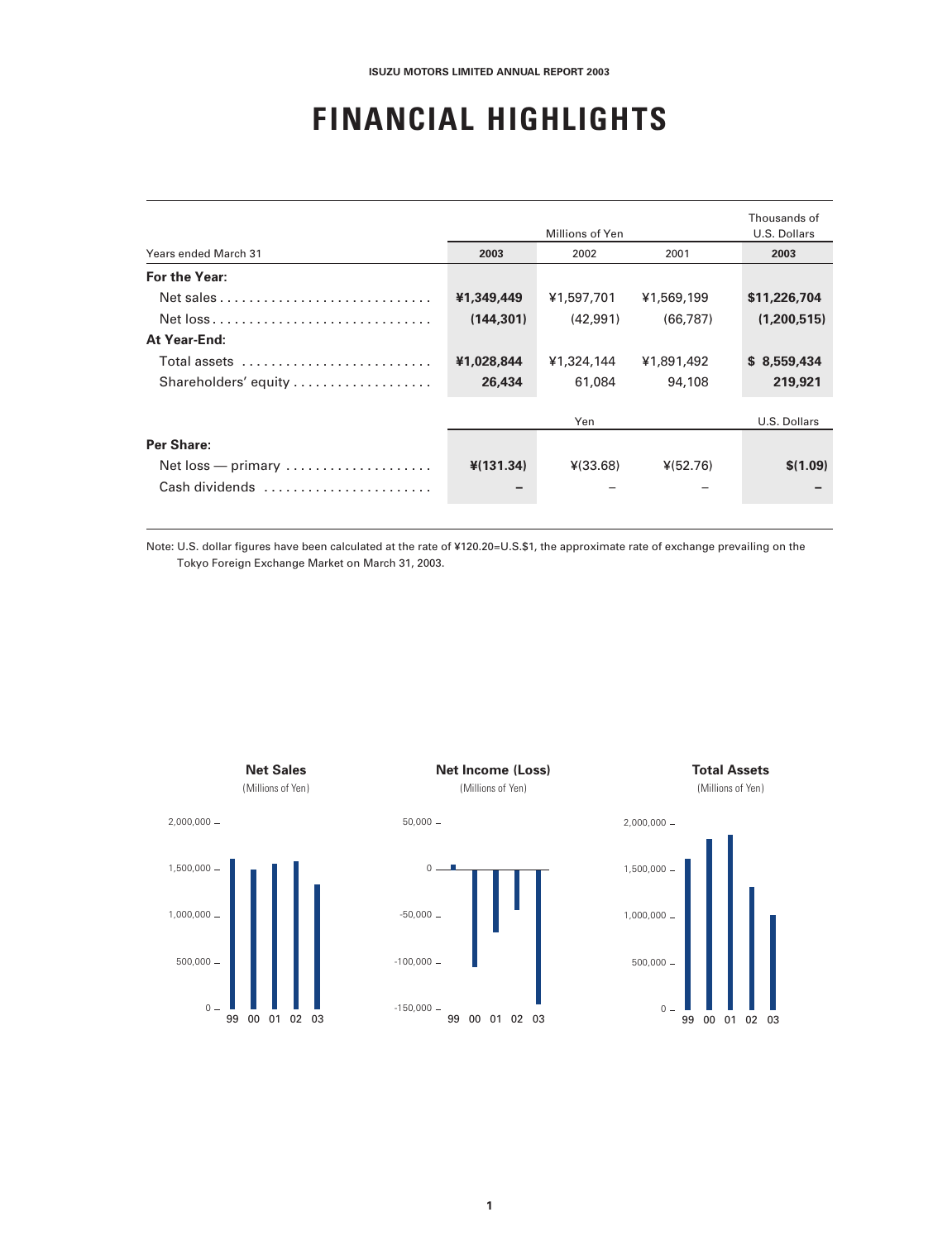## **PRESIDENT'S MESSAGE**

**The Isuzu Group is committed to contributing to society by developing products and services that truly satisfy our customers worldwide while evolving into an organization with an exemplary character. Our guiding principle is to take on challenges, innovate and create, while giving the highest priority to quality in everything we do. Our long-term vision is to become a front-running logistics systems engineering company.**



Yoshinori Ida President & Representative Director

**THE NEW THREE-YEAR BUSINESS PLAN** The Isuzu Group is currently implementing sweeping reforms of its operating framework and financial structure pursuant to its New Three-Year Business Plan. Formulated in October 2002 with the support of General Motors Corporation (GM) and the cooperation of financial institutions, this plan aims to quickly get Isuzu back to the point where we can pay dividends again.

Key to this is focusing on the commercial vehicle business, making the most of our distinctive and superb diesel engine technologies. From engineering through to sales, we plan to upgrade every aspect of our operations, improving our earnings structure in the process. Japan remains a pivotal market

for us but we also plan to develop business in markets harboring significant growth potential—China and the ASEAN region and North America. Work is under way to give Isuzu a leading position in these markets.

Stabilizing businesses is another cornerstone of the New Three-Year Business Plan. In North America, we have undertaken a sweeping review of manufacturing activities. We did this because the high operating risk in these activities was having a pronounced effect on Isuzu. In another move, we have formed joint ventures with GM, our largest customer. Here, too, the aim is to mitigate operating risks, as well as to share the costs of product development. And by sharply downsizing our workforce in line with the future requirements of our operations quicker than we had originally planned, we have achieved an improved earnings structure.

Our balance sheet is stronger as a result of recent moves, too. Shareholders' equity was boosted by the recapitalization of Isuzu by General Motors Limited, a wholly owned subsidiary of GM, through subscription to new shares of common stock, and a debt-for-equity conversion with the cooperation of main lenders. Moreover, the approval by shareholders of a proposal to decrease capital and capital surplus at an Extraordinary Meeting held in November 2002 improved Isuzu's financial structure.

Hand in hand with these actions, the management team has been revamped to ensure that the initiatives contained in the New Three-Year Business Plan are seen through. A senior executive from GM has been appointed Executive Vice President and Representative Director and an executive from Mizuho Corporate Bank, Ltd. has been appointed Executive Vice President.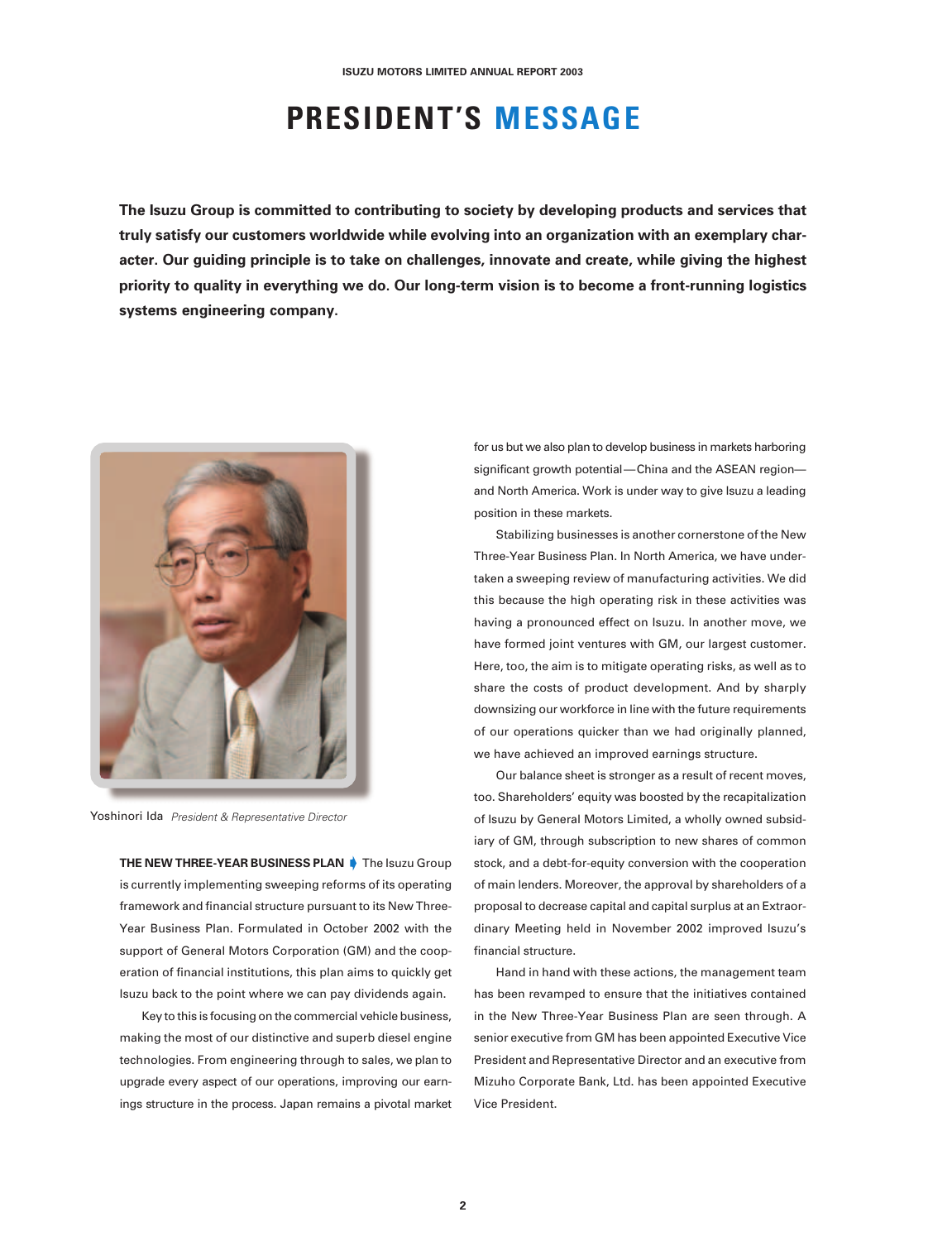**THE FISCAL YEAR IN REVIEW During fiscal 2003, ended** March 31, 2003, despite higher unit truck sales in Japan, total worldwide vehicle unit sales declined 9.9% year on year, partly due to structural reform initiatives. In addition, sales of automotive components for overseas production fell 4.0%. Meanwhile, engine and component sales climbed ¥24.7 billion, or 11.0%, to ¥250.3 billion, buoyed by healthy demand in the ASEAN region. Nevertheless, consolidated net sales decreased 15.5% to ¥1,349.4 billion. Operating income rose 2.2% to ¥15.4 billion as the benefits of cost-cutting measures, the result of initiatives to trim payroll expenses, more than offset restructuring-related charges in North America. Isuzu, however, posted a net loss of ¥144.3 billion for a number of reasons. One was a ¥76.7 billion loss on investment for affiliated company restructuring in North America. Isuzu also booked a charge of ¥24.8 billion for a severance benefit related to an early retirement plan; a loss on business model reform of ¥12.2 billion relating to the downsizing of the SUV business; and a loss of ¥9.5 billion on the revaluation of investments. These charges outweighed items such as a ¥9.9 billion gain on sales of investments and a ¥13.4 billion gain on the return of the substituted portion of the employee pension fund to the Japanese government.

**OUTLOOK FOR THE FISCAL YEAR ENDING MARCH 31,**

**2004** Japan is expected to see replacement demand pick up with the upcoming application of stricter emissions standards, while overseas, Isuzu forecasts higher sales in key markets such as Asia. However, business conditions will remain challenging, due to growing uncertainty about the global economy, in light of intensifying competition both at home

and abroad, the cost of reconstruction in Iraq, prospects for the U.S. economy and other factors.

Consequently, Isuzu is projecting consolidated net sales of ¥1,250.0 billion, income before special items of ¥40.0 billion and net income of ¥35.0 billion.

The Isuzu Group's highest priority is to improve its earnings base by accomplishing the goals of the New Three-Year Business Plan. We will address environmental issues by making the most of our competitive advantages in front-running exhaust emission and environmental technologies. At the same time, we will make Isuzu even more competitive worldwide on both cost and quality fronts.

As always, we will be guided by our commitment to contributing to society by developing products and services that satisfy customers worldwide while evolving as an organization with an exemplary character. Underpinned by this corporate philosophy and determined to take on challenges, innovate and create, while giving the highest priority to quality in everything we do, our long-term vision is to become a front-running logistics systems engineering company.

I ask for your continued understanding and support as we work to achieve our goals.

June 2003

Godmi Sola

Yoshinori Ida President & Representative Director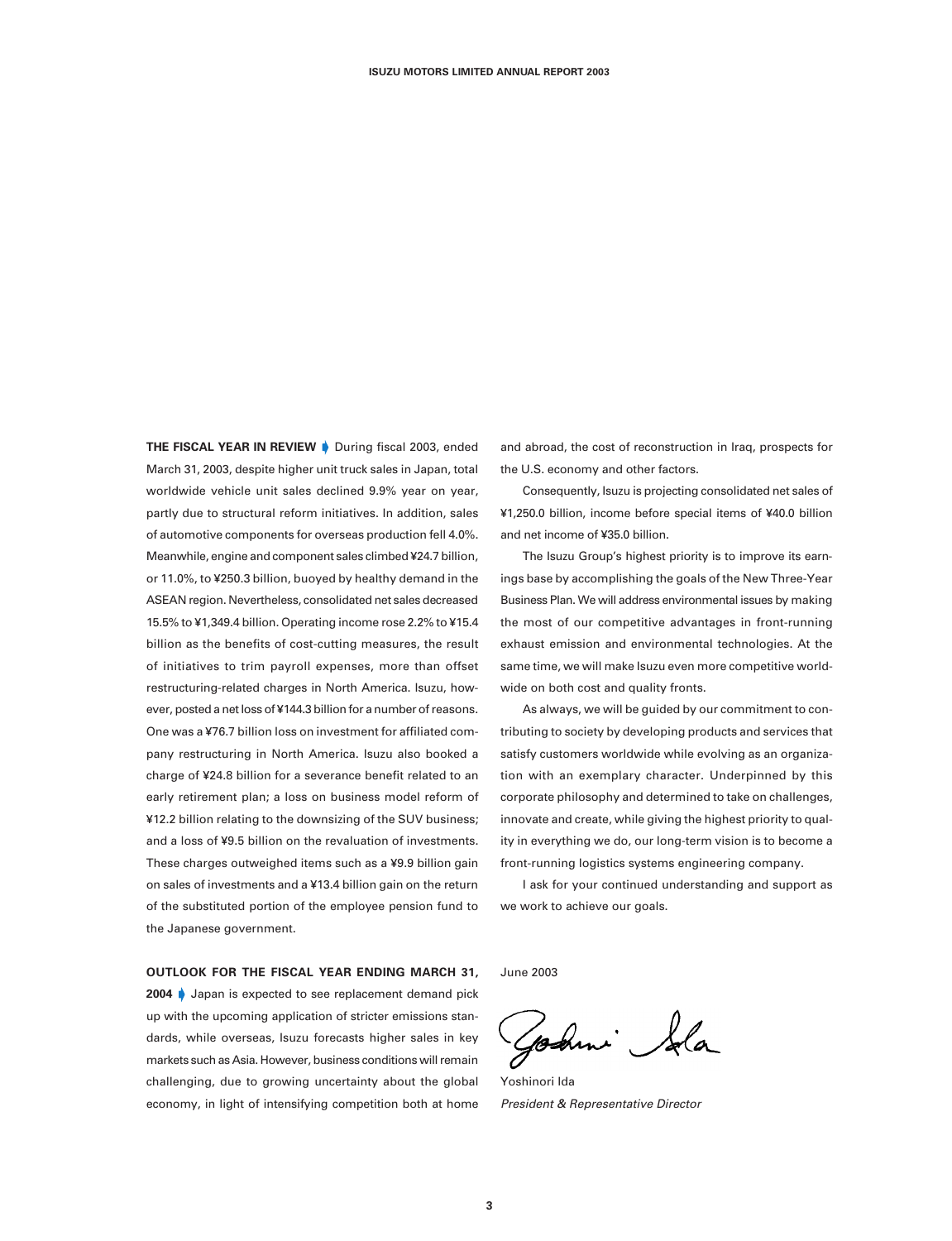## **THE NEW THREE-YEAR BUSINESS PLAN**

**Isuzu's New Three-Year Business Plan, formulated in October 2002, is seeing Isuzu embark on sweeping reforms of its business framework and financial structure. Isuzu's North American SUV business, which had exposed Isuzu to substantial operating risks, is being fundamentally restructured. And our workforce is being downsized quicker than originally planned to a level that meets future business requirements.**



These actions have been prompted by persistently difficult business conditions, characterized by a prolonged slump in the domestic commercial vehicle market and slowing SUV sales in the U.S. They are also being taken to ensure that we achieve the ultimate goals and build on the successes to date of the Isuzu V Plan, which was instrumental in Isuzu posting positive operating income in the fiscal year ended March 31, 2002 for the first time in three years. Under the Isuzu V Plan, we implemented a range of measures to restore our corporate value and strengthen competitiveness. These included measures to reinforce domestic sales companies, reduce our group-wide headcount, and lower materials costs.

Under the New Three-Year Business Plan, we have two main priorities: revise measures in the Isuzu V Plan and speed their implementation, and carry out sweeping reforms of our operating framework and financial structure. Running through March 2005, this plan to rebuild Isuzu is being implemented with the support of GM and our principal lenders.

Capitalizing fully on our superior diesel engine technologies, a key theme in the Isuzu V Plan, we will focus resources on the commercial vehicle business, strengthening operations from engineering to sales with the goal of building a healthy earnings structure. As we do so, we will develop business in China and the ASEAN region, which harbor significant growth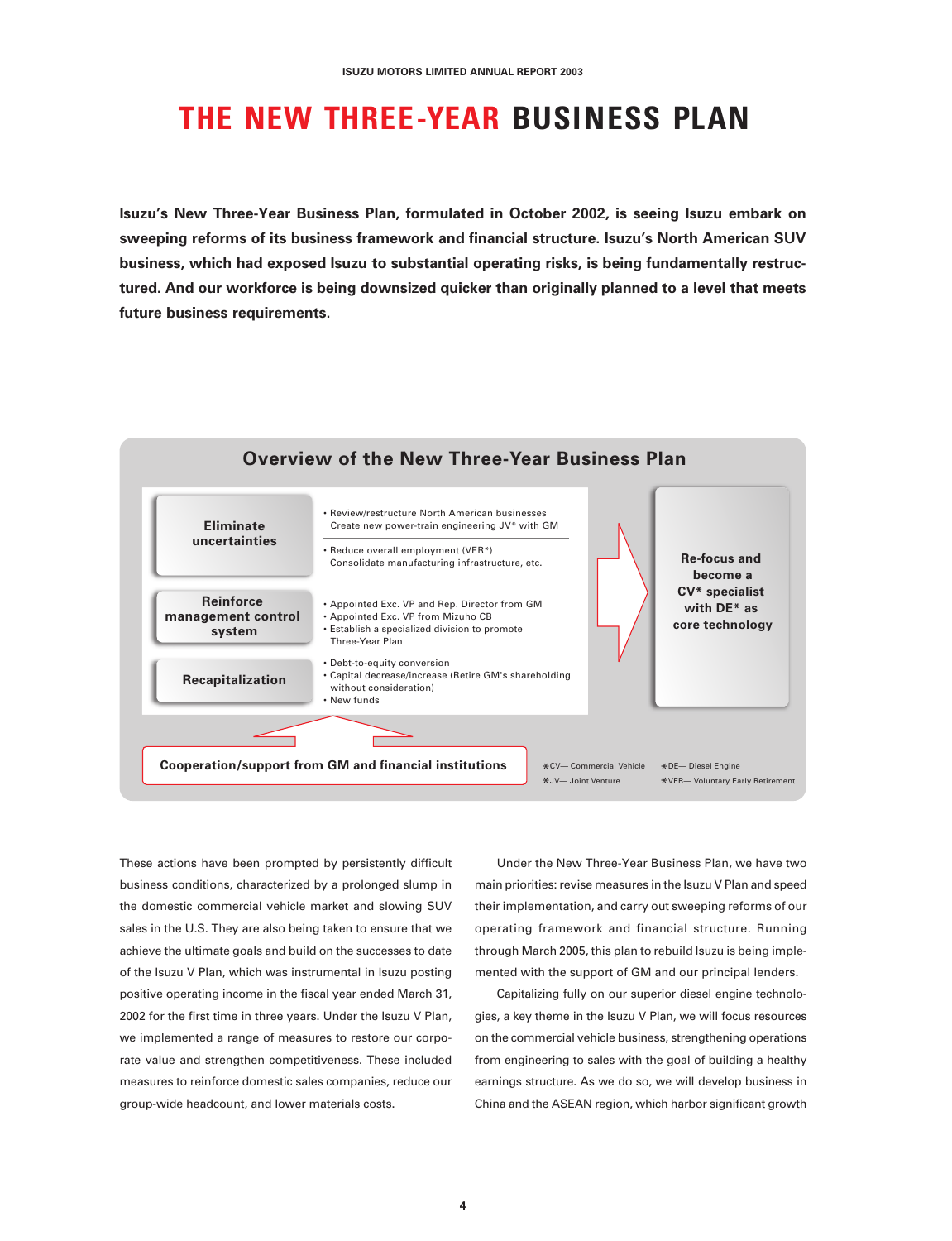

potential, and North America. In these regions, actions have been concentrated on establishing a leading position early on. Of course, as we expand our horizon, Japan remains a pivotal market for us.

Our current performance in key markets bodes well for the future. In Japan, amid a dramatic slump in overall demand, we have seen our market share steadily increase across all size categories. In Thailand, strong sales of a pickup truck model launched in May 2002 have lifted our market share to more than 40%. Moreover, in China, we are seeing exports of completed large trucks increase as the country steps up the pace of construction in preparation for holding the Summer Olympics in 2008 in Beijing. In these and other markets, we continue to display our strengths.

In terms of restructuring, one of the main themes is stabilizing Power-Train operations. Joint ventures with GM, Isuzu's largest customer, are lessening the investment burden on Isuzu and the investment required to sustain product development. Concurrently, resources are being concentrated on the development of advanced technologies to make Isuzu more competitive. We will build on our competitive edge in exhaust emission and environmental technologies, which are more advanced than those of our competitors in areas where Isuzu commands the leading position.

To clear the way for future growth and enhance our core businesses, we have also overhauled manufacturing activities in North America and offered an early voluntary retirement program to employees. These actions resulted in a one-time special charge of ¥136.3 billion, which was offset by reductions of capital and capital reserves. The benefits of restructuring our North American operations and trimming our workforce will make an annual contribution of approximately ¥60.0 billion to earnings from the fiscal year ending March 31, 2004. Additionally, to increase shareholders' equity and improve our financial structure, Isuzu received an investment from GM and executed debt-for-equity conversions with the support of its main lenders.

Hand in hand with these actions, the management team has been revamped to ensure that the initiatives contained in the New Three-Year Business Plan are seen through. A senior executive from GM has been appointed Executive Vice President and Representative Director and an executive from Mizuho Corporate Bank, Ltd. has been appointed Executive Vice President.

Isuzu has set the goals of consolidated net sales of ¥1,270.0 billion, operating income of at least ¥60.0 billion and net income of at least ¥50.0 billion as a tangible measure of its success in implementing the aforementioned reforms.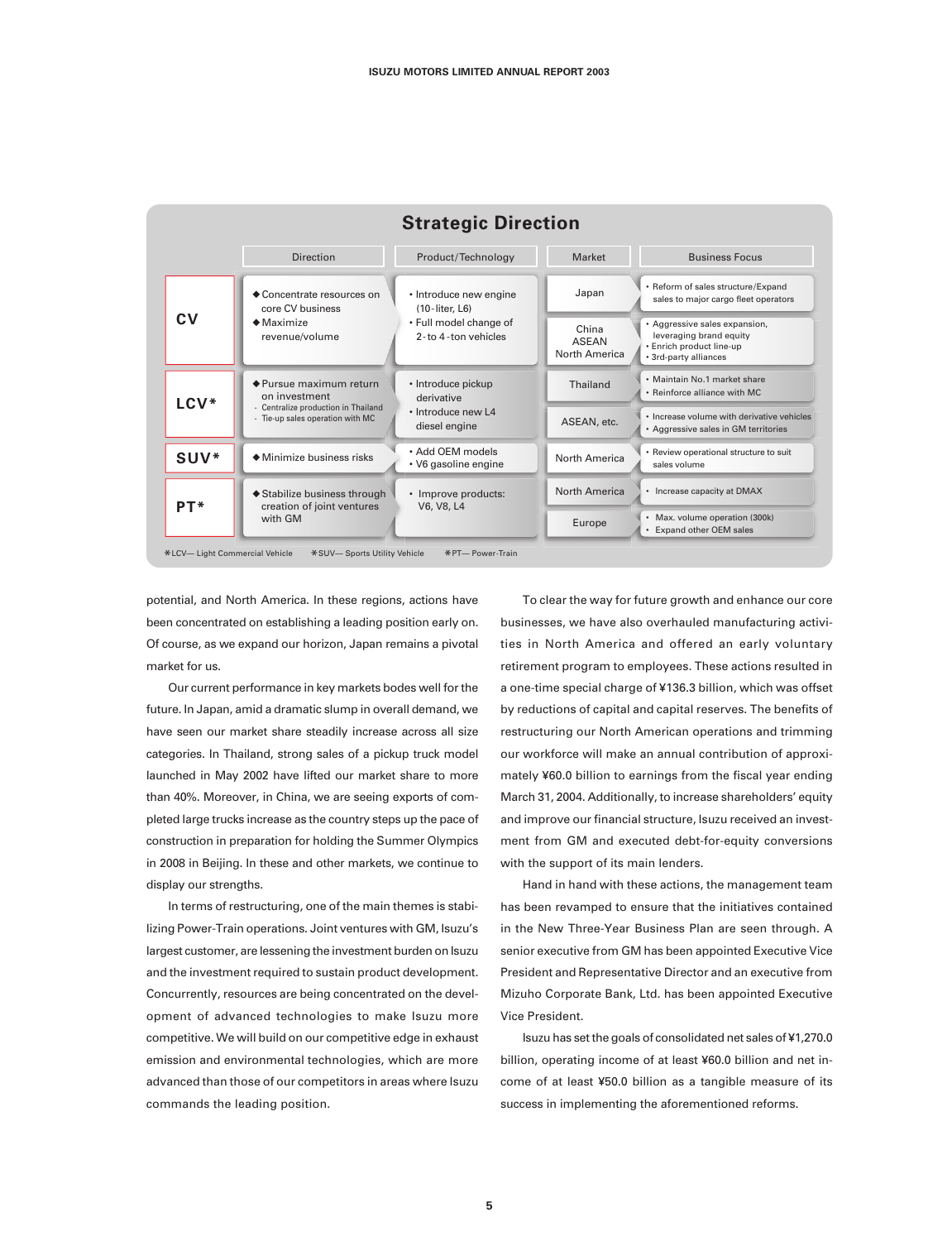

### **RESTRUCTURING THE NORTH AMERICAN SUV BUSINESS**

North American SUV operations have run up large losses as a result of higher selling costs and increasing inventories due to declining new vehicle sales. This stemmed from a volume-driven business model that emphasized raising capacity utilization at Subaru-Isuzu Automotive Inc. (SIA), our local manufacturing joint venture with Fuji Heavy Industries Ltd. (FHI).

Restructuring actions were taken to restore profitability to North American SUV operations. One initiative was the booking of impairment losses on excess production facilities. Another was the rationalization of operations by selling in January 2003 Isuzu's stake in SIA to FHI, which gave the latter full control of the joint venture's plant. Isuzu will continue to supply SUVs to the North American market by consigning SUV production to SIA.

Isuzu is also working to further raise the efficiency of sales activities. There are two main goals: reduce SUV inventory turnover to 90 days, and more than halve the workforce. Furthermore, efforts will be made to maintain a tighter rein on these fixed costs.

Isuzu began receiving OEM supply of SUVs from GM to reinforce its product lineup. Under this framework, we launched the Ascender model in November 2002.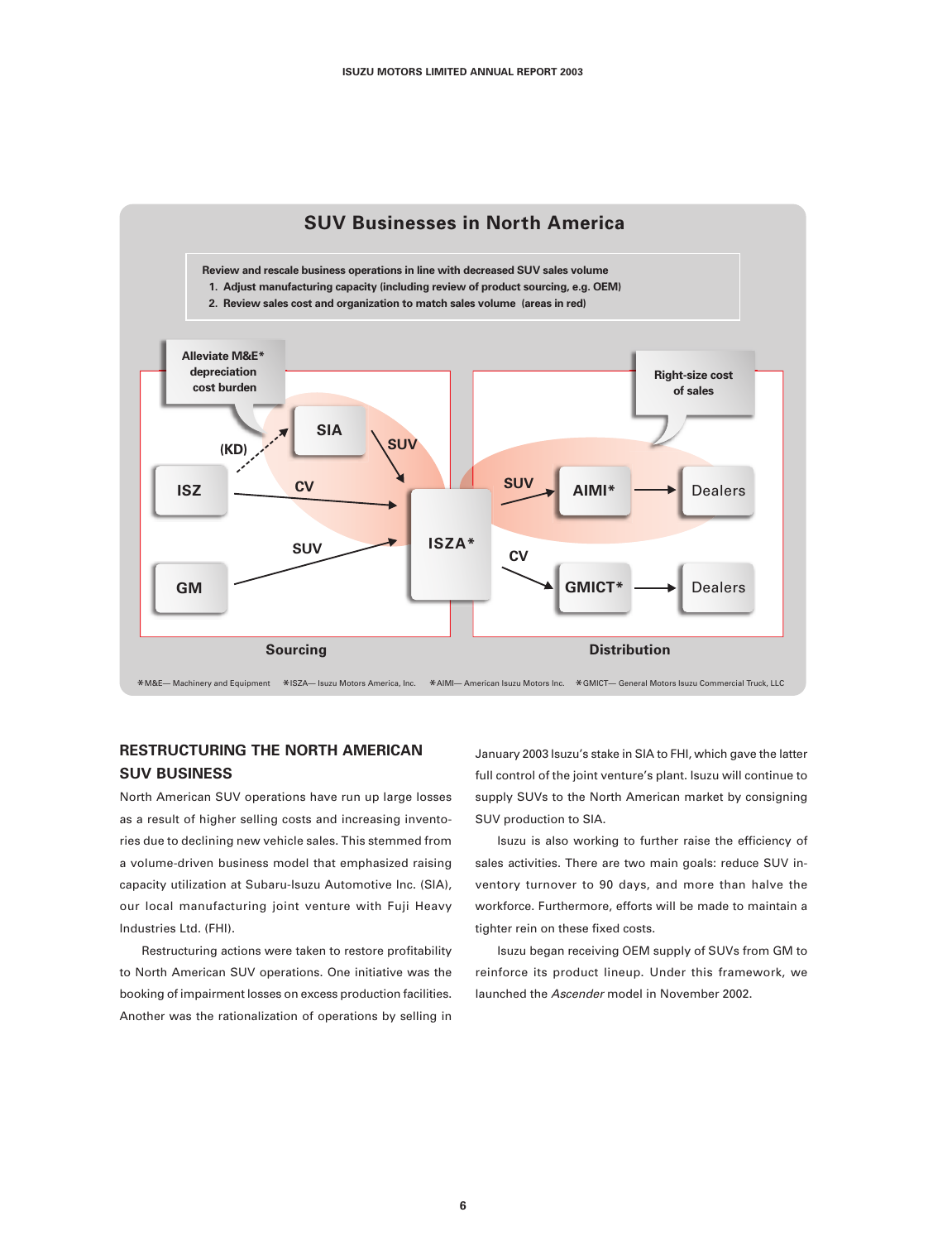

#### **ISUZU STRENGTHENS TIES WITH GM IN THE POWER-TRAIN BUSINESS**

Isuzu has been taking a number of initiatives to reinforce its alliance with GM in the diesel engine business.

Under this alliance, Isuzu has supplied GM, its largest customer, with three diesel engine models for use in GM cars and pickup trucks from a global network of manufacturing bases. The network includes DMAX Ltd., a joint venture between Isuzu and GM; Isuzu Motors Polska Sp. zo. o. (ISPOL), originally a wholly owned subsidiary of Isuzu; Isuzu Motors Germany GmbH (IMG); and Isuzu's Hokkaido Plant in Japan.

Recent initiatives to strengthen this alliance have seen Isuzu and GM form new joint ventures by altering their respective shareholdings in some of the above manufacturing bases and through other means.

GM took an equity interest of 60% in both ISPOL and IMG. GM also took an additional 20% stake in DMAX Ltd., raising its shareholding in DMAX to 60%. In another move, Isuzu and GM have established a joint venture to manage the development of diesel engines supplied to GM, with the two companies taking stakes of 40% and 60%, respectively. This venture is overseeing the program for the manufacture of diesel engines for GM at ISPOL, DMAX and at the Hokkaido Plant, and conducts certain product development, purchasing and quality assurance operations. By forming joint ventures with GM, our largest customer, we are seeking to secure steady sources of demand and earnings streams. And sharing initial investment outlays with GM in the cost-intensive engine business will enable us to concentrate resources on developing advanced technologies in our core businesses.

Most significantly, Isuzu and GM will both benefit from these actions in the form of greater competitiveness.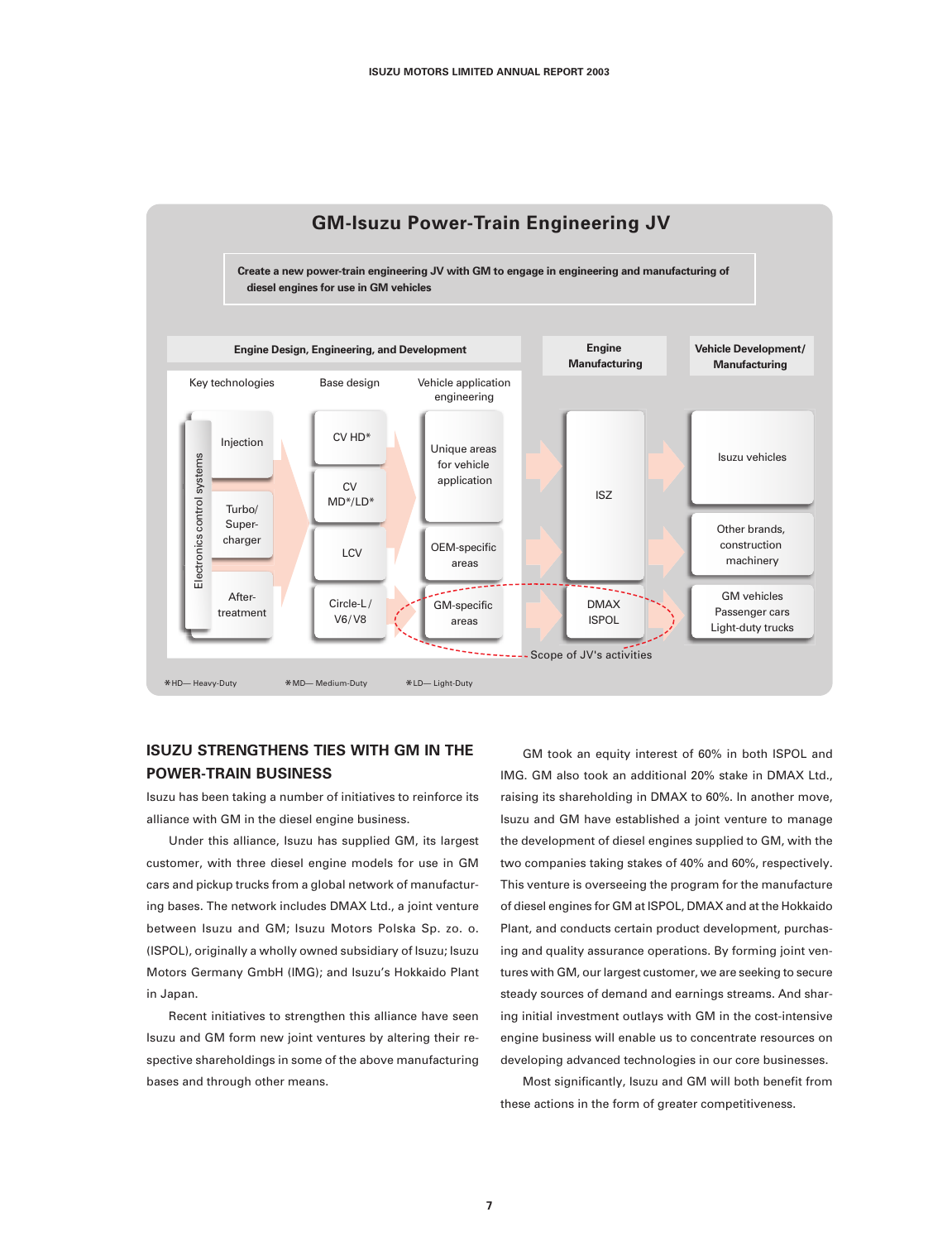## **ENVIRONMENTAL ACTIVITIES**

The Isuzu Group is committed to environmental stewardship on a global scale, regarding preservation of the natural environment as an issue of paramount importance for management. Our basic stance is to ensure that our vehicles are environmentally sound throughout their lifecycle, from development to production through to usage and disposal. At the same time, Isuzu is committed to conducting environmentally sound business activities as well as participating in environmental programs on a local community and social level.

Underscoring Isuzu's commitment are concerted efforts to develop a diesel engine that is even cleaner and more environmentally friendly by upgrading Isuzu's current lineup of diesel engines to further reduce already low emissions of carbon dioxide (CO<sub>2</sub>), a primary cause of global warming. Acquisition of ISO 14001 certification at all domestic and principal overseas manufacturing plants also testifies to Isuzu's proactive stance toward environmental management. With its engineering division having also obtained ISO 14001 certification, Isuzu has a complete environmental management system in place—one which promotes the manufacture of environmentally sound products with a regularly updated internal auditing system.

Moreover, Isuzu believes that automakers shoulder a social responsibility to offer vehicles that clear exhaust emission regulations not only by legally mandated deadlines, but as far in advance of those deadlines as possible. Isuzu took the lead by launching the ELF-KR series ahead of the competition in June 2002. The ELF-KR series satisfies tighter Japanese exhaust emission regulations more than two years ahead of the enforcement date.

### **ISUZU FIRST TO SATISFY 2003 JAPANESE EMISSION EXHAUST REGULATIONS WITH LAUNCH OF ELF-KR SERIES**

#### **1. OBJECTIVE OF DEVELOPMENT**

Isuzu developed the ELF-KR series with the aim of achieving industry-leading environmental performance.

In recent years, environmental activities have become a key social responsibility for all corporations. For freight companies, for example, reducing the environmental impact of logistics operations has become a priority issue.

Under these circumstances, it has become imperative for automakers to develop vehicles outfitted with environmentally sound diesel engines. Demand has been especially strong for the early development of light-duty trucks with such engines, given that they are frequently used for delivery services in urban areas.

It was with the objective of responding to the demands of society and the times that Isuzu brought to market the



ELF-KR series of low-emission lightduty trucks. Launched well over two years in advance of the enforcement date for stricter emission standards, the ELF-KR series highlights the top priority Isuzu gives to enhancing environmental performance.

#### **2. THE 2003 EXHAUST EMISSION REGULATIONS**

Japanese exhaust emission regulations for diesel vehicles will be tightened in two stages, with the implementation of the new targets for diesel vehicles. The goal of these regulations is to sharply reduce thresholds for per-vehicle emissions of nitrogen oxides (NOx) and particulate matter (PM). The new targets will become effective with the enforcement of tighter exhaust emission regulations in 2003. These strict regulations call for sharp reductions of approximately 25% in NOx, 30% in PM, and 70% in hydrocarbons (HC) and carbon monoxide (CO) relative to 1998 levels prescribed by existing long-term standards.

The new exhaust emission regulations will come into force in October 2003. Automakers are required to change vehicle models



to comply with the new standards by August 31, 2004 The FLF-KR series cleared these emission standards more than two years in advance of this deadline.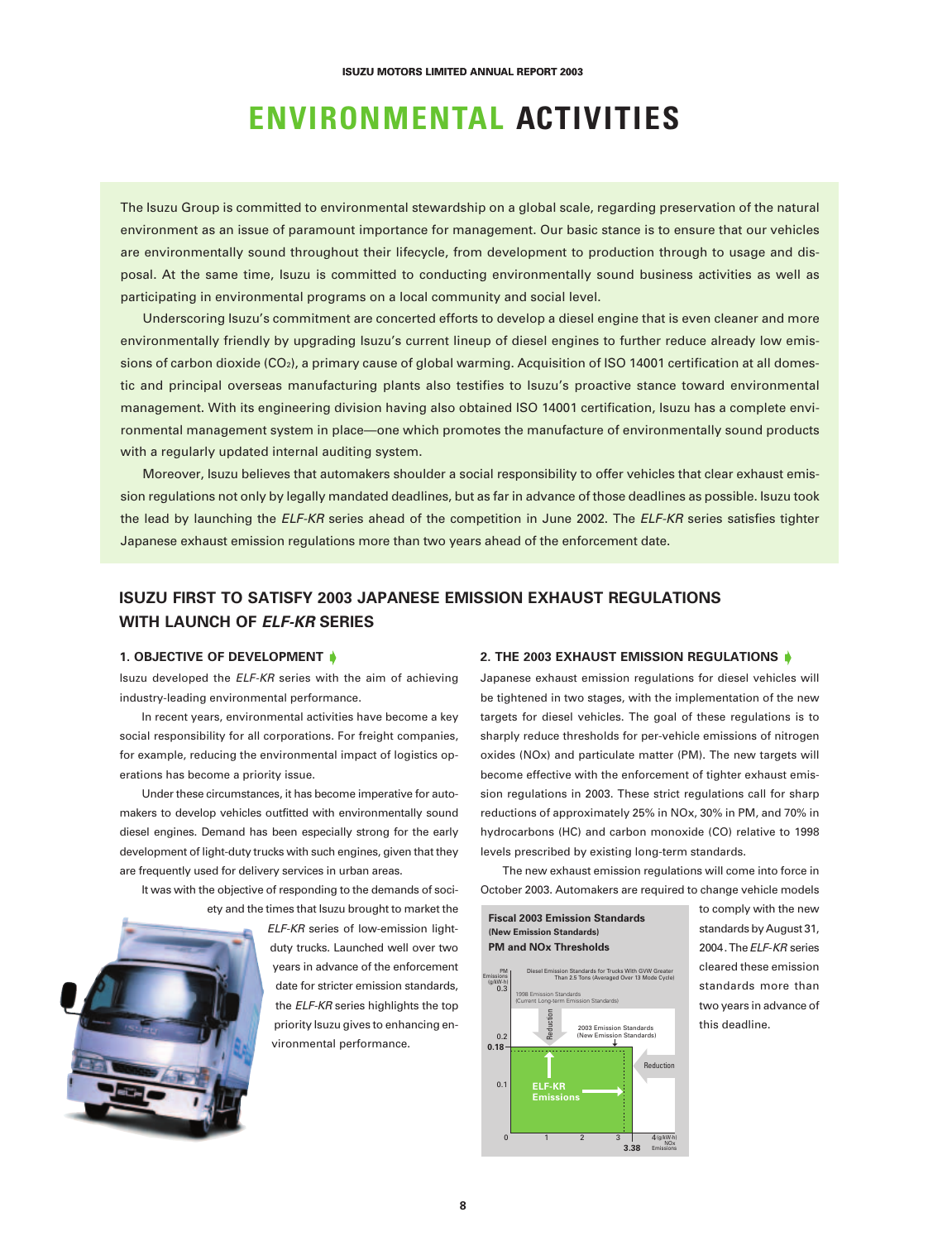#### **3. THREE KEY TECHNOLOGIES IN THE ELF-KR SERIES**



#### **Electronic Control Technology**

This technology precisely controls internal engine systems, fuelinjection, intake/exhaust and exhaust gas recirculation (EGR) systems in response to driving conditions to reduce exhaust emissions and improve fuel efficiency.

#### **Optimal Combustion Technology**

Isuzu employs 16 valves to maximize air intake into engines, which makes engines burn more cleanly, reduces fuel consumption and enables high output.

**After-Treatment Technology**

This technology removes exhaust emissions using catalytic converters and other means.

The ELF-KR series is equipped with a state-of-the-art clean diesel engine that integrates these three key technologies.

#### **4. ELF-KR INCORPORATES LEADING-EDGE TECHNOLOGIES**

The ELF-KR series employs leading-edge clean engine technologies such as a Common Rail High-Pressure Fuel Injection System, cooled EGR, oxidization catalytic converters for removing PM, and 16 air intake valves. These innovations make possible a clean diesel engine with minimal exhaust emissions.

#### **Common Rail High-Pressure Fuel Injection System Cuts NOx, PM, Black Smoke Emissions**

Nitrogen oxides form easily at the high temperatures needed for complete combustion, while PM and black smoke are easily produced at low temperatures, where combustion is incomplete.







High-Pressure Pump Common Rail **Injector** 

Reducing both NOx and PM at the same time requires highly advanced technologies that facilitate complete combustion in short periods of time. This is made possible by using the Common Rail High-Pressure Injection System in conjunction with the Electronic Control System. Previously, these technologies were used only in certain heavy-duty trucks. The ELF-KR series employs a version of these technologies that has been upgraded for use in light-duty trucks, benefiting simultaneously from a reduction in noise.

#### **Cooled EGR Systems Enable Further NOx Reductions**

Conventional EGR systems effectively reduce NOx emissions by recirculating a portion of the exhaust gas and mixing it with the intake air to lower the burning temperature.

Cooled EGR systems are designed to cool high-temperature

exhaust gas using a cooling device attached to the EGR pipe before feeding it back into the engine intake. This results in a lower combustion temperature than when using conventional EGR systems, thereby lowering NOx emissions.



#### **Oxidization Catalytic Converters Sharply Lower PM and HC Emissions**

Oxidization Catalytic Converters are an after-treatment technology that chemically converts PM and HC emissions into benign substances. These devices oxidize unburned hydrocarbons called SOFs (soluble organic fractions) in PM and lubricant hydrocarbons through contact

with a metallic catalyst, converting them into water (H<sub>2</sub>O) and carbon dioxide (CO2). By passing all exhaust gases through oxidization catalytic converters attached midway along the exhaust system, PM and HC emissions are significantly reduced.



#### **16 Valves Improve Fuel Consumption, Lower Emissions of PM and Black Smoke**

Isuzu has adopted a design that uses two air intake valves and two exhaust valves for every cylinder. Four cylinders per engine gives 16 valves in total. This design increases intake and exhaust



volumes from each cylinder, which will enhance air flow efficiency and create a better fuel-air mixture for combustion, while lowering PM and black smoke and improving fuel consumption.

**9**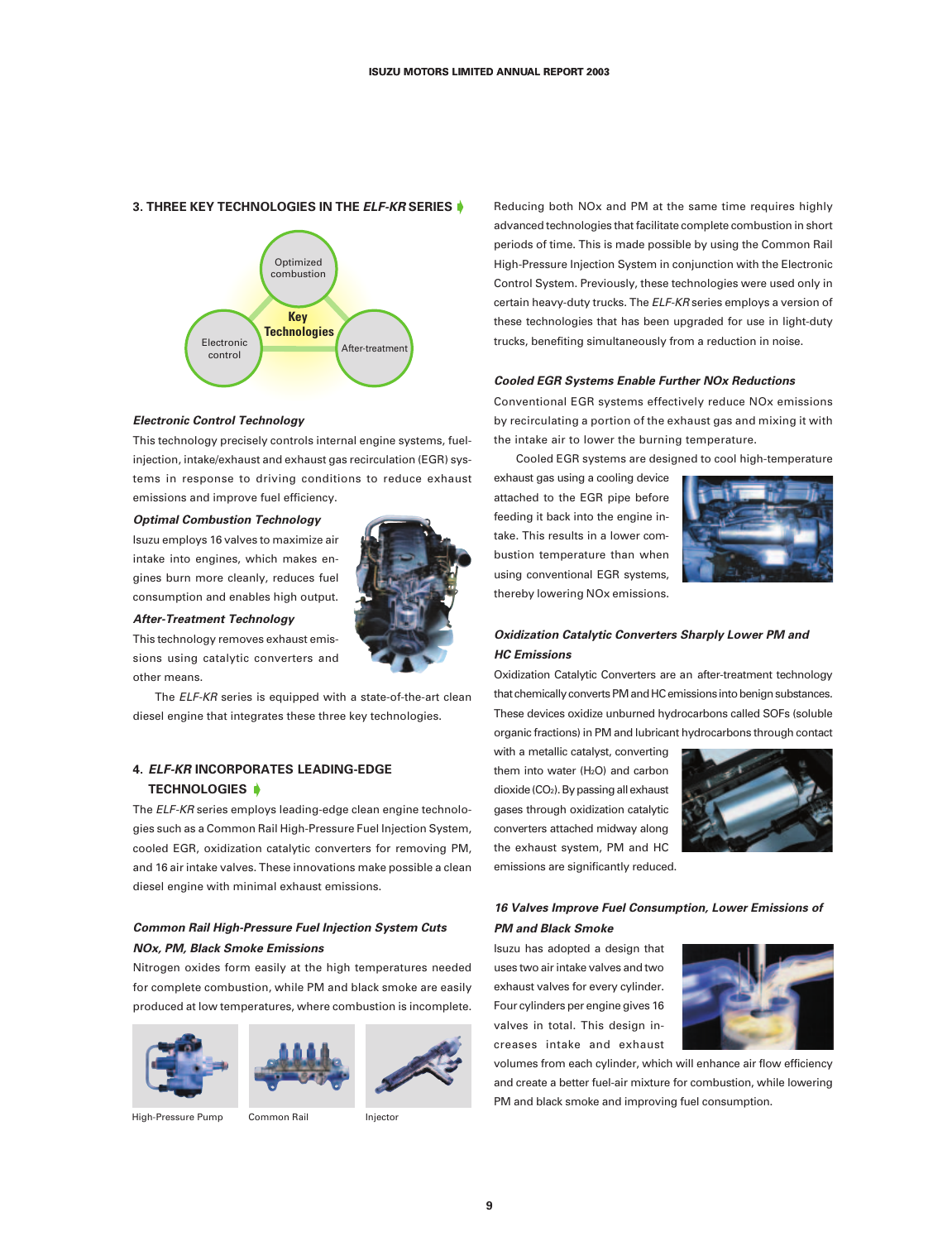## **OFFICERS**

#### **DIRECTORS**

(All Directors concurrently act as Executive Officers)

#### **EXECUTIVE OFFICERS**

| <b>President &amp; Representative Director</b>   | Yoshinori Ida      | <b>Senior Executive Officers</b> | Goro Miyazaki     |
|--------------------------------------------------|--------------------|----------------------------------|-------------------|
| <b>Executive Vice President &amp;</b>            |                    |                                  | Ryuuichi Ohgi     |
| <b>Representative Director</b>                   | Basil N. Drossos   |                                  | Jun Utsumi        |
| <b>Executive Vice Presidents &amp; Directors</b> | Shigeki Toma       |                                  | Minoru Matsushima |
|                                                  | Kozo Sakaino       | <b>Executive Officers</b>        | Makoto Ushiyama   |
|                                                  | Randall J. Schwarz |                                  | Yasushi Mase      |
| <b>Executive Directors</b>                       | Yoshito Mochizuki  |                                  | Chikao Mitsuzaki  |
|                                                  | Hiromasa Tsutsui   |                                  | Shunichi Satomi   |
| <b>Directors</b>                                 | Hiroshi Suzuki     |                                  | Hiroo Majima      |
|                                                  | Susumu Hosoi       |                                  | Akira Shinohara   |
|                                                  | Yoshio Kinouchi    |                                  | Takashi Urata     |
|                                                  | Yoshihiro Tadaki   |                                  | Tadaharu Matsuo   |
|                                                  |                    |                                  | Fujio Anzai       |
|                                                  |                    |                                  |                   |
| CODDODATE ALINITODE                              |                    |                                  |                   |

#### **CORPORATE AUDITORS**

| <b>Standing Corporate Auditors</b> | Hiromu Inada       |
|------------------------------------|--------------------|
|                                    | Michio Kamiya      |
| <b>Corporate Auditors</b>          | Yasuharu Nagashima |
|                                    | Tadashi Inui       |

(As of June 27, 2003)

**CORPORATE GOVERNANCE** The Isuzu Group is improving its corporate governance system to optimize and speed decision-making processes and enhance management supervision and business execution. Isuzu is also committed to improving disclosure to ensure greater transparency, taking actions such as posting financial information on its website.

Isuzu's Board of Corporate Auditors consists of four corporate auditors, including two standing and two non-standing members. The Board of Corporate Auditors is supported by the Audit Group of the General Affairs & HR Department. Isuzu has strengthened the supervisory functions of the Board of Directors by adopting an executive officer system, which transfers executive authority to the operating level. Under the recently introduced Vehicle Line Executive (VLE) system, Isuzu runs its organization along product lines (commercial vehicle, light-duty commercial vehicle and Power-Train businesses) to build a balanced earnings structure. Furthermore, Isuzu holds Management Meetings under the Board of Directors to conduct advance deliberations on material decisions regarding day-to-day business execution.

To ensure that the goals of the New Three-Year Business Plan are achieved, a senior executive from GM has been appointed Executive Vice President & Representative Director and an executive from Mizuho Corporate Bank, Ltd. has been appointed Executive Vice President & Director.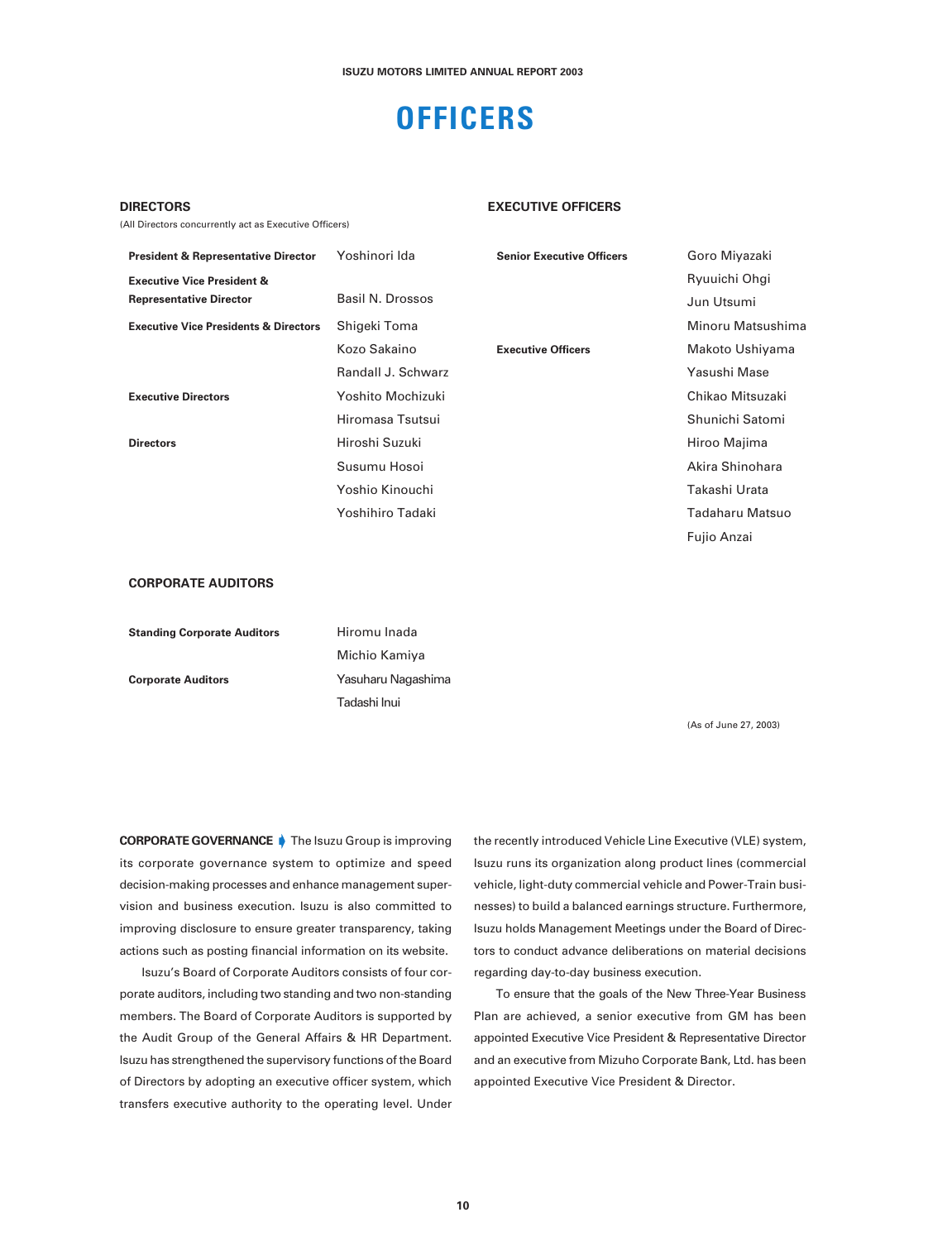## **FINANCIAL SECTION**

## **Contents**

| Consolidated Statements of Shareholders' Equity 19 |  |
|----------------------------------------------------|--|
| Consolidated Statements of Cash Flows 20           |  |
| Notes to Consolidated Financial Statements 21      |  |
|                                                    |  |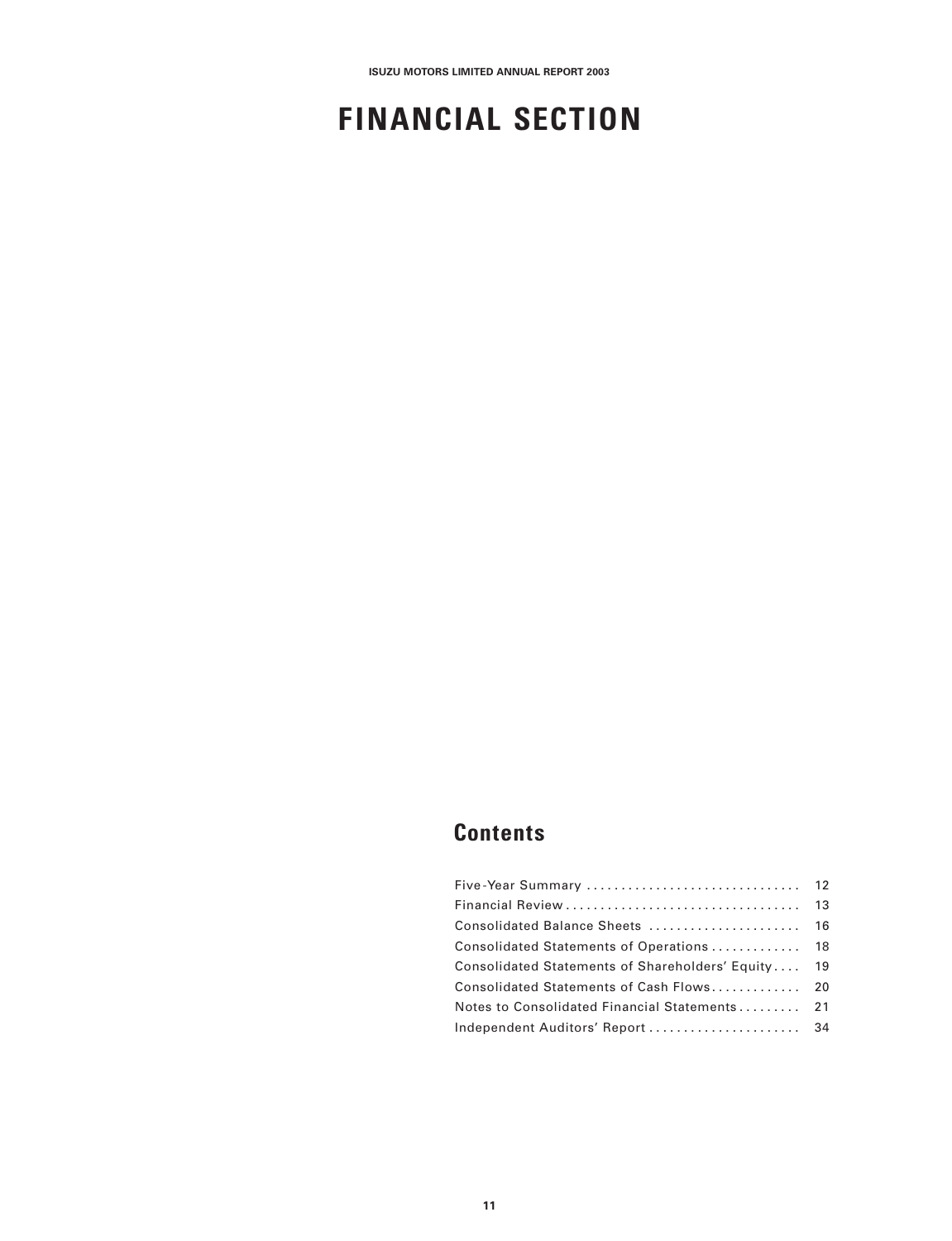## **Five-Year Summary**

Years ended March 31

| <b>Consolidated Five-Year Summary</b><br>Thousands of |            |            |                 |            |            |              |
|-------------------------------------------------------|------------|------------|-----------------|------------|------------|--------------|
|                                                       |            |            | Millions of Yen |            |            | U.S. Dollars |
|                                                       | 2003       | 2002       | 2001            | 2000       | 1999       | 2003         |
| For the Year:                                         |            |            |                 |            |            |              |
| Net sales                                             | ¥1,349,449 | ¥1,597,701 | ¥1,569,199      | ¥1,506,642 | ¥1,619,101 | \$11,226,704 |
| Cost of sales                                         | 1,171,366  | 1,355,190  | 1,343,166       | 1,297,291  | 1,321,173  | 9,745,144    |
| Gross profit                                          | 178,083    | 242,510    | 226,032         | 209,350    | 297,928    | 1,481,559    |
| Selling, general and<br>administrative                |            |            |                 |            |            |              |
| expenses                                              | 162,621    | 227,376    | 253,349         | 260,147    | 288,747    | 1,352,923    |
| Operating income (loss)                               | 15,462     | 15,134     | (27, 316)       | (50, 797)  | 9,180      | 128,636      |
| Income (loss) before<br>special items                 | (4,200)    | (1,984)    | (47, 435)       | (68, 047)  | (5, 784)   | (34, 944)    |
| Income (loss) before                                  |            |            |                 |            |            |              |
| income taxes                                          | (111, 527) | (28, 506)  | (73, 300)       | (150, 937) | 16,111     | (927, 848)   |
| Net income (loss)                                     | (144, 301) | (42, 991)  | (66, 787)       | (104.186)  | 6,235      | (1,200,515)  |
| At Year-End:                                          |            |            |                 |            |            |              |
| Total assets                                          | ¥1,028,844 | ¥1,324,144 | ¥1,891,492      | ¥1,843,053 | ¥1,627,302 | \$8,559,434  |
| Shareholders' equity                                  | 26,434     | 61,084     | 94,108          | 169,338    | 177.771    | 219,921      |

| <b>Non-Consolidated Five-Year Summary</b><br>Thousands of |            |           |                 |              |          |              |
|-----------------------------------------------------------|------------|-----------|-----------------|--------------|----------|--------------|
|                                                           |            |           | Millions of Yen |              |          | U.S. Dollars |
|                                                           | 2003       | 2002      | 2001            | 2000         | 1999     | 2003         |
| For the Year:                                             |            |           |                 |              |          |              |
| Net sales                                                 | ¥760,608   | ¥761,904  | ¥ 829,890       | 836,123<br>¥ | ¥934,865 | \$6,327,861  |
| Cost of sales $\dots\dots\dots$                           | 656,576    | 655,719   | 726,601         | 764,570      | 820,108  | 5,462,366    |
| Gross profit                                              | 104,032    | 106,185   | 103,289         | 71,553       | 114,756  | 865,495      |
| Selling, general and<br>administrative                    |            |           |                 |              |          |              |
| expenses                                                  | 90,904     | 98,098    | 107,002         | 118,139      | 109,680  | 756,275      |
| Operating income (loss)                                   | 13,128     | 8,086     | (3,712)         | (46,586)     | 5,076    | 109,219      |
| Income (loss) before                                      |            |           |                 |              |          |              |
| special items                                             | 4,880      | 2,123     | (10, 578)       | (55, 412)    | 1,874    | 40,604       |
| Income (loss) before                                      |            |           |                 |              |          |              |
| income taxes $\ldots \ldots \ldots$                       | (146, 966) | (45,898)  | (66, 105)       | (172, 957)   | (4,536)  | (1,222,680)  |
| Net income (loss)                                         | (189, 447) | (56, 224) | (57, 938)       | (103, 861)   | (4,566)  | (1,576,100)  |
| At Year-End:                                              |            |           |                 |              |          |              |
| Total assets                                              | ¥ 717,601  | ¥876,680  | ¥1,032,614      | ¥1,117,373   | ¥907,474 | \$5,970,062  |
| Shareholders' equity                                      | 82,743     | 159,062   | 217,788         | 273,012      | 271,320  | 688,379      |

Note: U.S. dollar amounts are translated from yen, for convenience only, at the rate of ¥120.20=U.S.\$1; the approximate exchange rate prevailing on the Tokyo Foreign Exchange Market on March 31, 2003.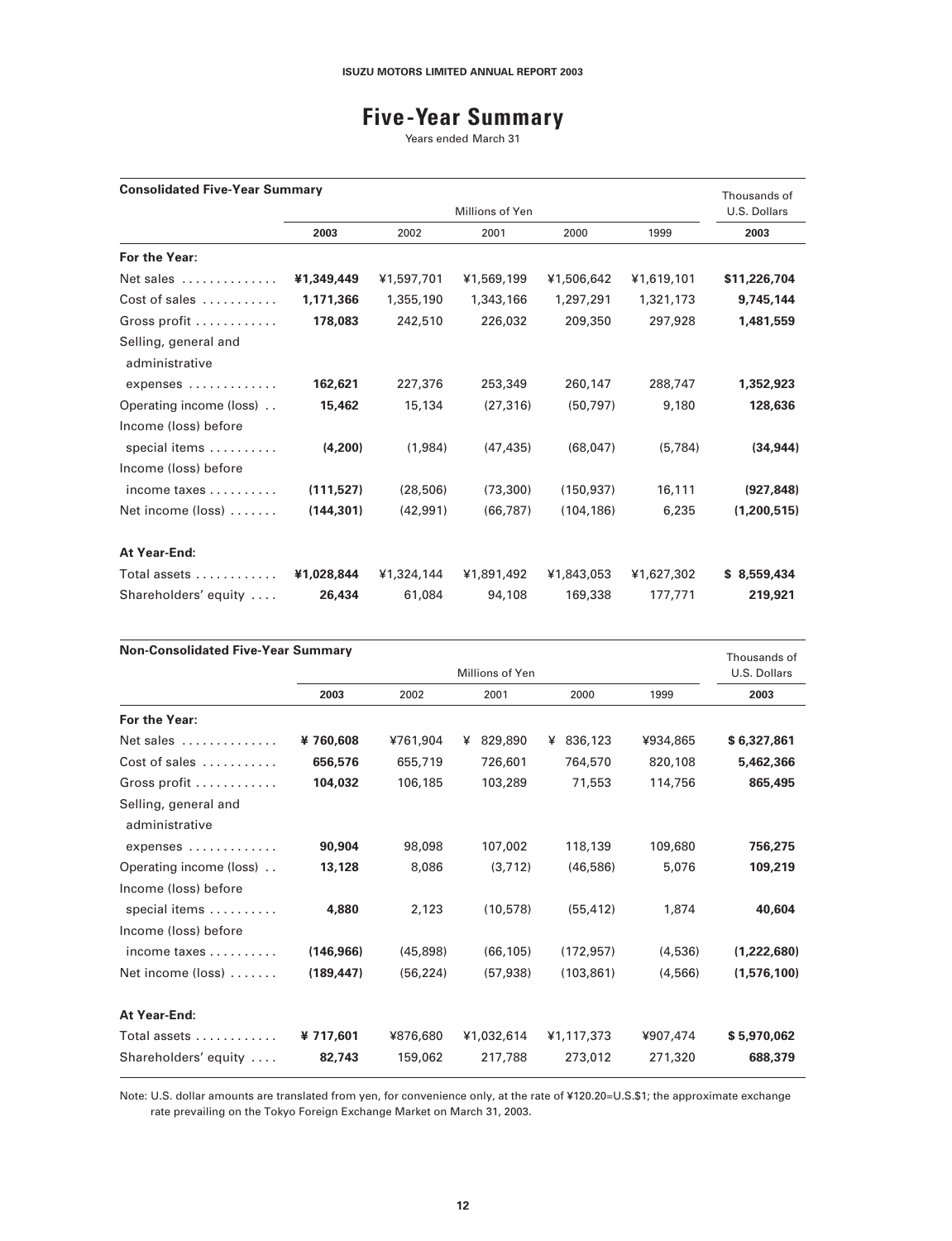### **Financial Review**

#### **Financial Targets**

Under the New Three-Year Business Plan, the company's medium-term management plan running from October 2002 to March 2005, Isuzu is targeting an approximate ¥384.0 billion reduction in total consolidated assets to ¥940.0 billion, and a decrease of roughly ¥290.0 billion in interest-bearing debt to ¥450.0 billion. As of March 31, 2003, total consolidated assets had fallen approximately ¥295.3 billion to ¥1,028.8 billion, with interest-bearing debt standing at ¥517.9 billion, a reduction of ¥220.8 billion from a year earlier. In addition, Isuzu is pushing forward with plans to improve its cash flows.

#### **Income Analysis**

During fiscal 2003, the year ended March 31, 2003, consolidated net sales declined 15.5% year on year to ¥1,349,449 million. Total vehicle unit sales fell 9.9% to 277,891 units. Despite higher unit truck sales in Japan, domestic vehicle unit sales decreased 3.5% to 61,894 units, partly reflecting structural reform initiatives at Isuzu. Overseas vehicle unit sales declined 11.6% to 215,997 units. Sales of automotive components for overseas production declined sharply by ¥1,868 million to ¥44,872 million. Meanwhile, engine component sales increased 11.0% to ¥250,311 million on strong demand from the ASEAN region.

Despite losses stemming from structural reforms to the North American business, operating income increased 2.2% year on year to ¥15,462 million, due to cost-cutting measures, including reduced payroll expenses. However, Isuzu reported a net loss of ¥144,301 million. This was mainly attributable to a ¥76,752 million loss on investment for affiliated company restructuring based in North America; a severance benefit of ¥24,808 million for the early retirement plan; a business model reform loss of ¥12,201 million relating to the downsizing of the SUV business; and a ¥5,088 million loss on revaluation of investments. These losses were partly offset by gains on the sale of property, plant, equipment, and investment securities of ¥13,785 million, and a gain of ¥13,437 million on the return of the substituted portion of the employee pension fund to the government.

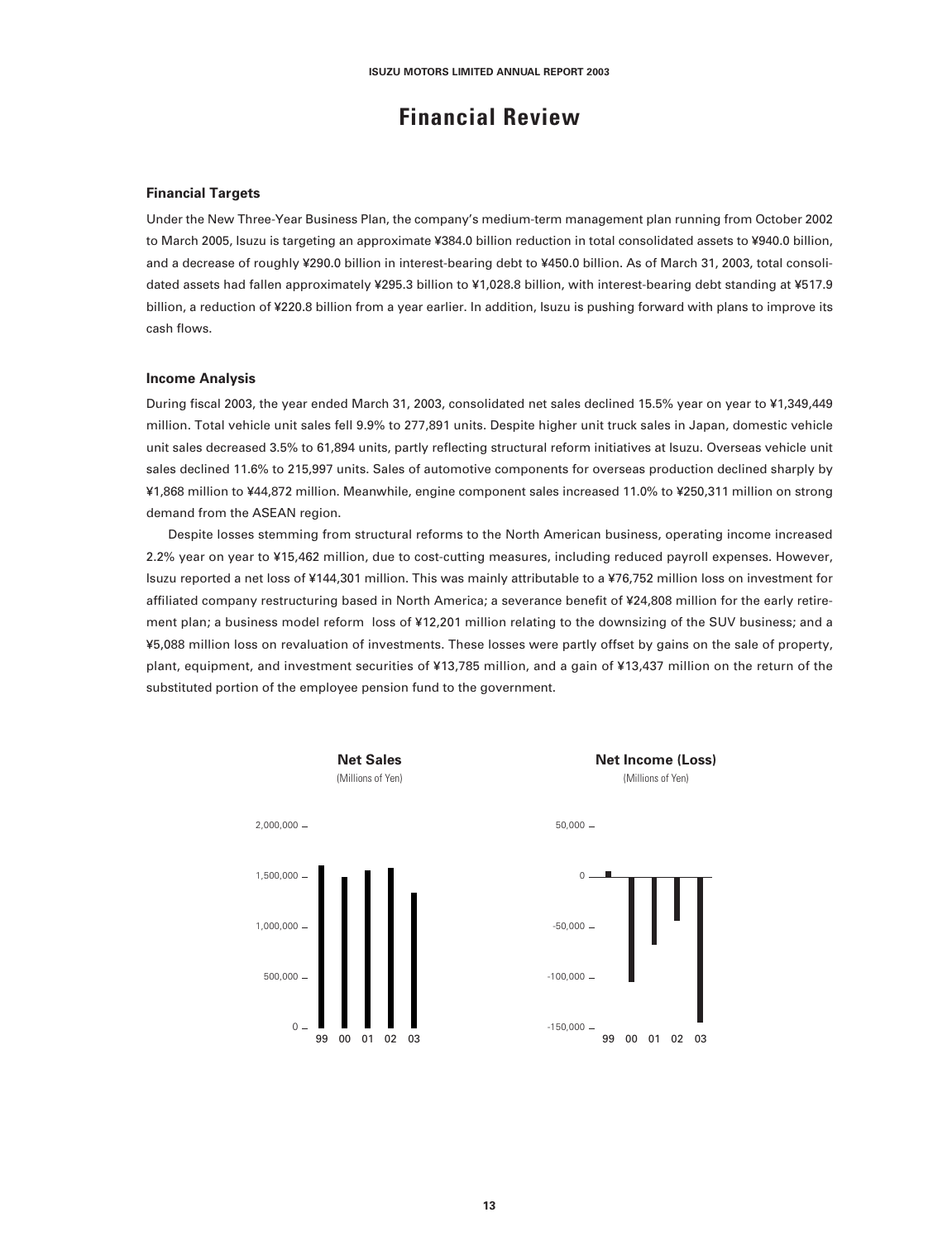#### **Segment Information**

#### **By Type of Business**

Total sales in the automotive segment were ¥1,337,695 million, a decrease of 13.1% year on year. This mainly reflected structural reforms in the North American business. However, the Isuzu Group made a concerted effort to reduce costs, mainly at the parent company and domestic sales companies. The result was a significant 135.1% increase in segment operating income to ¥16,823 million.

Total sales in the finance segment declined 92.9% to ¥4,510 million. This mainly reflected the deconsolidation of IFCO Inc., a domestic automotive leasing firm, following the sale of 80% of shares in the company to a third party in the fiscal year ended March 31, 2002. The segment operating loss was ¥1,697 million due to restructuring costs accompanying the realignment of a North American financial services subsidiary.

The miscellaneous segment recorded sales of large real estate properties in the previous fiscal year, but no comparable real estate sales were posted in the fiscal year under review. Consequently, total sales in the miscellaneous segment decreased 50.8% to ¥11,683 million. Segment operating income declined 46.4% to ¥857 million.

#### **By Geographical Area**

Total sales in Japan declined 5.1% to ¥942,455 million mainly due to the deconsolidation of IFCO. However, operating income improved 37.9% to ¥19,316 million, reflecting improved profitability at Isuzu and its domestic sales companies.

In North America, there was a large decrease in segment sales and a much wider operating loss. Total sales decreased 48.0% to ¥360,208 million, reflecting ongoing structural reforms. The operating loss widened from ¥7,129 million in fiscal 2002 to ¥11,518 million in fiscal 2003.

In other regions, total sales jumped to ¥192,003 million, due to brisk sales of a pickup truck model rolled out in Thailand in 2002 and other factors. Operating income, however, decreased 9.7% to ¥3,140 million, partly due to foreign currency fluctuations.





**14**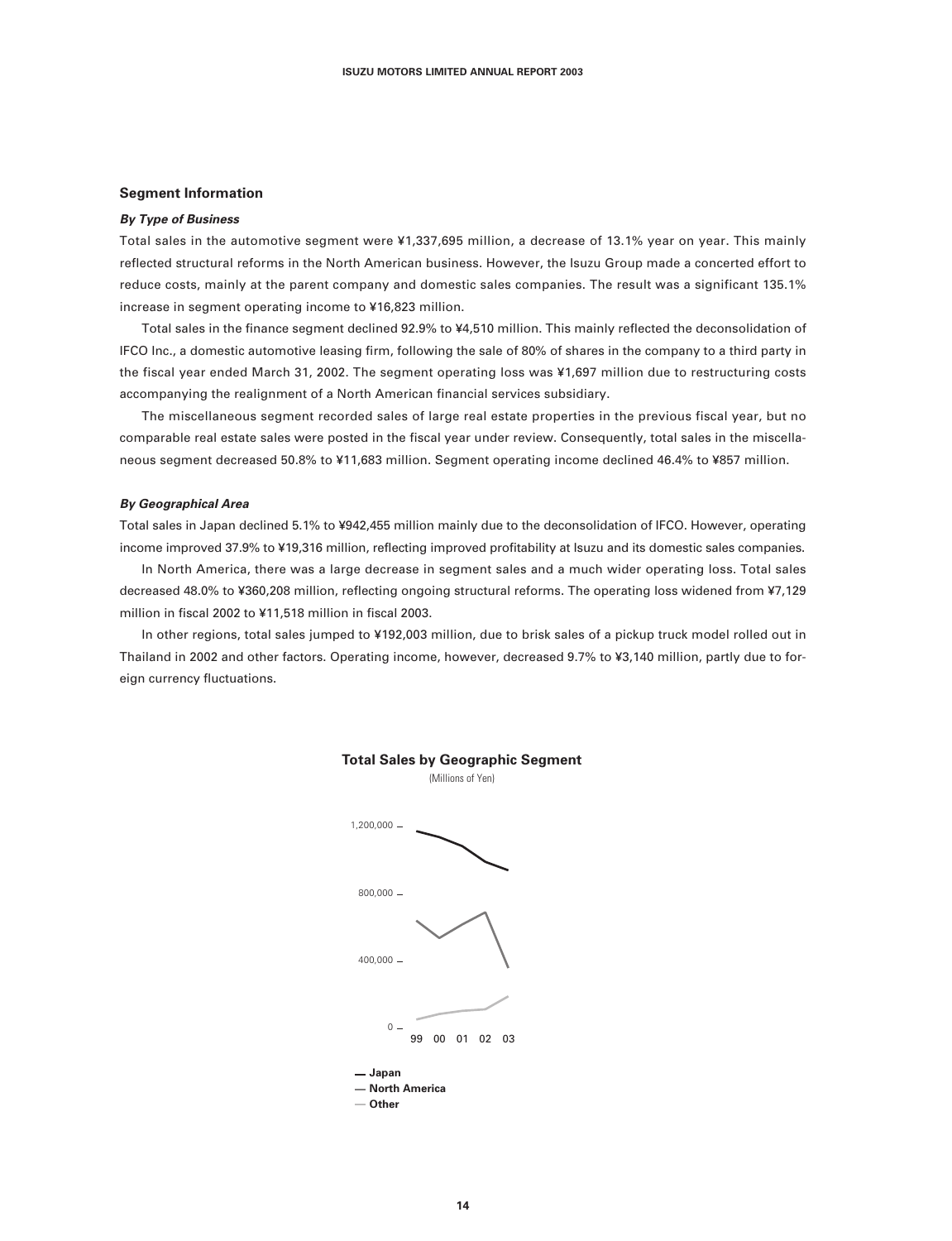#### **Financial Position**

As of March 31, 2003, total consolidated assets were ¥1,028,844 million, a decline of ¥295,300 million from a year earlier. This mainly reflects inventory reductions, more timely collection of accounts receivables, and the sale of property, plant and equipment. Total current assets decreased ¥115,770 million to ¥433,170 million, reflecting declines in cash and deposits, notes and accounts receivable and inventories. Net property, plant and equipment were ¥477,191 million, a decline of ¥73,987 million from a year ago. Total investments and advances declined ¥104,361 million. As a result, fixed assets decreased ¥179,529 million to ¥595,673 million.

Total current liabilities were ¥660,857 million, a decrease of ¥211,283 million. The main components were declines of ¥173,087 million in bank loans and ¥36,500 million in the current portion of long-term bonds. Long-term liabilities were down ¥48,464 million at ¥338,776 million, mainly due to the redemption of corporate bonds. Interest-bearing debt was reduced ¥220,813 million to ¥517,921 million.

Although Isuzu booked large losses to eliminate future uncertainties, which caused a sharp decline in shareholders' equity, those losses were partly offset with the support of GM and the cooperation of Isuzu's primary lenders. This involved a capital increase of approximately ¥10.0 billion from General Motors Limited, a wholly owned subsidiary of GM, in December 2002 and the conversion of ¥100.0 billion in debt into equity by primary lenders. Shareholders approved a proposal to decrease capital and capital surplus at an Extraordinary Meeting held in November 2002, a move that will help to improve Isuzu's financial structure. As a result, total consolidated shareholders' equity stood at ¥26,434 million at the fiscal year-end. Through these and other actions, Isuzu made significant progress toward improving its financial health.

#### **Cash Flows**

Net cash provided by operating activities was ¥49,997 million, ¥5,182 million less than in the previous fiscal year. Despite significant cash outflows accompanying large personnel cuts, cash was provided by efforts to reduce inventories, improve collection of receivables and tighten cash flow management and other initiatives.

Net cash used in investing activities was ¥16,506 million, a reversal of ¥22,790 million from the previous fiscal year. This mainly reflected the large cash outlays needed to recapitalize affiliated companies in North America and the absence of the previous fiscal year's sale of large real estate holdings, offset partly by proceeds from the sale of shares in affiliated companies and the sale of finance receivables of an overseas finance subsidiary.

During fiscal 2003, the restructuring process placed a wide variety of funding requirements on Isuzu, yet the company continued to reduce interest-bearing debt through the redemption of bonds and other means. Net cash used in financing activities was ¥50,029 million, ¥73,501 million less than in the previous fiscal year, in the absence of significant proceeds from the sale of investments.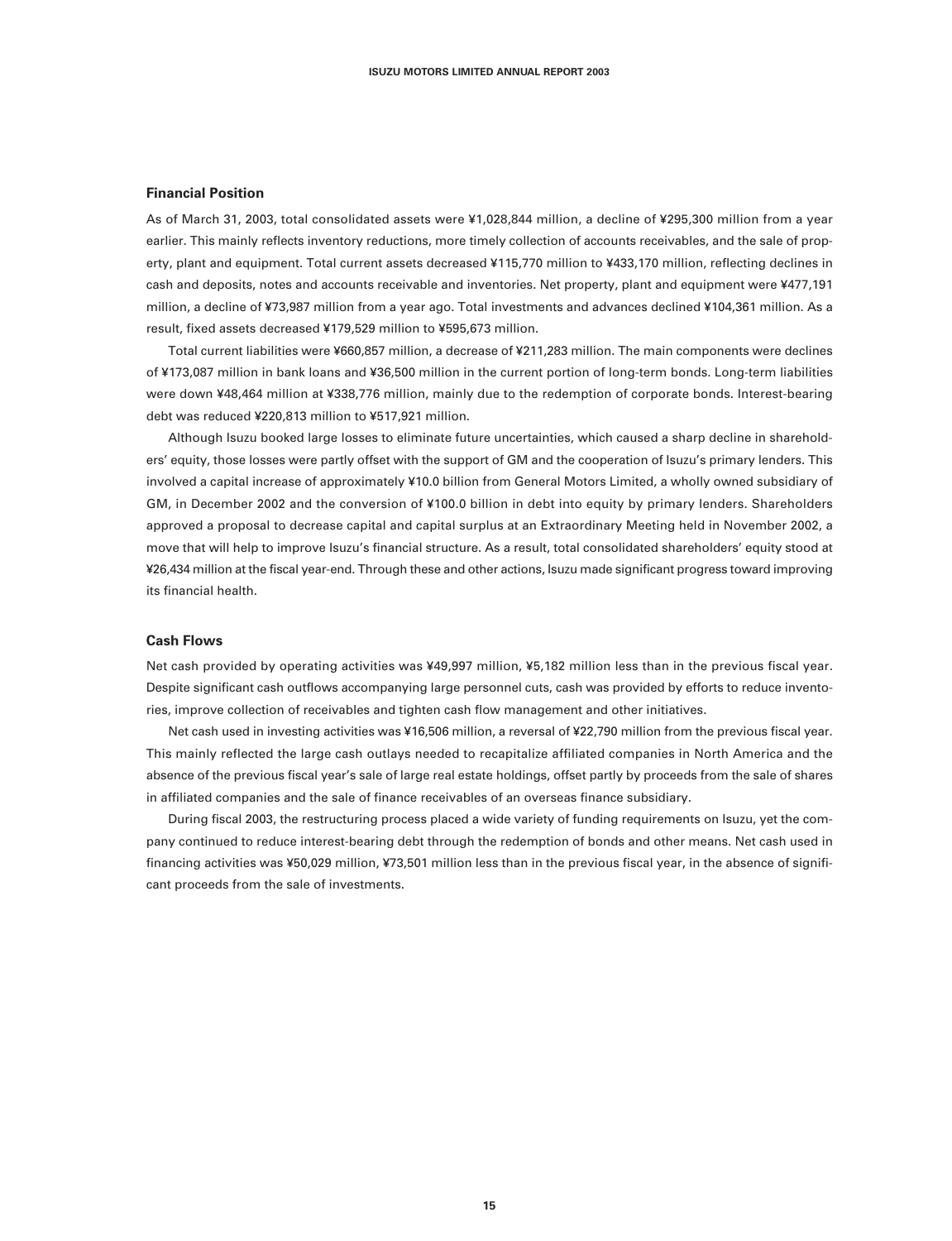## **Consolidated Balance Sheets**

As of March 31, 2003, 2002 and 2001

|                                                                           |             | Millions of Yen |              | Thousands of<br>U.S. Dollars |
|---------------------------------------------------------------------------|-------------|-----------------|--------------|------------------------------|
| <b>Assets</b>                                                             | 2003        | 2002            | 2001         | 2003                         |
| <b>Current Assets:</b>                                                    |             |                 |              |                              |
| Cash and cash equivalents (Notes 2, 4)                                    | ¥<br>63,389 | ¥<br>79,121     | 109,760<br>¥ | S<br>527,364                 |
| Receivables:                                                              |             |                 |              |                              |
| Notes and accounts (Note $4)$ , , ,                                       | 204.371     | 220,696         | 352,459      | 1,700,258                    |
| Less: allowance for doubtful receivables.                                 | (8.331)     | (5.292)         | (7.696)      | (69, 317)                    |
| Inventories (Note 4) $\ldots$ , $\ldots$ , $\ldots$ , $\ldots$ , $\ldots$ | 108,972     | 156,305         | 202,038      | 906.591                      |
| Deferred taxes (Note 6)                                                   | 16,614      | 12,329          | 16,159       | 138,222                      |
| Other current assets                                                      | 48.155      | 85,780          | 138,978      | 400.630                      |
| Total Current Assets                                                      | 433,170     | 548,941         | 811,698      | 3.603.751                    |

#### **Investments and Advances:**

| Investments (Notes 3, 4):             |          |          |          |            |
|---------------------------------------|----------|----------|----------|------------|
| Unconsolidated subsidiaries and       |          |          |          |            |
| affiliated companies                  | 20,387   | 28,304   | 22,892   | 169,609    |
|                                       | 25,316   | 37,893   | 63,362   | 210.618    |
| Long-term loans                       | 28,799   | 34,894   | 20,469   | 239,597    |
| Deferred taxes (Note 6)               | 10.697   | 42,873   | 68,944   | 89,001     |
| Other investments and advances        | 42,478   | 88,255   | 134,372  | 353,399    |
| Less: allowance for doubtful accounts | (14.937) | (15.117) | (10.626) | (124, 273) |
| Total Investments and Advances        | 112.741  | 217,103  | 299,415  | 937,952    |

| <b>Property, Plant and Equipment (Note 4)</b> |           |           |           |             |
|-----------------------------------------------|-----------|-----------|-----------|-------------|
| Land                                          | 281.873   | 281,163   | 322,290   | 2.345.039   |
| Buildings and structures                      | 236,600   | 247,188   | 265,951   | 1.968.387   |
| Machinery and equipment                       | 558,851   | 623,135   | 913,966   | 4.649.342   |
| Construction in progress                      | 3.938     | 9.236     | 14.304    | 32.769      |
| Less: accumulated depreciation                | (604.072) | (609.543) | (745.369) | (5.025.559) |
| Net Property, Plant and Equipment             | 477.191   | 551,179   | 771.142   | 3.969.979   |

| Other Assets | 5.739 | 6.920                            | 9.235 | 47.751      |
|--------------|-------|----------------------------------|-------|-------------|
|              |       | ¥1.028.844 ¥1.324.144 ¥1.891.492 |       | \$8.559.434 |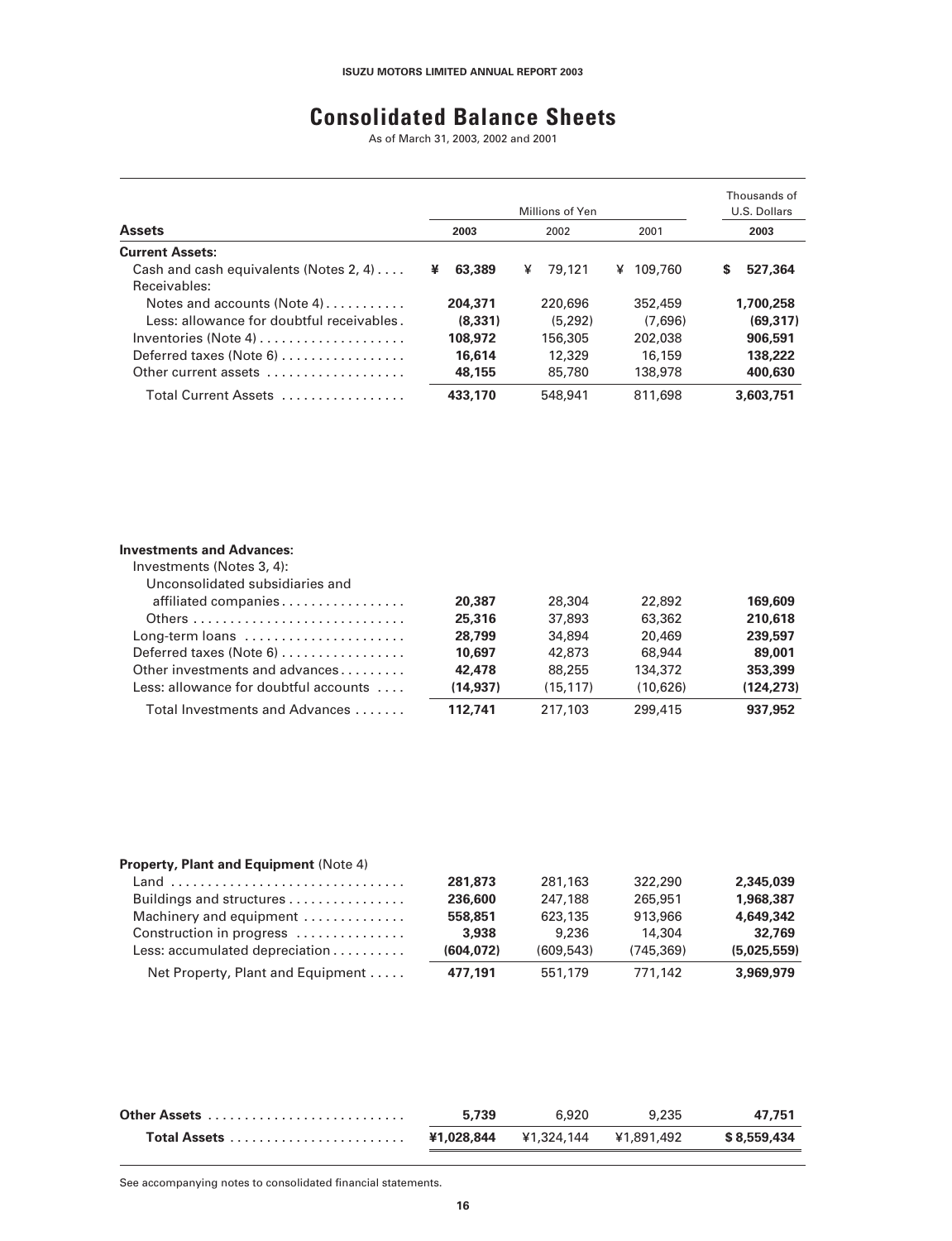|                                                                                                                                                                                                                                                                                                                                                                                                                                                                                                             |                                                   | Thousands of<br>U.S. Dollars                            |                                               |                                                          |
|-------------------------------------------------------------------------------------------------------------------------------------------------------------------------------------------------------------------------------------------------------------------------------------------------------------------------------------------------------------------------------------------------------------------------------------------------------------------------------------------------------------|---------------------------------------------------|---------------------------------------------------------|-----------------------------------------------|----------------------------------------------------------|
| <b>Liabilities and Shareholders' Equity</b>                                                                                                                                                                                                                                                                                                                                                                                                                                                                 | 2003                                              | 2002                                                    | 2001                                          | 2003                                                     |
| <b>Current Liabilities:</b>                                                                                                                                                                                                                                                                                                                                                                                                                                                                                 |                                                   |                                                         |                                               |                                                          |
| Current portion of bonds                                                                                                                                                                                                                                                                                                                                                                                                                                                                                    | ¥ 299,869<br>15,500<br>$\overline{\phantom{0}}$   | ¥ 472,957<br>52,000<br>$\overline{\phantom{0}}$         | ¥ 572,085<br>31,739<br>50,000                 | \$2,494,757<br>128,951                                   |
| Notes and accounts payable                                                                                                                                                                                                                                                                                                                                                                                                                                                                                  | 247,257                                           | 237,298                                                 | 302,544                                       | 2,057,047                                                |
| Accrued expenses                                                                                                                                                                                                                                                                                                                                                                                                                                                                                            | 49,335                                            | 60,656                                                  | 86,697                                        | 410,445                                                  |
| Accrued income taxes (Note 6)                                                                                                                                                                                                                                                                                                                                                                                                                                                                               | 1,633                                             | 1,217                                                   | 3,694                                         | 13,588                                                   |
| Deposits received                                                                                                                                                                                                                                                                                                                                                                                                                                                                                           | 13,912                                            | 24,654                                                  | 37,718                                        | 115,747                                                  |
| Deferred tax current liabilities (Note 6)                                                                                                                                                                                                                                                                                                                                                                                                                                                                   |                                                   | 5                                                       | 44                                            |                                                          |
| Other current liabilities                                                                                                                                                                                                                                                                                                                                                                                                                                                                                   | 33,348                                            | 23,351                                                  | 93,356                                        | 277,442                                                  |
| Total Current Liabilities                                                                                                                                                                                                                                                                                                                                                                                                                                                                                   | 660,857                                           | 872,141                                                 | 1,177,880                                     | 5,497,979                                                |
| Long-term Debt (Note 4)                                                                                                                                                                                                                                                                                                                                                                                                                                                                                     | 202,551                                           | 213,777                                                 | 414,384                                       | 1,685,122                                                |
| <b>Accrued Retirement and</b><br>Severance Benefits (Note 5)                                                                                                                                                                                                                                                                                                                                                                                                                                                | 58,487                                            | 98,562                                                  | 105,385                                       | 486,588                                                  |
| Deferred Tax Liabilities (Note 6)                                                                                                                                                                                                                                                                                                                                                                                                                                                                           | 2,107                                             | 4,557                                                   | 13,889                                        | 17,529                                                   |
| <b>Deferred Tax Liabilities Related to Land</b>                                                                                                                                                                                                                                                                                                                                                                                                                                                             |                                                   |                                                         |                                               |                                                          |
| Revaluation (Note 9)                                                                                                                                                                                                                                                                                                                                                                                                                                                                                        | 56,296                                            | 56,460                                                  | 68,116                                        | 468,356                                                  |
| Other Long-term Liabilities                                                                                                                                                                                                                                                                                                                                                                                                                                                                                 | 19,333                                            | 13,880                                                  | 13,171                                        | 160,845                                                  |
|                                                                                                                                                                                                                                                                                                                                                                                                                                                                                                             | 2,775                                             | 3,679                                                   | 4,555                                         | 23,091                                                   |
| <b>Contingent Liabilities (Note 10)</b>                                                                                                                                                                                                                                                                                                                                                                                                                                                                     |                                                   |                                                         |                                               |                                                          |
| <b>Shareholders' Equity:</b>                                                                                                                                                                                                                                                                                                                                                                                                                                                                                |                                                   |                                                         |                                               |                                                          |
| Common stock and preferred stock<br>$(Notes 7, 8) \ldots \ldots \ldots \ldots \ldots \ldots \ldots$<br>Preferred stock:<br>Class I-authorized 37,500,000 shares;<br>issued 37,500,000 shares in 2003<br>Class II-authorized 37,500,000 shares;<br>issued 37,500,000 shares in 2003<br>Class III-authorized 25,000,000 shares;<br>issued 25,000,000 shares in 2003<br>Class IV-authorized 25,000,000 shares;<br>issued 25,000,000 shares in 2003<br>Common stock:<br>Authorized 3,369,000,000 shares in 2003 | 55,545                                            | 90,329                                                  | 90,329                                        | 462,105                                                  |
| and 3,000,000 shares in 2002 and 2001<br>Issued 748,526,911 shares in 2003<br>and 1,277,453,911 shares, 2002 and 2001<br>Capital surplus (Note 7)<br>Accumulated deficit<br>Variance of land revaluation (Note 9)<br>Unrealized holding gain (loss)<br>Foreign currency translation                                                                                                                                                                                                                         | 131,850<br>(242, 546)<br>90,064<br>896<br>(8,883) | 101,741<br>(213, 562)<br>91,287<br>(2, 213)<br>(6, 474) | 101,741<br>(188, 891)<br>104,932<br>(13, 239) | 1,096,924<br>(2,017,857)<br>749,290<br>7,459<br>(73,906) |
| Less: treasury stock, at cost -                                                                                                                                                                                                                                                                                                                                                                                                                                                                             |                                                   |                                                         |                                               |                                                          |
| 2,622,160 common shares in 2003                                                                                                                                                                                                                                                                                                                                                                                                                                                                             | (492)                                             | (22)                                                    | (764)                                         | (4,093)                                                  |
| Total Shareholders' Equity                                                                                                                                                                                                                                                                                                                                                                                                                                                                                  | 26,434                                            | 61,084                                                  | 94,108                                        | 219,921                                                  |
| <b>Total Liabilities, Minority Interests</b><br>and Shareholders' Equity                                                                                                                                                                                                                                                                                                                                                                                                                                    | ¥1,028,844                                        | ¥1,324,144                                              | ¥1,891,492                                    | \$ 8,559,434                                             |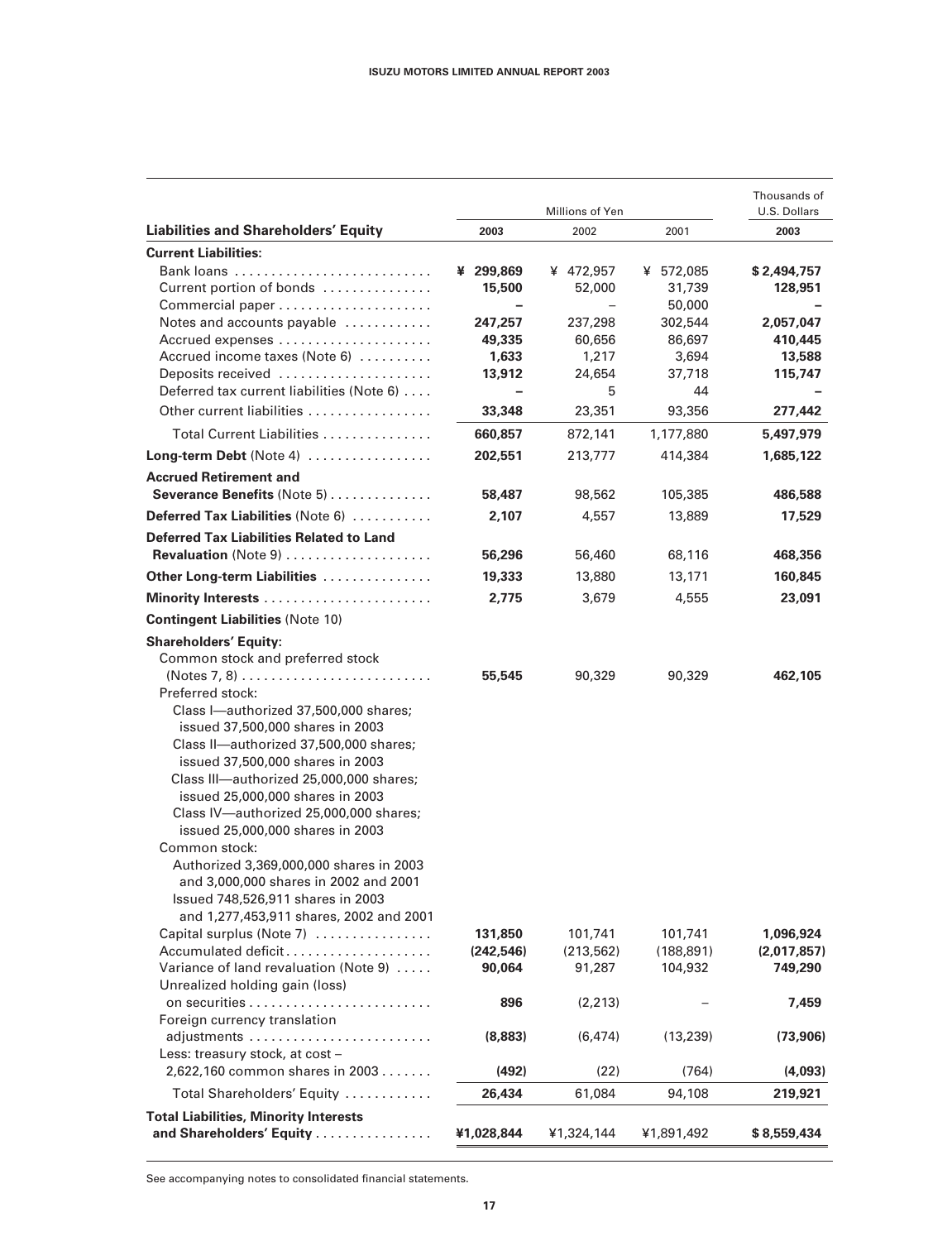## **Consolidated Statements of Operations**

For the years ended March 31, 2003, 2002 and 2001

|                                                                      |                | Millions of Yen |               | Thousands of<br>U.S. Dollars |
|----------------------------------------------------------------------|----------------|-----------------|---------------|------------------------------|
|                                                                      | 2003           | 2002            | 2001          | 2003                         |
|                                                                      | ¥1,349,449     | ¥1,597,701      | ¥1,569,199    | \$11,226,704                 |
| Cost of Sales                                                        | 1,171,366      | 1,355,190       | 1,343,166     | 9,745,144                    |
|                                                                      | 178,083        | 242,510         | 226,032       | 1,481,559                    |
| <b>Selling, General and Administrative</b>                           |                |                 |               |                              |
| <b>Expenses</b> (Notes 5, 12)                                        | 162,621        | 227,376         | 253,349       | 1,352,923                    |
| Operating Income (Loss)                                              | 15,462         | 15,134          | (27, 316)     | 128,636                      |
| <b>Other Income (Expenses):</b>                                      |                |                 |               |                              |
| Interest and dividend income $\ldots \ldots \ldots$                  | 2,724          | 4,145           | 5,318         | 22,663                       |
| Interest expense                                                     | (18,026)       | (21, 848)       | (23, 522)     | (149, 971)                   |
| Equity in earnings of unconsolidated                                 |                |                 |               |                              |
| subsidiaries and affiliates                                          | (726)          | (2,211)         | (1, 149)      | (6,044)                      |
|                                                                      | (3,633)        | 2,794           | (766)         | (30, 227)                    |
| Loss before special items                                            | (4,200)        | (1,984)         | (47, 435)     | (34, 944)                    |
| <b>Extraordinary Items:</b>                                          |                |                 |               |                              |
| Gain (loss) on sales or disposal of property,                        |                |                 |               |                              |
| plant and equipment, net                                             | (504)          | 5,526           | 5,306         | (4,200)                      |
| Gain on sales of investments                                         | 9.947          | 7,878           | 1,017         | 82,760                       |
| Gains on return of substituted portion of                            |                |                 |               |                              |
| employee pension fund (Notes 2, 5)                                   | 13,437         |                 |               | 111,791                      |
| Loss on revaluation of investments                                   | (9,538)        | (15, 209)       | (17,006)      | (79, 355)                    |
| Loss on business model reform                                        | (12, 201)      |                 |               | (101, 507)                   |
| Loss on investment for affiliated                                    |                |                 |               |                              |
| company restructuring                                                | (76, 752)      |                 |               | (638, 537)                   |
| Severance benefit of early retirement plan                           | (24, 808)      | (14, 475)       |               | (206, 391)                   |
|                                                                      | (6,906)        | (10, 241)       | (15, 181)     | (57, 462)                    |
| Loss before Income Taxes                                             |                |                 |               |                              |
| and Minority Interests                                               | (111, 527)     | (28, 506)       | (73, 300)     | (927, 848)                   |
| Income Taxes (Note 6):                                               |                |                 |               |                              |
|                                                                      | 5,103          | 5,616           | 4,149         | 42,455                       |
| Deferred.<br>.                                                       | 25,348         | 9,532           | (5, 197)      | 210,883                      |
| Minority Interests in Income of<br><b>Consolidated Subsidiaries </b> |                |                 | (5,466)       | 19,327                       |
|                                                                      | 2,323          | (664)           |               |                              |
|                                                                      | ¥ $(144, 301)$ | ¥ $(42,991)$    | ¥ $(66, 787)$ | \$(1,200,515)                |
|                                                                      |                | Yen             |               | U.S. Dollars                 |
| <b>Per Share of Common Stock:</b>                                    |                |                 |               |                              |
|                                                                      | $*(131.34)$    | $*(33.68)$      | $*(52.76)$    | \$(1.09)                     |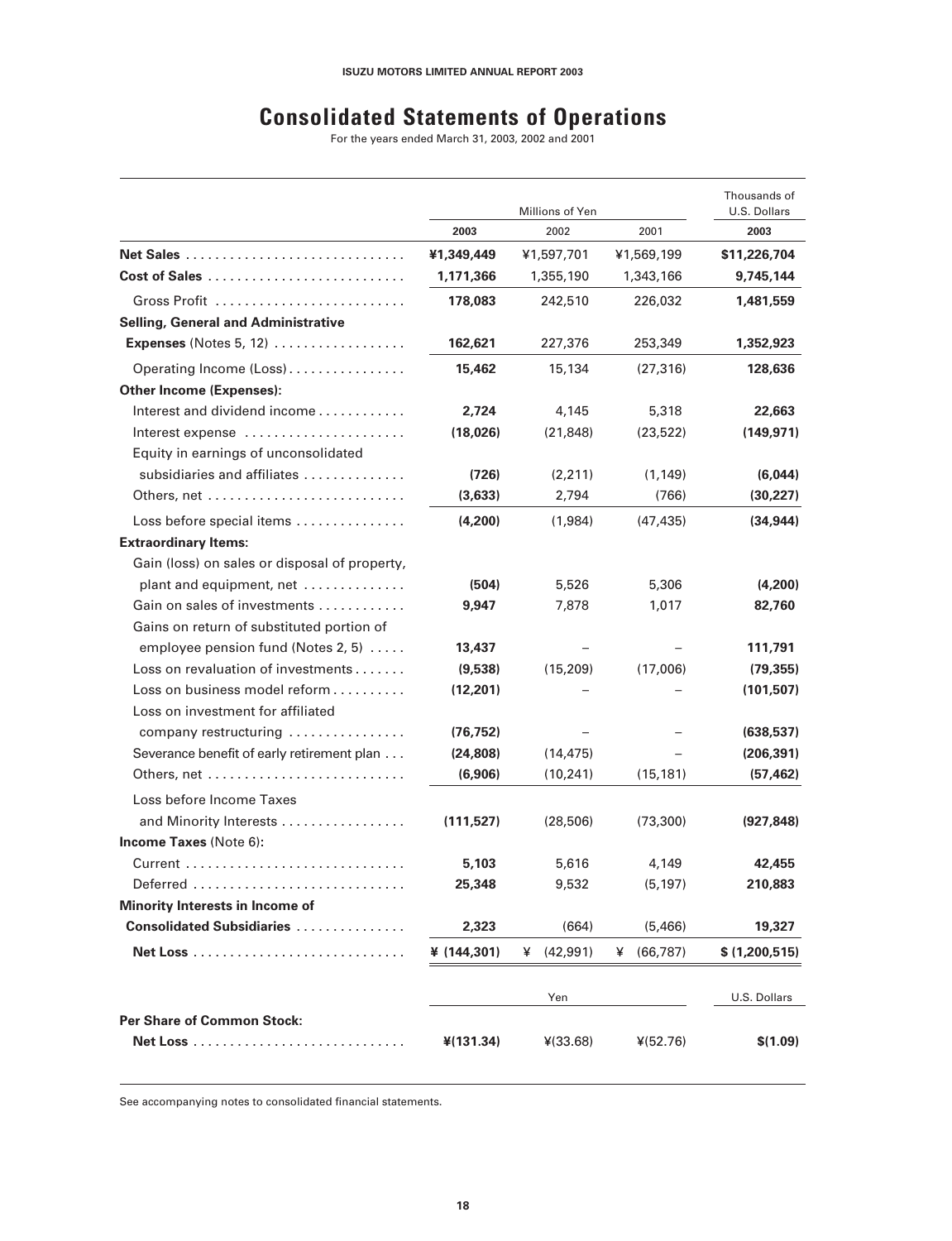## **Consolidated Statements of Shareholders' Equity**

For the years ended March 31, 2003, 2002, 2001 and 2000

|                                                | Millions of Yen |             |             | Thousands of<br>U.S. Dollars |               |
|------------------------------------------------|-----------------|-------------|-------------|------------------------------|---------------|
|                                                | 2003            | 2002        | 2001        | 2000                         | 2003          |
| <b>Common Stock and Preferred Stock:</b>       |                 |             |             |                              |               |
| Balance at beginning of the year<br>Add:       | ¥ 90,329        | ¥ 90,329    | 89,619<br>¥ | 89,619<br>¥                  | 751,496<br>s  |
| Issuance of common stock                       | 5,045           |             | 710         |                              | 41,972        |
| Issuance of preferred stock                    | 50,000          |             |             |                              | 415,973       |
| Deduct:                                        |                 |             |             |                              |               |
| Reduction of capital                           |                 |             |             |                              |               |
| (offset with deficit)                          | (89, 829)       |             |             |                              | (747, 336)    |
| Balance at end of the year                     | ¥ 55,545        | ¥ 90,329    | ¥<br>90,329 | ¥ 89,619                     | S<br>462,105  |
| <b>Capital Surplus:</b>                        |                 |             |             |                              |               |
| Balance at beginning of the year<br>Add:       | ¥101,741        | ¥ 101,741   | 99,212<br>¥ | ¥ 99,212                     | 846,434<br>s  |
| Profit from merger                             |                 |             | 2,528       |                              |               |
| Issuance of common stock                       | 4,954           |             |             |                              | 41,222        |
| Issuance of preferred stock                    | 50,000          |             |             |                              | 415,973       |
| Deduct:                                        |                 |             |             |                              |               |
| Reduction of capital reserve                   |                 |             |             |                              |               |
| (offset with deficit)                          | (24, 846)       |             |             |                              | (206, 705)    |
| Balance at end of the year                     | ¥131,850        | ¥ 101,741   | ¥ 101,741   | ¥ $99,212$                   | \$1,096,924   |
| <b>Variance of Land Revaluation</b>            |                 |             |             |                              |               |
| Balance at beginning of the year               | ¥ 91,287        | ¥ 104,932   | ¥ 102,292   | ¥                            | 759,459<br>s  |
| Add:                                           |                 |             |             |                              |               |
| Land revaluation $\ldots \ldots \ldots \ldots$ |                 | 3,841       | 2,501       | 102,292                      |               |
| Reversal of land revaluation                   |                 |             | 138         |                              |               |
| Deduct:<br>Transfer to retained earnings       |                 |             |             |                              |               |
| and other                                      | (1,222)         | (17, 486)   |             |                              | (10, 169)     |
|                                                | ¥ 90,064        |             | ¥104,932    |                              | S             |
| Balance at end of the year                     |                 | ¥ 91,287    |             | ¥ 102,292                    | 749,290       |
| <b>Accumulated Deficit:</b>                    |                 |             |             |                              |               |
| Balance at beginning of the year               | $*(213,562)$    | 4(188, 891) | 4(121,785)  | ¥ $(11,058)$                 | \$(1,776,724) |
| Add:                                           |                 |             |             |                              |               |
| Reduction of capital                           | 89,829          |             |             |                              | 747,336       |
| Reduction of capital reserve                   | 24,846          |             |             |                              | 206,705       |
| Transfer from variance of                      |                 |             |             |                              |               |
| $land$ revaluation $\ldots \ldots \ldots$      | 1,268           | 17,486      | (138)       |                              | 10,551        |
|                                                | 47              | 2,583       | 577         | 2,555                        | 393           |
| Deduct:                                        |                 |             |             |                              |               |
|                                                | (144, 301)      | (42, 991)   | (66, 787)   | (104, 186)                   | (1,200,515)   |
|                                                | (673)           | (1,749)     | (758)       | (9,096)                      | (5,605)       |
| Balance at end of the year                     | ¥(242,546)      | 4(213,562)  | ¥(188,891)  | 4(121,785)                   | \$(2,017,857) |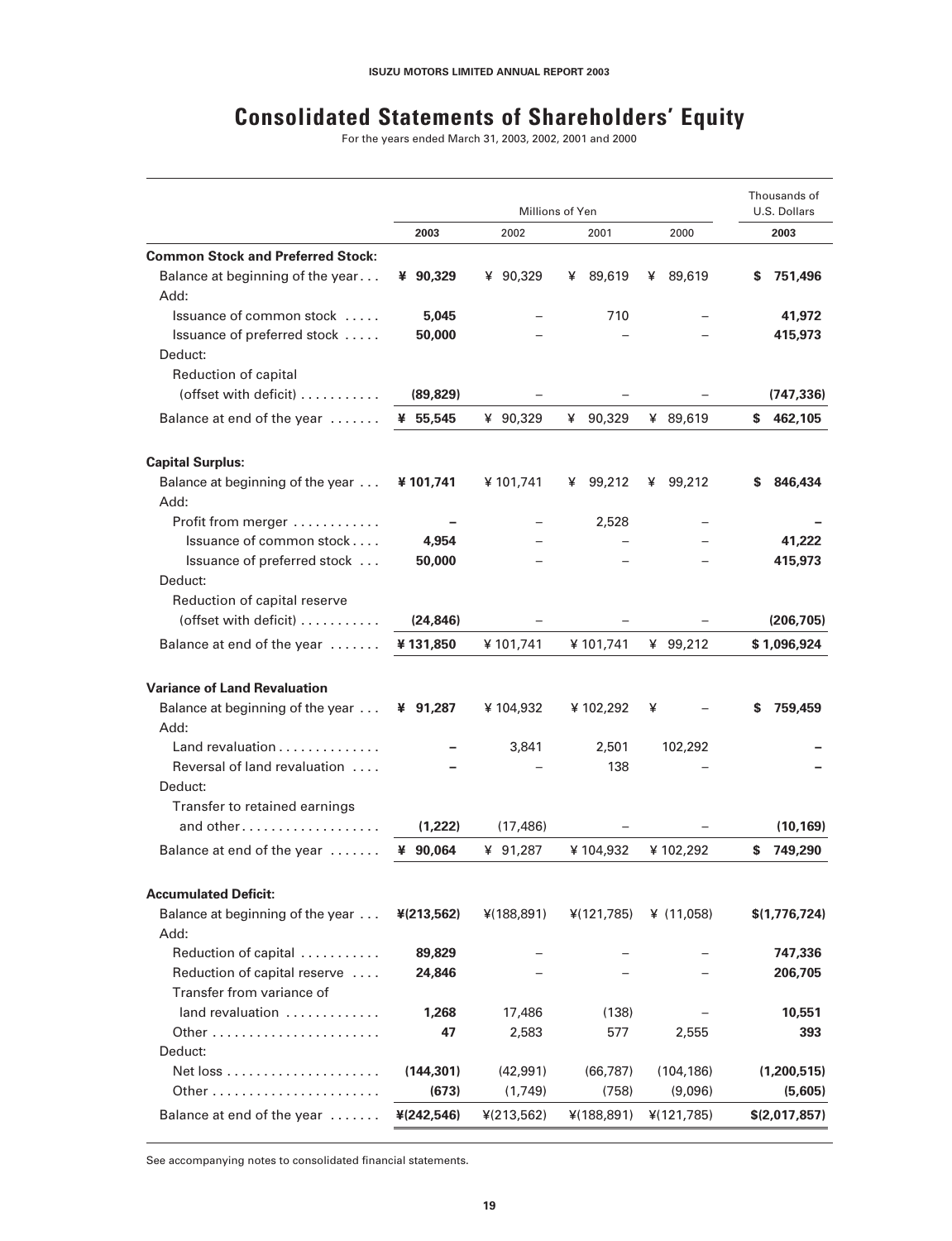### **Consolidated Statements of Cash Flows**

For the years ended March 31, 2003, 2002 and 2001

|                                                                                                            |                    |                       | Thousands of         |                       |
|------------------------------------------------------------------------------------------------------------|--------------------|-----------------------|----------------------|-----------------------|
|                                                                                                            |                    | Millions of Yen       |                      | U.S. Dollars          |
|                                                                                                            | 2003               | 2002                  | 2001                 | 2003                  |
| <b>Cash Flows from Operating Activities</b><br>Loss before income taxes and minority interests             | ¥111,527           | ¥<br>28,506           | ¥ 73,300             | \$927,848             |
| Depreciation and amortization                                                                              | 43,387             | 73,629                | 104,886              | 360,964               |
| Equity in loss of unconsolidated subsidiaries                                                              |                    |                       |                      |                       |
| Loss on revaluation of investments                                                                         | 726<br>5,088       | 2,211<br>15,209       | 1,149<br>14,460      | 6,044<br>42,332       |
| Provision for retirement benefits, less payments                                                           | (40, 150)          | (4, 725)              | (10, 329)            | (334, 031)            |
| Provision for allowance for product warranties                                                             | 1,263              | (1, 564)              | (964)                | 10,508                |
| Provision for allowance for bonuses                                                                        | (3, 307)           | (2,748)               | (2,520)              | (27, 514)             |
| Provision for allowance for doubtful assets<br>Interest and dividend income                                | 2,999              | 1,842                 | 468                  | 24,952<br>(22, 663)   |
|                                                                                                            | (2,724)<br>18,026  | (4, 146)<br>21,848    | (5,440)<br>23,522    | 149,971               |
| Gain on disposal of property assets                                                                        | (3,838)            | (10,731)              | (10, 721)            | (31, 937)             |
| Loss on disposal of property assets                                                                        | 4,343              | 8,122                 | 8,360                | 36,137                |
| Loss on investment for affiliated                                                                          |                    |                       |                      |                       |
|                                                                                                            | 72,795<br>(8,060)  | (5,943)               | (973)                | 605,620<br>(67, 055)  |
| Decrease (increase) in receivables                                                                         | 8,313              | 35,113                | (13,902)             | 69,164                |
| Decrease (increase) in inventories                                                                         | 29,163             | 56,643                | 18,200               | 242,625               |
| Decrease (increase) in other current assets                                                                | 18,130             | 6,787                 | (12, 102)            | 150,835               |
| Increase (decrease) in notes and accounts payable<br>Increase (decrease) in accrued expenses and taxes     | 29,325<br>(3,004)  | (29,065)<br>(25, 811) | (34, 823)<br>7,797   | 243,973<br>(24, 994)  |
| Increase (decrease) in deposits received                                                                   | (10, 380)          | (15,611)              | 7,395                | (86, 364)             |
| Increase (decrease) in other liabilities                                                                   | 17,507             | (5, 208)              | 32,048               | 145,649               |
|                                                                                                            | 1,437              | (8,717)               | (1,469)              | 11,960                |
| Cash received from interest and dividends                                                                  | 3.650<br>(18, 466) | 6,382<br>(22, 337)    | 4,834<br>(23, 555)   | 30.374<br>(153, 633)  |
| Cash paid for income taxes                                                                                 | (4,702)            | (7, 492)              | (2,025)              | (39, 124)             |
| Net Cash Provided by Operating Activities                                                                  | 49,997             | 55,179                | 30,995               | 415,950               |
| <b>Cash Flows from Investing Activities</b>                                                                |                    |                       |                      |                       |
| Proceeds from sales of securities                                                                          | (50, 247)          | (2,450)               | (1,955)              | (418,036)             |
| Payments for purchase of securities                                                                        | 16,934             | 11,738                | 3,788                | 140,886               |
| Payments for property, plant and equipment                                                                 | (34, 703)          | (30, 215)             | (26, 180)            | (288, 714)            |
| Payments for leased property,<br>plant and equipment                                                       |                    | (37, 395)             | (73, 105)            |                       |
| Proceeds from sales of property,                                                                           |                    |                       |                      |                       |
| plant and equipment                                                                                        | 9,284              | 64,271                | 17,831               | 77,245                |
| Payments for long-term loans receivable                                                                    | (8, 735)           | (22, 919)             | (3,500)              | (72, 677)             |
| Collection of long-term loans receivable<br>Increase (decrease) in short-term loans receivable             | 16,600<br>(245)    | 3,820<br>10,563       | 6,014<br>9,469       | 138,108<br>(2,038)    |
| Increase (decrease) in finance receivables of                                                              |                    |                       |                      |                       |
| overseas subsidiary                                                                                        | 43,376             | 14,129                | (35, 527)            | 360,871               |
|                                                                                                            | (8.771)            | (5,258)               | (4,619)              | (72, 975)             |
| Net Cash Provided by (Used in)                                                                             |                    |                       |                      |                       |
|                                                                                                            | (16,506)           | 6,283                 | (107, 785)           | (137, 329)            |
| <b>Cash Flows from Financing Activities</b>                                                                |                    |                       |                      |                       |
| Issuance of common stock                                                                                   | 9,999              |                       |                      | 83,194                |
| Increase (decrease) in short-term debt<br>Increase (decrease) in commercial paper                          | (40, 088)          | (11, 944)<br>(50,000) | 36,002<br>35,000     | (333,513)             |
| Proceeds from long-term debt                                                                               | 136,453            | 76,753                | 121,110              | 1,135,217             |
| Payments of long-term debt                                                                                 | (103, 368)         | (92, 953)             | (116, 657)           | (859, 972)            |
| Payments (issuance) of bonds                                                                               | (53,000)           | (31,739)              | (32,500)             | (440, 931)            |
|                                                                                                            | (25)               | (13, 647)             | 9,833                | (211)                 |
| Net Cash Provided by (Used in)<br>Financing Activities                                                     | (50, 029)          | (123, 530)            | 52,788               | (416, 217)            |
| <b>Effect of Exchange Rate Changes on Cash and</b>                                                         |                    |                       |                      |                       |
|                                                                                                            | (2,752)            | 2,649                 | 2,489                | (22, 897)             |
| Net Increase (Decrease) in Cash and Cash Equivalents<br>Cash and Cash Equivalents at Beginning of the Year | (19,291)<br>72,284 | (59, 418)<br>137,363  | (21, 512)<br>157,584 | (160, 493)<br>601,371 |
| Increase (Decrease) in Cash and                                                                            |                    |                       |                      |                       |
| <b>Cash Equivalents from the Addition or</b><br>Exclusion of Consolidated Companies                        | (42)               | (5,660)               | 1,291                | (353)                 |
| <b>Cash and Cash Equivalents at</b>                                                                        |                    |                       |                      |                       |
| End of the Year (Notes 2)                                                                                  | ¥ 52,951           | ¥ 72,284              | ¥137,363             | \$440,525             |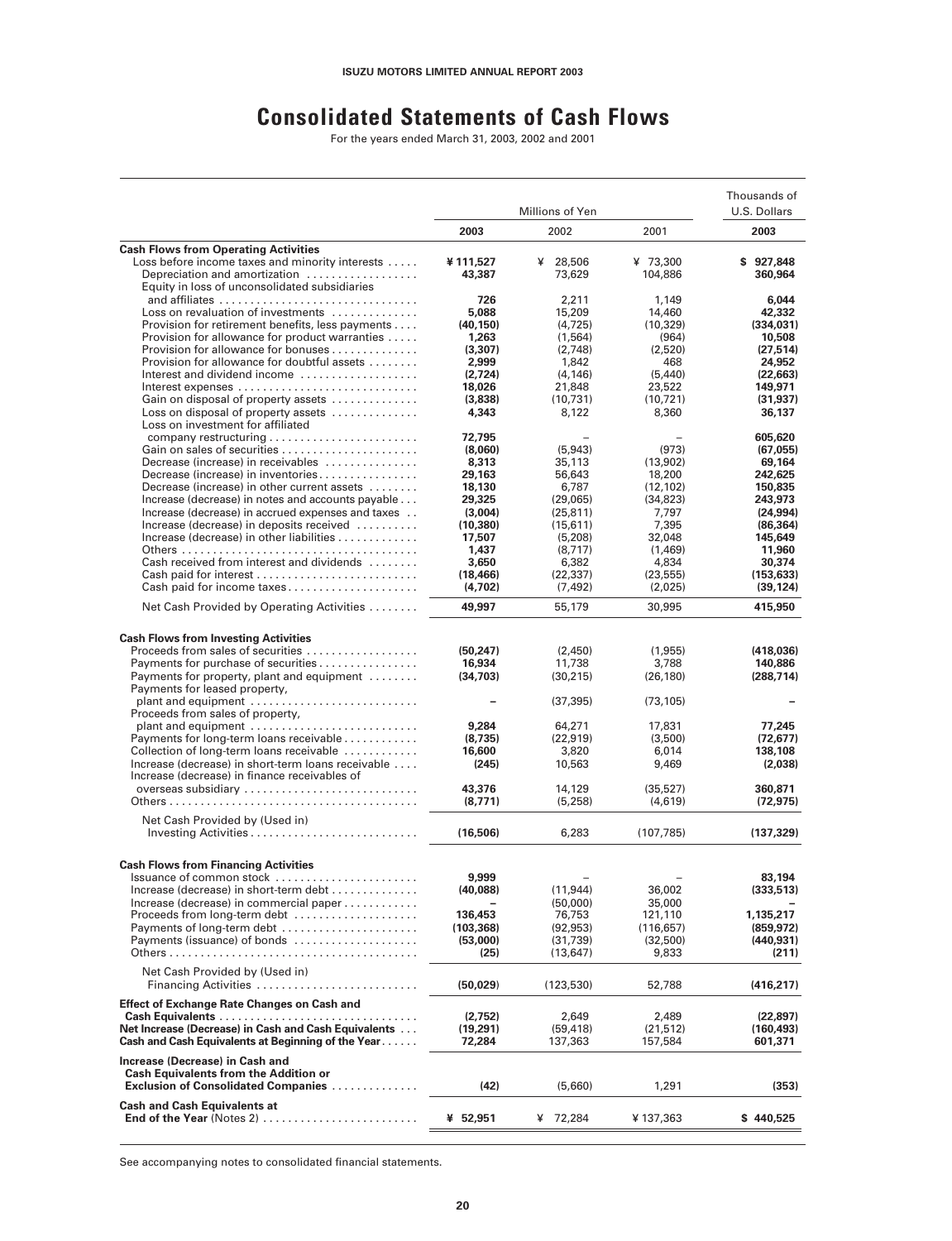### **Notes to Consolidated Financial Statements**

#### **1. Basis of Presenting the Financial Statements**

The accompanying consolidated financial statements of Isuzu Motors Limited ("the Company") and its consolidated subsidiaries have been prepared from the consolidated financial statements filed with the Minister of Finance as required by the Securities and Exchange Law of Japan, in accordance with accounting principles and practices generally accepted in Japan, which may differ in some material respects from accounting principles and practices generally accepted in countries and jurisdictions other than Japan.

In addition, the notes to the consolidated financial statements include information which is not required under accounting principles generally accepted in Japan but is presented herein as additional information.

In order to facilitate the understanding of readers outside Japan, certain reclassifications have been made to the consolidated financial statements prepared for domestic purposes and relevant notes and statements of shareholders' equity and statements of cash flows have been added.

The yen amounts are rounded down in millions. Therefore, total or subtotal amounts do not correspond with the aggregation of such account balances.

U.S. dollar amounts have been translated from Japanese yen, for convenience only, at the rate of ¥120.20=U.S.\$1, the approximate exchange rate prevailing on the Tokyo Foreign Exchange Market on March 31, 2003. The translations should not be construed as a representation that Japanese yen have been or could be converted into U.S. dollars at that rate. The U.S. dollar amounts are then rounded down in thousands.

Certain reclassifications have been made in the 2002 and 2001 financial statements to conform to the presentation for 2003.

#### **2. Summary of Significant Accounting Policies a) Consolidation**

The consolidated financial statements include the accounts of the Company and significant subsidiaries. All significant inter-company balances and transactions have been eliminated in consolidation.

Investments in a main unconsolidated subsidiary and significant affiliated companies (15% to 50% owned) are accounted for by the equity method.

The differences at the time of acquisition between the cost and underlying net equity of investments in consolidated subsidiaries and in unconsolidated subsidiaries and affiliated companies accounted for under the equity method are, as a rule, amortized over periods of five years after appropriate adjustments.

#### **b) Foreign Currency Translation**

The Company has adopted the revised Financial Accounting Standard for Foreign Currency Transactions in Japan effective from April 1, 2000.

Based on the change in accounting principle, foreign currency transaction adjustments, which were recorded in "Assets" in the prior fiscal year, are recorded in "Equity" or "Minority Interest" from March 31, 2001.

#### **c) Securities**

Marketable securities, investments in securities and investments in unconsolidated subsidiaries and affiliates were principally valued at cost using the moving average method until the fiscal year 2001.

Marketable securities classified as other securities are carried at fair value with changes in unrealized holding gain or loss, net of the applicable income taxes, included directly in shareholders' equity. Non-marketable securities classified as other securities are carried at cost. Cost of securities sold is determined by the moving average method from the fiscal year 2002.

The Company has adopted the new Financial Accounting Standard for Financial Instruments in Japan effective from April 1, 2000. The new accounting standard for financial instruments requires that securities be classified into three categories: trading, held-to-maturity or other securities since the fiscal year 2001, and other securities with a market value are stated at fair value from the fiscal year 2002.

The difference between the acquisition cost and the carrying value of other securities, including unrealized gain and loss, is recognized in "Unrealized holding loss on securities."

Unrealized holding loss on other securities, net of the applicable income taxes, was charged by ¥2,213 million to shareholders' equity from the fiscal year 2002.

The effect of the adoption of the new standard on the consolidated balance sheets was to decrease investments by ¥2,204 million, to increase deferred taxes assets by ¥4 million and to increase minority interests by ¥13 million for the year ended March 31, 2002.

#### **d) Inventories**

Inventories of the Company are valued at cost using the periodic average method. Inventories of consolidated subsidiaries are principally valued at cost using the specific identification method.

#### **e) Property, Plant and Equipment**

Property, plant and equipment are stated at cost. Depreciation of property, plant and equipment is principally computed by the straight-line method over the applicable useful lives.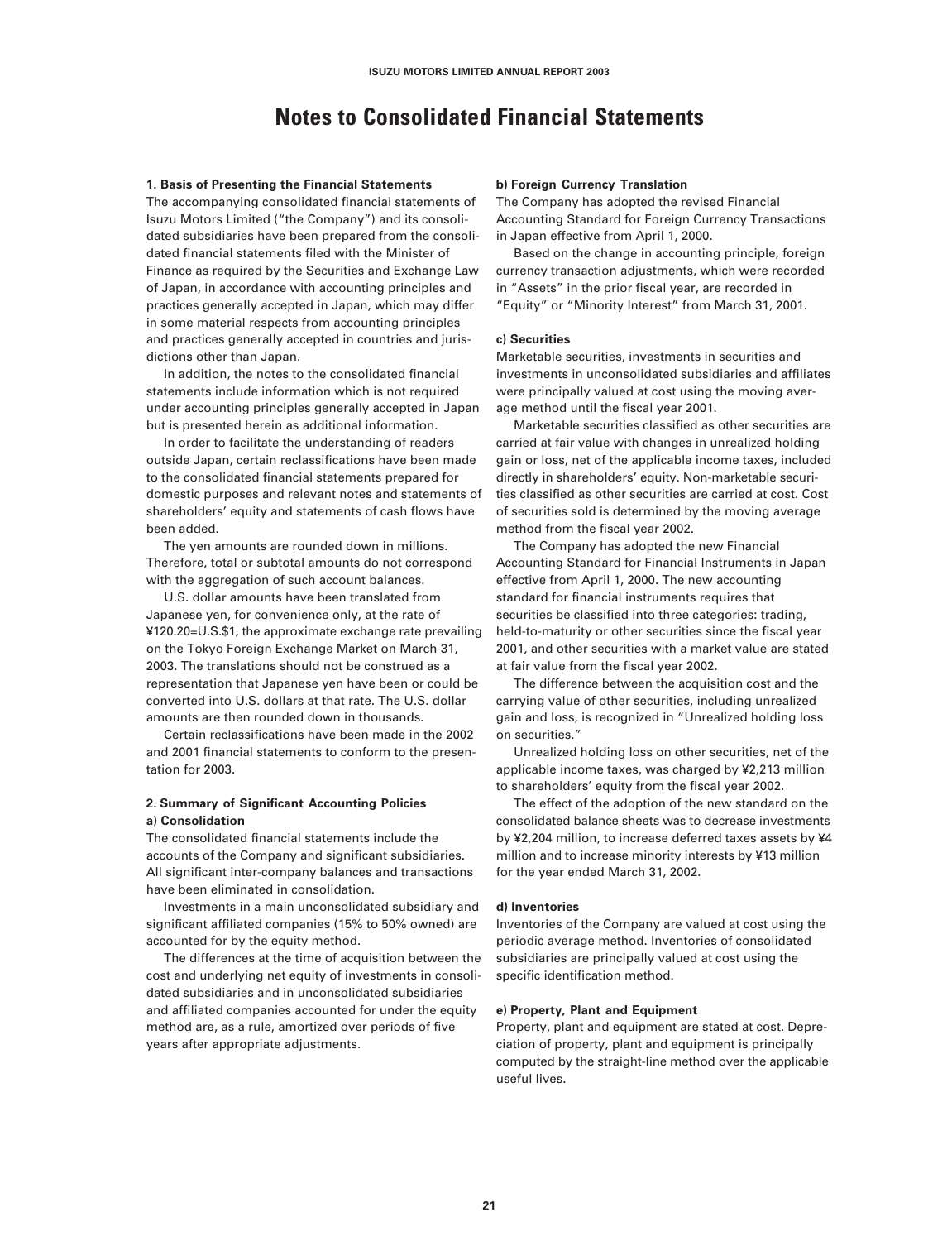The Company also changed and shortened the estimated useful lives and its scrap value of some property, plant and equipment based upon an available time since the fiscal year 2001.

#### **f) Software Costs**

Software used by the Company and its consolidated subsidiaries is depreciated using the straight-line method, based on the useful life as determined by the Company and its consolidated subsidiaries (generally 5 years).

#### **g) Leases**

Finance lease transactions, except for those which meet the conditions that the ownership of the lease assets is substantially transferred to the lessee, are accounted for on a basis similar to ordinary rental transactions.

#### **h) Employees' Retirement Benefits**

Employees' retirement benefits covering all employees are provided through an unfunded lump-sum benefit plan and a funded pension plan. Under the plans, eligible employees are entitled, under most circumstances, to severance payments based on compensation at the time of severance and years of service.

The Company has adopted the new Financial Accounting Standard for Retirement Benefits in Japan effective from April 1, 2000. In accordance with this standard, accrued employees' retirement benefits at March 31, 2001 have been provided mainly at an amount calculated based on the retirement benefit obligation and the fair value of the pension plan assets as of March 31, 2001 as adjusted for unrecognized actuarial gain or loss. The cumulative effect of this accounting change is recorded in the Consolidated Statements of Operations.

Following the enactment of the Welfare Pension Insurance Law in Japan, on July 1, 2002, the Company Employee Pension Fund, which the Company participates in, obtained approval from the Japanese Ministry of Health, Labour and Welfare for exemption from the future benefit obligation with respect to the portion of the Employee Pension Fund that the Company operates on behalf of the Government (the so-called substituted portion).

The Company applied transitional provisions as prescribed in paragraph 47-2 of the "Practical Guidelines of Accounting for Retirement Benefits (Interim Report)" (Accounting Committee Report No.13 issued by the Japanese Institute of Certified Public Accountants) and a gain in the amount of ¥13,437 million (\$111,791 thousand) for the settlement of the substitutional portion was recognized at the date of approval from Japan's Ministry of Health, Labour and Welfare. The amount of plan assets to be returned is ¥29,150 million (\$242,513 thousand) at the end of the fiscal year ended March 31, 2003.

#### **i) Income Taxes**

Income taxes are accounted for on an accrual basis. Deferred tax assets and liabilities are recognized for the future tax consequences attributable to differences between the financial statement carrying amounts of existing assets and liabilities and their respective tax bases. Deferred tax assets and liabilities are measured using enacted tax rates expected to apply to taxable income in the years in which those temporary differences are expected to be recovered or settled. The effect of deferred tax assets and liabilities of a change in tax rate are recognized in income in the period that includes the enacted date.

#### **j) Net Income per Share**

Net income per share of common stock is based upon the weighted average number of shares of common stock outstanding during each year. Under the revised financial statements regulations in Japan, the weighted average number of shares is calculated based on the number of issued shares less the number of treasury stocks from the fiscal year ended March 31, 2002.

Effective from the fiscal year ended March 31, 2003, the Company has adopted the Financial Accounting Standard No. 2 "Financial Accounting Standard for Earnings per Share" and the Financial Accounting Standard Implementation Guidance No. 4 "Implementation Guidance for Accounting Standard for Earnings per Share" issued by the Accounting Standards Board of Japan on September 25, 2002.

Basis for the calculation of net income per share at the year ended March 31, 2003 is as follows:

|                                      | Millions of<br>Yen | Thousands of<br>U.S. Dollars |
|--------------------------------------|--------------------|------------------------------|
| Net loss                             | 144,301            | 1,200,515                    |
| Less: Components                     |                    |                              |
| not pertaining to                    |                    |                              |
| common shareholders:                 |                    |                              |
| Bonuses to directors and             |                    |                              |
| corporate auditors                   | 7                  | 58                           |
| Net income pertaining to             |                    |                              |
| common stock                         | 144,308            | 1,200,573                    |
| Average outstanding                  |                    |                              |
| shares of common                     |                    |                              |
| stock (share): $\ldots$ , $\ldots$ , | 1.098.725.929      | 1.098.725.929                |

#### **k) Appropriation of Retained Earnings**

Appropriations of retained earnings are recorded in the financial year in which the appropriation is approved by the Board of Directors or shareholders.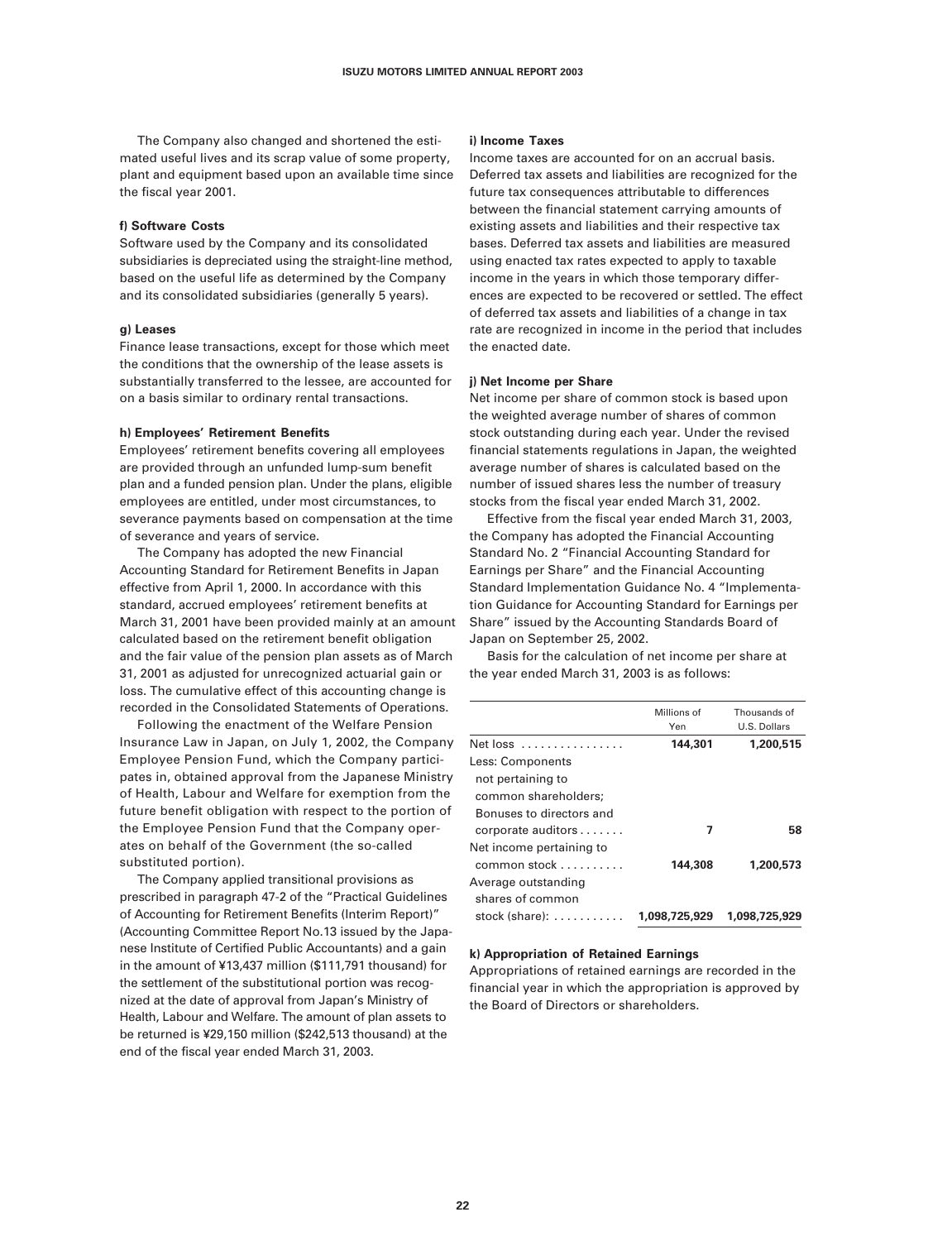#### **l) Cash and Cash Equivalents**

For the purpose of the statement of cash flows, the Company considers all highly liquid investments with a maturity of three months or less to be cash equivalents.

Reconciliation for cash and cash equivalents at end of year on the statement of cash flows for the year ended March 31, 2003 is as follows:

#### Millions of Thousands of Yen U.S. Dollars Cash and time deposits on the consolidated balance sheet . . . . . **¥ 63,389 \$527,364** Time deposits with original maturities over three months at the time of purchase . . . . . . . . . **(10,438) (86,839)** Cash and cash equivalents on the statement of cash flows . . . . . . . . **¥ 52,951 \$440,525**

#### **m) Treasury Stocks**

Effective from the fiscal year ended March 31, 2003, the Company adopted the new Japanese regulation for the accounting standard regarding treasury stocks and reversal of legal reserves. As a result of the new regulation, there is no effect on the operating results for the fiscal year ended March 31, 2003.

#### **n) Accounting Change**

The house rent income and its cost expenses were recorded in "Other Income (Expenses)" until the fiscal year 2000. However, because of the revision of the operation to use the fixed property effectively, the Company changed its accounting method of the house rent and its income and expenses are recognized as "Net sales" and "Cost of sales" from the fiscal year 2001.

#### **3. Investments**

Fair Value of other securities as of March 31, 2003 were as follows:

|                                     |                      | Millions of Yen   |                           |                      | Thousands of U.S. Dollars |                           |
|-------------------------------------|----------------------|-------------------|---------------------------|----------------------|---------------------------|---------------------------|
|                                     | Acquisition<br>costs | Carrying<br>value | Unrealized<br>gain (loss) | Acquisition<br>costs | Carrying<br>value         | Unrealized<br>gain (loss) |
| Unrealized gain:                    |                      |                   |                           |                      |                           |                           |
| $Stocks$<br>Bonds:                  | ¥ 5.804              | ¥ 8,134           | ¥ 2.329                   | \$48.292             | \$67.674                  | \$19,381                  |
| $Investment$ trusts $\ldots \ldots$ | 157                  | 271               | 113                       | 1,312                | 2,260                     | 948                       |
| Total<br>.                          | ¥ 5,962              | ¥ 8.406           | ¥ 2.443                   | \$49,605             | \$69.934                  | \$20,329                  |
| Unrealized loss:                    |                      |                   |                           |                      |                           |                           |
| $Stocks$                            | ¥13,410              | ¥12,036           | ¥(1.374)                  | \$111,570            | \$100.133                 | \$(11, 437)               |
| Bonds:                              |                      |                   |                           |                      |                           |                           |
| Corporate bonds                     | 13                   | 12                | (0)                       | 108                  | 107                       | (1)                       |
| Total                               | ¥13,423              | ¥12,048           | ¥(1,374)                  | \$111,679            | \$100,240                 | \$(11, 438)               |

Proceeds from sales of securities classified as other securities amounted to ¥6,433 million (\$53,526 thousand) with an aggregate gain on sales of ¥111 million (\$928 thousand) and an aggregate loss on sales of ¥1,172 million (\$9,756 thousand) for the year ended March 31, 2003.

Non-marketable securities classified as other securities at March 31, 2003 amounted to ¥4,861 million (\$40,443 thousand).

The redemption schedule for bonds with maturity dates at March 31, 2003 was summarized as follows:

|                 | Millions of Yen |                           |
|-----------------|-----------------|---------------------------|
|                 | Due in          | Due after                 |
|                 | one year        | one through               |
|                 | or less         | five years                |
| Corporate bonds |                 | ¥13                       |
|                 |                 | Thousands of U.S. Dollars |

| 1110u3u11u3 01 0.0. DOIIUI3 |             |  |
|-----------------------------|-------------|--|
| Due in                      | Due after   |  |
| one year                    | one through |  |
| or less                     | five years  |  |
|                             | \$108       |  |
|                             |             |  |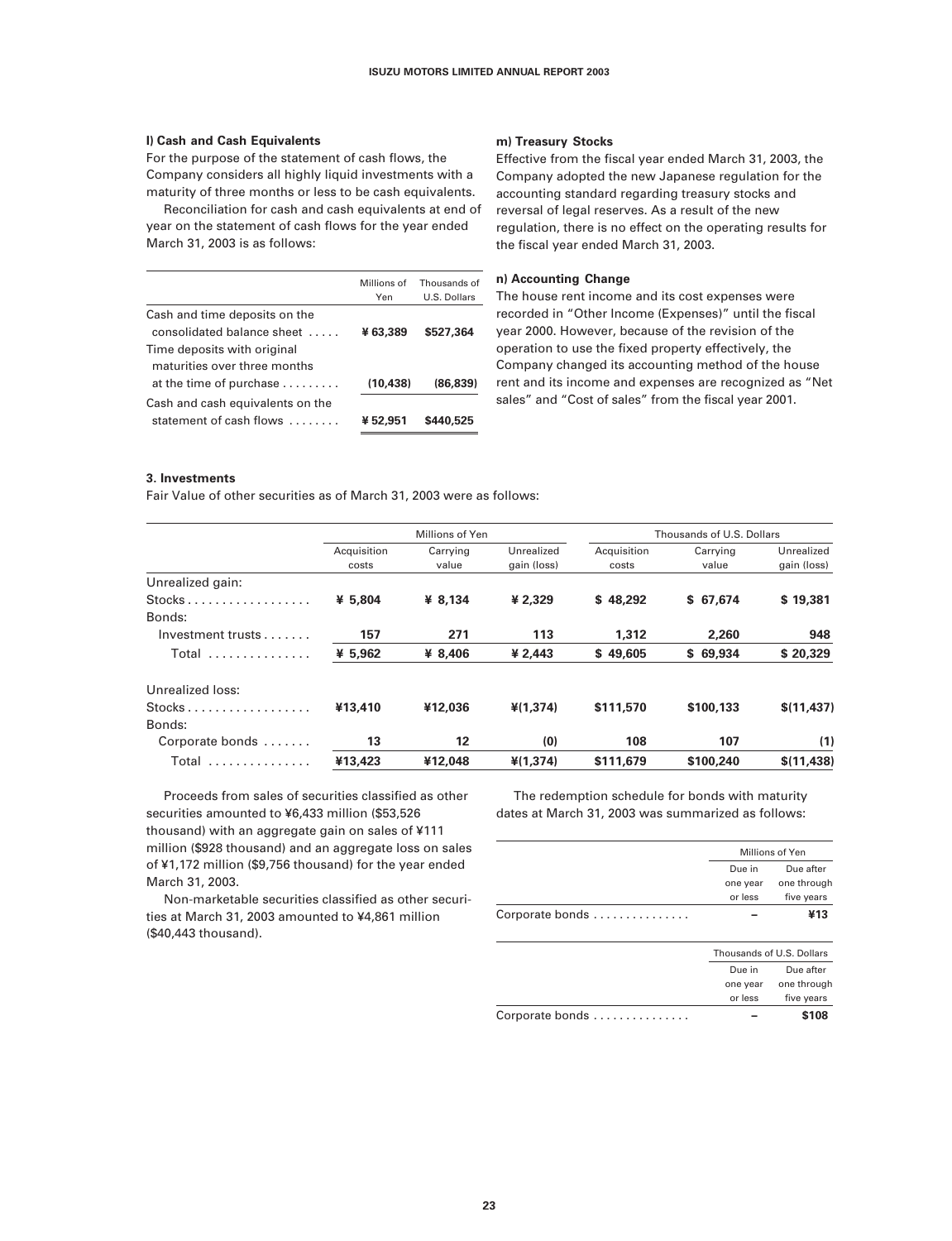#### **4. Long-term Debt**

Long-term debt at March 31, 2003 was as follows:

|                                  | Millions of<br>Yen | Thousands of<br>U.S. Dollars |
|----------------------------------|--------------------|------------------------------|
| 3.00% mortgage bonds due 2003    | ¥<br>500           | 4,159<br>S                   |
| 2.65% straight bonds due 2004    | 10,000             | 83,194                       |
| $3.45\%$ straight bonds due 2005 | 10,000             | 83,194                       |
| $2.50\%$ straight bonds due 2003 | 5,000              | 41,597                       |
| $3.00\%$ straight bonds due 2004 | 5,000              | 41,597                       |
| Loans                            | 261.733            | 2.177.481                    |
| Less: current portion            | 89,681             | 746,102                      |
|                                  | ¥202.551           | \$1,685,122                  |

The annual maturities of long-term debt at March 31, 2003 are as follows:

|            | Yen    | Millions of Thousands of<br>U.S. Dollars |
|------------|--------|------------------------------------------|
| 2004       |        | ¥ 80.611 \$ 670.648                      |
| 2005       | 49,956 | 415,612                                  |
| 2006       | 23,430 | 194,929                                  |
| Thereafter | 48,552 | 403,932                                  |
|            |        | ¥202.551 \$1.685.122                     |

The assets pledged as collateral for certain loans and other liabilities at March 31, 2003 were as follows:

|                               | Millions of<br>Yen | Thousands of<br>U.S. Dollars |
|-------------------------------|--------------------|------------------------------|
| Cash and time deposits        | ¥ 11,488           | 95,577<br>S                  |
| Notes and accounts receivable | 72,642             | 604,345                      |
| Inventories                   | 30,551             | 254,174                      |
| Buildings and structures      | 83,471             | 694,441                      |
| Machinery and equipment       | 47,253             | 393.127                      |
| Land                          | 258,592            | 2.151.348                    |
|                               | 19,222             | 159,920                      |
| Others                        | 14,867             | 123,685                      |

#### **5. Retirement Benefits Obligation and Pension Plan**

(1) Retirement benefits obligation as of March 31, 2003:

|                                  | Millions of<br>Yen | Thousands of<br>U.S. Dollars |
|----------------------------------|--------------------|------------------------------|
| Projected benefits obligation at |                    |                              |
| end of the year                  | ¥(118.492)         | \$ (985.793)                 |
| Fair value of plan assets        | 21,953             | 182,643                      |
| Accrued retirement and severance |                    |                              |
| benefits on balance sheets       | 58,487             | 486,588                      |
| Net                              | ¥ (38.050)         | \$(316.562)                  |
| Unrecognized actuarial net loss  | ¥ (38.050)         | \$(316.562)                  |
|                                  |                    |                              |

Following the enactment of the Welfare Pension Insurance Law in Japan, on July 1, 2002, the Company Employee Pension Fund, which the Company participates in, obtained approval from the Japanese Ministry of Health, Labour and Welfare for exemption from the future benefit obligation with respect to the portion of the Employee Pension Fund that the Company operates on behalf of the Government (the so-called substituted portion.)

The Company applied transitional provisions as prescribed in paragraph 47-2 of the "Practical Guidelines of Accounting for Retirement Benefits (Interim Report)" (Accounting Committee Report No.13 issued by the Japanese Institute of Certified Public Accountants) and a gain in the amount of ¥13,437 million (\$111,791 thousand) for the settlement of the substituted portion was recognized at the date of approval from Japan's Ministry of Health, Labour and Welfare. The amount of plan assets to be returned is ¥29,150 million (\$242,513 thousand) at the end of the fiscal year ended March 31, 2003.

(2) Retirement benefit cost for the year ended March 31, 2003:

|                                                 | Millions of | Thousands of |
|-------------------------------------------------|-------------|--------------|
|                                                 | Yen         | U.S. Dollars |
| Service cost                                    | ¥ 9,709     | \$80,774     |
| Interest cost on projected                      |             |              |
| benefit obligation                              | 3,991       | 33,209       |
| Expected return on plan assets                  | (1.484)     | (12.349)     |
| Amortization of actuarial                       |             |              |
| $net loss (gain) \dots \dots \dots \dots \dots$ | 3,053       | 25,407       |
| Amortization of prior service cost              | (9.384)     | (78.076)     |
| Net periodic pension $cost$                     | ¥ 5.885     | \$48.965     |
| Gains on return of substituted                  |             |              |
| portions of employee                            |             |              |
| pension fund                                    | ¥(13.437)   | \$(111,791)  |
|                                                 | ¥ (7.551)   | \$ (62.826)  |

(3) Actuarial assumptions used to determine costs and obligations for retirement:

|                                                   | 2003         |
|---------------------------------------------------|--------------|
| Discount rate                                     | 2.3%         |
| Expected rate of return on plan assets            | $1.5 - 5.5%$ |
| Recognition period of prior service cost          | 1 year       |
| Amortization period of actuarial net loss (gain). | 10 years     |
| Amortization period of net obligation             |              |
| arising from accounting changes                   | 1 vear       |

#### **6. Income Taxes**

Accrued income taxes in the balance sheets include

corporation taxes, inhabitant taxes and enterprise taxes. Income taxes in the statements of operations include

corporation taxes and inhabitant taxes and enterprise taxes.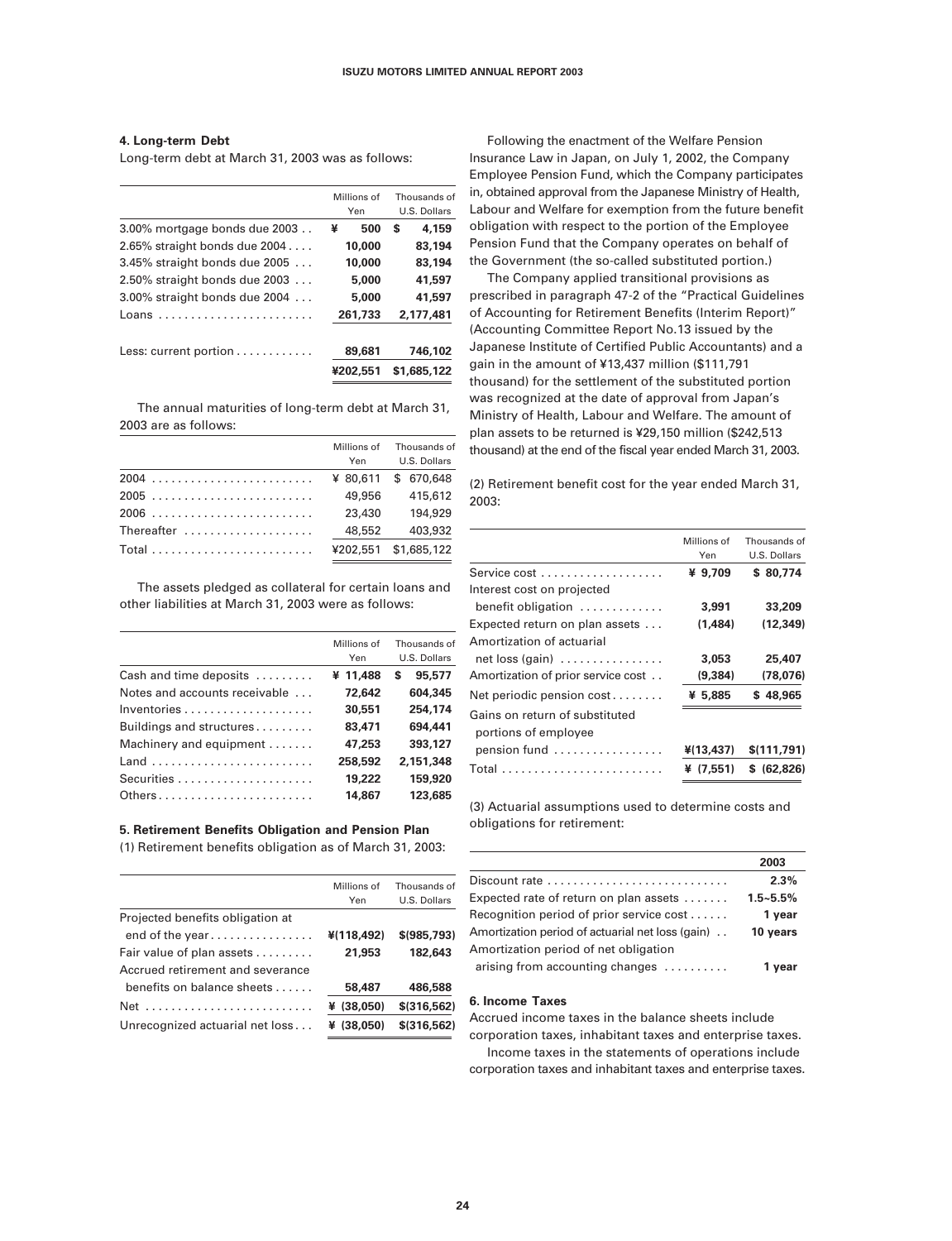The significant components of the Company's deferred tax assets and liabilities as of March 31, 2003 were as follows:

|                                 | Millions of<br>Yen | Thousands of<br>U.S. Dollars |
|---------------------------------|--------------------|------------------------------|
| Deferred tax assets:            |                    |                              |
| Retirement benefits             | ¥<br>15,890        | \$<br>132,198                |
| Loss from revaluation of        |                    |                              |
| securities and allowance for    |                    |                              |
| doubtful accounts               | 81,428             | 677,445                      |
| Accrued expenses                | 6,196              | 51,552                       |
| Bonus payment reserve           | 2,496              | 20.772                       |
| Inventory write down            | 1,101              | 9,161                        |
| Loss carried forward            | 78,559             | 653,574                      |
| Unrealized gain                 | 9,829              | 81,775                       |
| Other                           | 52,630             | 437,856                      |
| Valuation allowance             | (208, 594)         | (1,735,397)                  |
| Deferred tax liabilities        |                    |                              |
| Reserve for deferred income     |                    |                              |
| tax of fixed assets             | (5,303)            | (44,125)                     |
| Depreciation adjustment of      |                    |                              |
| foreign subsidiaries            | (6,802)            | (56, 592)                    |
|                                 | (120)              | (998)                        |
| Total deferred tax assets       | $427.312$ \$       | 227,223                      |
| Deferred tax liabilities:       |                    |                              |
| Reserve for deferred income tax |                    |                              |
| of fixed assets                 | 540                | 4,494                        |
|                                 | 1,566              | 13,035                       |
| Total deferred tax liabilities  | 2,107<br>¥         | \$<br>17,529                 |

#### **7. Shareholders' Equity**

On October 1, 2001, an amendment (the "Amendment") to the Commercial Code of Japan (the "Code") became effective. The Amendment eliminates the stated par value of the Company's outstanding shares, which resulted in all outstanding shares having no par value as of October 1, 2001.

The Amendment also provides that all share issuances after September 30, 2001 will be of shares with no par value. Prior to the date on which the Amendment became effective, the Company's shares had a par value of ¥50 per share.

The Code provides that an amount equal to at least 10% of the amounts to be disbursed as distributions of earnings be appropriated to the legal reserve until the sum of the legal reserve and additional paid-in capital equals 25% of the common stock account. The Code also stipulates that, to the extent that the sum of the additional paid-in capital account and the legal reserve exceeds 25% of the common stock account, the amount of any such excess is available for appropriation by resolution of the shareholders.

The legal reserves of the consolidated subsidiaries are included in retained earnings in the accompanying consolidated financial statements.

The Company received in trust 619,017,000 shares of common stock owned by General Motors Limited (GML), and then canceled the received common stock on December 25, 2002. Although the proposed cancellation of common stock has no effect on the stock owned by shareholders for which the Company wishes to express its deep apology.

The Company issued new common stock for GML and some classes of preferred stock for certain banks. The issuance of common stock and preferred stock increased the Company's capital from ¥90,329 million (\$751,496 thousand) to ¥145,374 million (\$1,209,441 thousand) at December 26, 2002.

The Company's capital in the amount of ¥145,374 million (\$1,209,441 thousand) was reduced ¥89,829 million (\$747,336 thousand) without any disbursement which offset with the deficit, into ¥55,545 million (\$462,105 thousand) on January 7, 2003, which was approved by the shareholders' meeting held on November 27, 2002.

The Company's capital surplus in the amount of ¥22,582 million (\$187,874 thousand) was transferred into retained earnings, which was approved by the Extraordinary Meeting of Shareholders held on November 27, 2002.

#### **8. Preferred Stock**

The Company issued preferred stock (Class I, Class II, Class III and Class IV) in the fiscal year 2003. Interim dividends shall not be paid to preferred shareholders or to preferentially registered pledges. When the amount of the dividend to be paid to the preferred shareholders or preferentially registered pledges in a given business year does not reach the amount of the preferred dividend, the shortfall will not be carried over to the next business year for accumulation.

When the residual property of the Company is to be distributed, ¥800 per share of the preferred stocks shall be paid to the preferred shareholders or to the preferentially registered pledges before the ordinary shareholders or the ordinarily registered pledges.

No other residual property than the above shall be distributed to the preferred shareholders or to the preferentially registered pledges.

The Company can always purchase preferred stocks and cancel the stocks at the purchased price by a profit distributed to shareholders. The preferred shareholders shall not have a voting right at the General Meeting of **Shareholders** 

The Company shall not conduct the consolidation or division of preferred stocks unless otherwise stipulated by law.

The Company shall not give preemptive rights, stock acquisition rights or subscription rights of bonds with stock acquisition rights to the preferred shareholders.

Payment of dividends and distribution of residual property to each class of the preferred stock shall be made according to the same order of priority.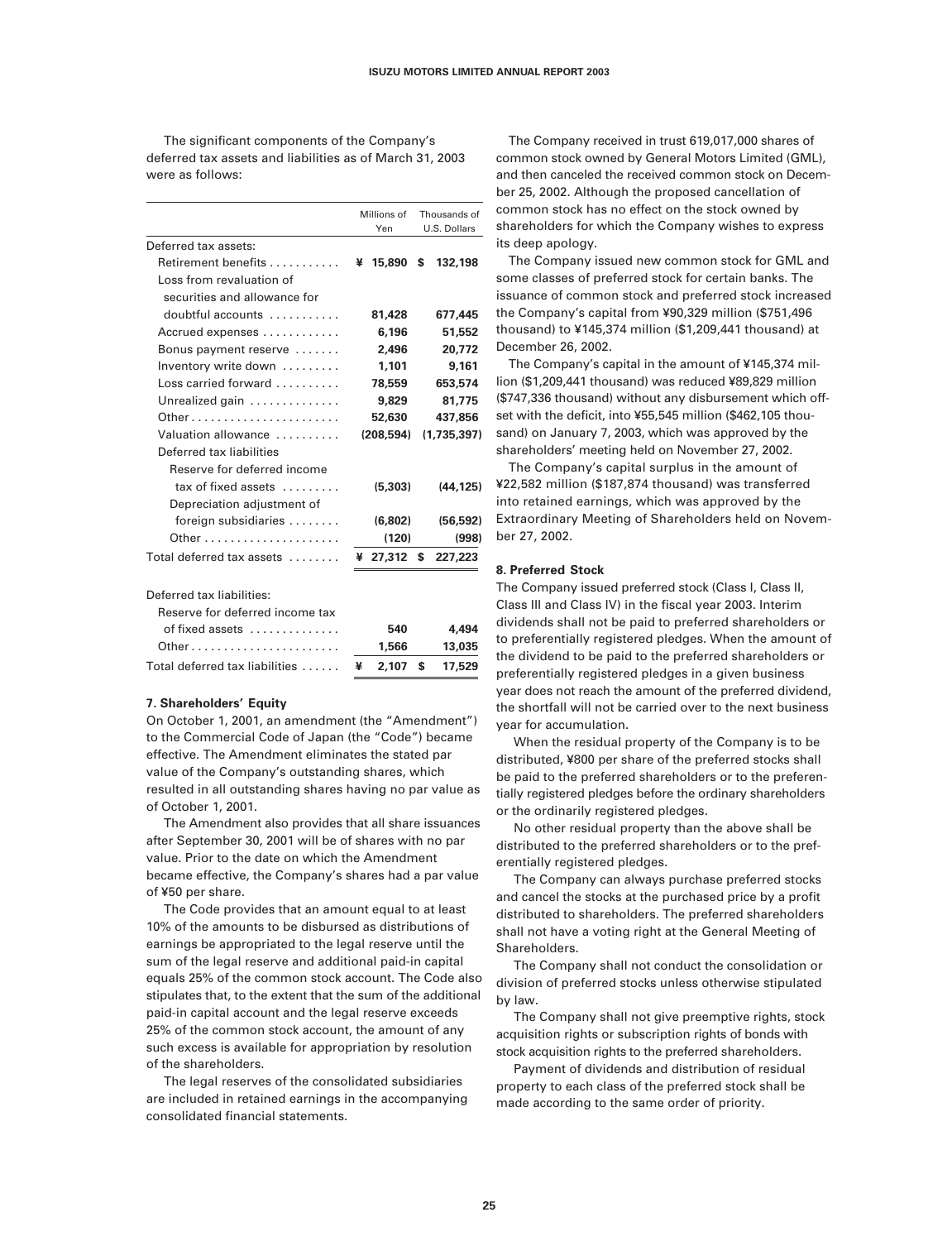#### **a) Outline of the Issue of Class I Preferred Stock** (1) Preferred Dividends

Class I preferred dividends shall be calculated according to the following formula. Class I preferred dividends shall be calculated to four places of decimals of less than one yen and rounded off at the fourth place of decimals. However, when the calculation result exceeds ¥80, Class I preferred dividends will be set at ¥80.

Class I preferred dividend = ¥800 x (Japanese Yen TIBOR + 0.750%)

Any portion of the dividend which exceeds the amount of the Class I preferred stocks shall not be paid to Class I preferred shareholders and Class I preferentially registered pledges.

#### (2) Conversion Contract Right

(i) Period for Claiming Conversion

The period for claiming the conversion of the Class I preferred stocks shall be from October 1, 2006 to September 30, 2022.

(ii) Conditions for Conversion

The Class I preferred stocks can be converted to the common stocks of the Company at the per-share converting values specified below from (a) to (c).

#### (a) Initial Conversion Price = ¥54

#### (b) Revision of Conversion Price

Conversion price is revised to the average price on October 1 every year from October 1, 2007 to September 30, 2022 (hereinafter referred to as the date of revision of conversion price) when the average price (excluding days without closing price) of daily closing prices (including quoted price) in regular transactions of common stocks of the Company at the Tokyo Stock Exchange during 30 business days starting from the 45th business day preceding the date of revision of conversion price (hereinafter referred to as actual value calculation period) is below the initial conversion price (revised conversion price shall be calculated to the first decimal point and then rounded up.) In addition, if during the actual value calculation period, a revision specified in (c) below has to be necessary, the average price shall be revised to an amount judged appropriate by the Board of Directors in accordance with (c). However, when after calculation, the revised conversion price is below the price equal to 70% of the initial conversion price (calculated to the first decimal point and then rounded up, hereinafter referred to as floor conversion price and revised according to (c),) the floor conversion price shall be treated as the revised conversion price.

#### (c) Adjustment of Conversion Price

After the issue of Class I preferred stocks, if any of the following applies, the conversion price shall be adjusted by the formula below (hereinafter referred to as the formula for the adjustment of conversion price.) In this formula, figures shall be calculated to the first decimal point and then rounded up.

Adj. conver. price =

| Pre-adjust conver, price x | No. of issued common stocks $+$ $-$ | No. of new common stocks x Amount paid per new stock   |
|----------------------------|-------------------------------------|--------------------------------------------------------|
|                            |                                     | Market value per stock                                 |
|                            |                                     | No. of issued common stocks + No. of new common stocks |

(iii) The Number of Common Stocks to be Issued Through Conversion The number of common stocks of the Company to be issued through the conversion of the Class I preferred stocks shall be as follows:

|                           | Total amount of issue price of Class I preferred stocks submitted by |
|---------------------------|----------------------------------------------------------------------|
| No. of common stocks      | shareholders for asking conversion                                   |
| issued through conversion | Conversion price                                                     |

When fractions less than 1 are produced in calculating the number of common stocks to be issued, they shall be dropped.

#### (3) Mandatory Conversion

The Class I preferred stocks which are not requested for conversion during the period in which a request for conversion is possible shall become common stocks on the day determined by the Board of Directors' Meeting which is held on or after the next day of the last day of the said period (hereinafter referred to as the base date of mandatory conversion) and the number of the common stocks is obtained from dividing the amount equal to the amount paid per stock of the Class I preferred stocks by the average price (calculated to the first decimal point and then rounded up) of the daily closing price (including

quoted price) in regular transactions of common stocks of the Company at the Tokyo Stock Exchange during 30 business days (excluding days without closing price) starting from the 45th business day preceding the base date of mandatory conversion.

When the average price is lower than the floor conversion price, the Class I preferred stocks shall become common stocks whose number is obtained from dividing the amount equal to the amount paid per stock of the Class I preferred stock by the floor conversion price. Also, when the average price is more than the maximum conversion price, they shall become common stocks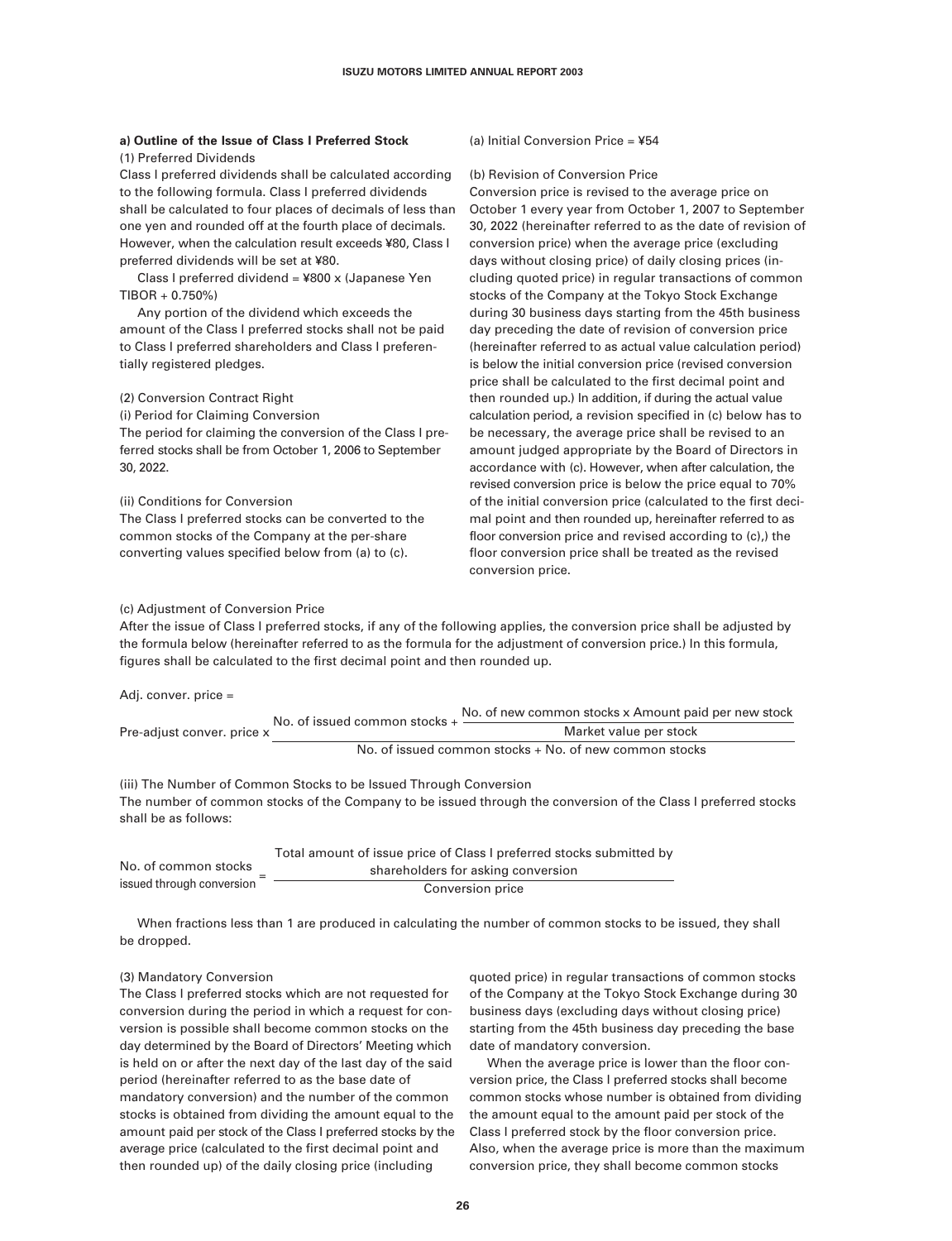whose number is obtained from dividing the amount equal to the amount paid per stock of the Class I preferred stocks by the maximum conversion price.

The maximum conversion price is equal to the initial conversion price (subject to "Adjustment of Conversion Price" described in (2) (ii) (c) on the lefthand page.)

When fractions less than 1 are produced in calculating the above number of common stocks, they shall be treated according to the treatment of the reverse split of stocks stipulated in the Commercial Code.

#### **b) Outline of the Issue of Class II Preferred Stock**

#### (1) Preferred Dividends

Class II preferred dividends shall be calculated according to the following formula. Class II preferred dividends shall be calculated to four places of decimals of less than one yen and rounded off at the fourth place of decimals. However, when the calculation result exceeds ¥80, Class II preferred dividends will be set at ¥80.

Class II preferred dividend = ¥800 x (Japanese Yen TIBOR + 1.125%)

Any portion of the dividend which exceeds the amount of the Class II preferred stocks shall not be paid to Class II preferred shareholders and Class II preferentially registered pledges.

#### (2) Conversion Contract Right

(i) Period for Claiming Conversion

Period for claiming the conversion of the Class II preferred stocks shall be from October 1, 2008 to September 30, 2024.

#### (c) Adjustment of Conversion Price

(ii) Conditions for Conversion

The Class II preferred stocks can be converted to the common stocks of the Company at the per-share converting values specified below from (a) to (c).

(a) Initial Conversion Price = ¥54

#### (b) Revision of Conversion Price

Conversion price is revised to the average price on October 1 every year from October 1, 2009 to September 30, 2024 (hereinafter referred to as the date of revision of conversion price) when the average price (excluding days without closing price) of daily closing prices (including quoted price) in regular transactions of common stocks of the Company at the Tokyo Stock Exchange during 30 business days starting from the 45th business day preceding the date of revision of conversion price (hereinafter referred to as actual value calculation period) is below the initial conversion price (revised conversion price shall be calculated to the first decimal point and then rounded up.) In addition, if during the actual value calculation period, a revision specified in (c) below has to be necessary, the average price shall be revised to an amount judged appropriate by the Board of Directors in accordance with (c). However, when after calculation, the revised conversion price is below the price equal to 70% of the initial conversion price (calculated to the first decimal point and then rounded up, hereinafter referred to as floor conversion price and revised according to (c),) the floor conversion price shall be treated as the revised conversion price.

After the issue of Class II preferred stocks, if any of the following applies, the conversion price shall be adjusted by the formula below (hereinafter referred to as the formula for the adjustment of conversion price.) In this formula, figures shall be calculated to the first decimal point and then rounded up.

Adj. conver. price =

| Pre-adjust conver, price x | No. of issued common stocks $+$ $-$                    | No. of new common stocks x Amount paid per new stock |  |
|----------------------------|--------------------------------------------------------|------------------------------------------------------|--|
|                            |                                                        | Market value per stock                               |  |
|                            | No. of issued common stocks + No. of new common stocks |                                                      |  |

(iii) The Number of Common Stocks to be Issued Through Conversion The number of common stocks of the Company to be issued through the conversion of the Class II preferred stocks shall be as follows:

|                           | Total amount of issue price of Class II preferred stocks submitted by |
|---------------------------|-----------------------------------------------------------------------|
| No. of common stocks      | shareholders for asking conversion                                    |
| issued through conversion | Conversion price                                                      |

When fractions less than 1 are produced in calculating the number of common stocks to be issued, they shall be dropped.

#### (3) Mandatory Conversion

The Class II preferred stocks which are not requested for conversion during the period in which a request for conversion is possible shall become common stocks on the day determined by the Board of Directors' Meeting which is held on or after the next day of the last day of the said period (hereinafter referred to as the base date

of Mandatory conversion) and the number of the common stocks is obtained from dividing the amount equal to the amount paid per stock of the Class II preferred stocks by the average price (calculated to the first decimal point and then rounded up) of the daily closing price (including quoted price) in regular transactions of common stocks of the Company at the Tokyo Stock Exchange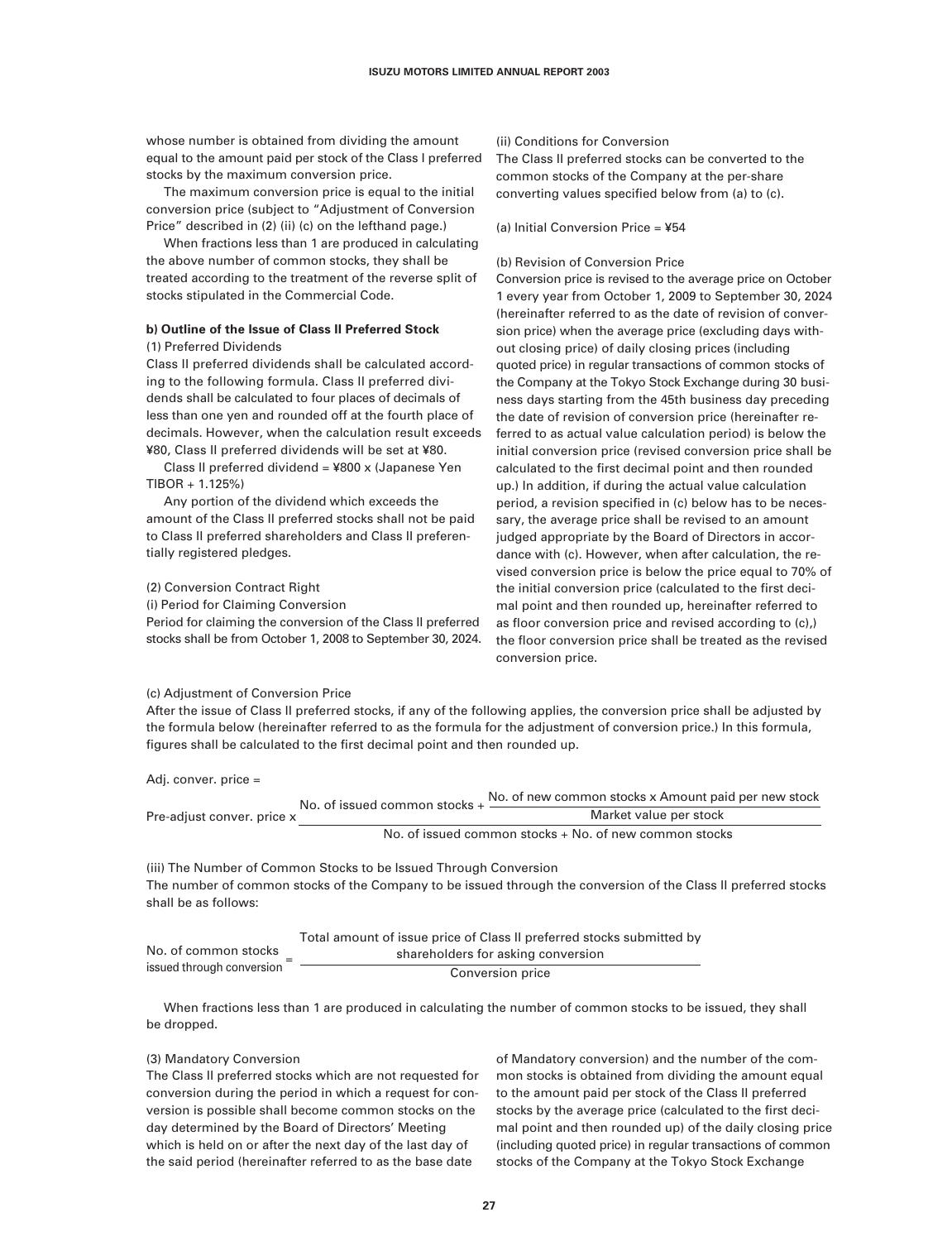during 30 business days (excluding days without closing price) starting from the 45th business day preceding the base date of mandatory conversion.

When the average price is lower than the floor conversion price, the Class II preferred stocks shall become common stocks whose number is obtained from dividing the amount equal to the amount paid per stock of the Class II preferred stock by the floor conversion price. Also, when the average price is more than the initial conversion price, they shall become common stocks whose number is obtained from dividing the amount equal to the amount paid per stock of the Class II preferred stocks by the initial conversion price.

The maximum conversion price is equal to the initial conversion price (subject to "Adjustment of Conversion Price" described in (2) (ii) (c) on the previous page.)

When fractions less than 1 are produced in calculating the above number of common stocks, they shall be treated according to the treatment of the reverse split of stocks stipulated in the Commercial Code.

#### **c) Outline of the Issue of Class III Preferred Stock** (1) Preferred Dividends

Class III preferred dividend shall be calculated according to the following formula. Class III preferred dividend shall be calculated to four places of decimals of less than yen and rounded off at the fourth place of decimals. However, when the calculation result exceeds ¥80, Class III preferred dividend will be set at ¥80.

Class III preferred dividend = ¥800 x (Japanese Yen TIBOR + 1.500%)

Any portion of dividend which exceeds the amount of the Class III preferred stocks shall not be paid to Class III preferred shareholders and Class III preferentially registered pledges.

#### (2) Conversion Contract Right

(i) Period for Claiming Conversion

Period for claiming the conversion of the Class III preferred stocks shall be from October 1, 2010 to September 30, 2027.

(ii) Conditions for Conversion

The Class III preferred stocks can be converted to the

#### (c) Adjustment of Conversion Price

After the issue of Class III preferred stocks, if any of the following applies, the conversion price shall be adjusted by the formula below (hereinafter referred to as the formula for the adjustment of conversion price.) In this formula, figures shall be calculated to the first decimal point and then rounded up.

Adj. conver. price = Pre-adjust conver. price x No. of issued common stocks + No. of new common stocks x Amount paid per new stock Market value per stock

No. of issued common stocks + No. of new common stocks

common stocks of the Company at the per-share converting values specified below from (a) to (c).

#### (a) Initial Conversion Price

This is equal to the average price of daily closing prices (including quoted price) in regular transactions of common stocks of the Company at the Tokyo Stock Exchange during 30 business days (excluding days without closing price) starting from the 45th business day preceding the first day of the period for claiming conversion (calculated to the first decimal point and then rounded up.)

#### (b) Revision of Conversion Price

Conversion price is revised to the average price (excluding days without closing price) of daily closing prices (including quoted price) in regular transactions of common stocks of the Company at the Tokyo Stock Exchange during 30 business days starting from the 45th business day preceding the date of revision of conversion price (hereinafter referred to as actual value calculation period) on October 1 every year from October 1, 2011 to September 30, 2027 (hereinafter referred to as the date of revision of conversion price.) (Revised conversion price shall be calculated to the first decimal point and then rounded up. In addition, if during the actual value calculation period, a revision specified in (c) below becomes necessary, the average price shall be revised to an amount judged appropriate by the Board of Directors in accordance with (c).) However, after the above calculation, when the revised conversion price is below the price equal to 50% of the initial conversion price (calculated to the first decimal point and then rounded up, hereinafter referred to as floor conversion price and revised according to (c),) the floor conversion price shall be treated as the revised conversion price. Also after the above calculation, when the revised conversion price is above the price equal to 200% of the initial conversion price (calculated to the first decimal point and then rounded up, hereinafter referred to as the maximum conversion price and revised according to (c),) the maximum conversion price shall be treated as the revised conversion price.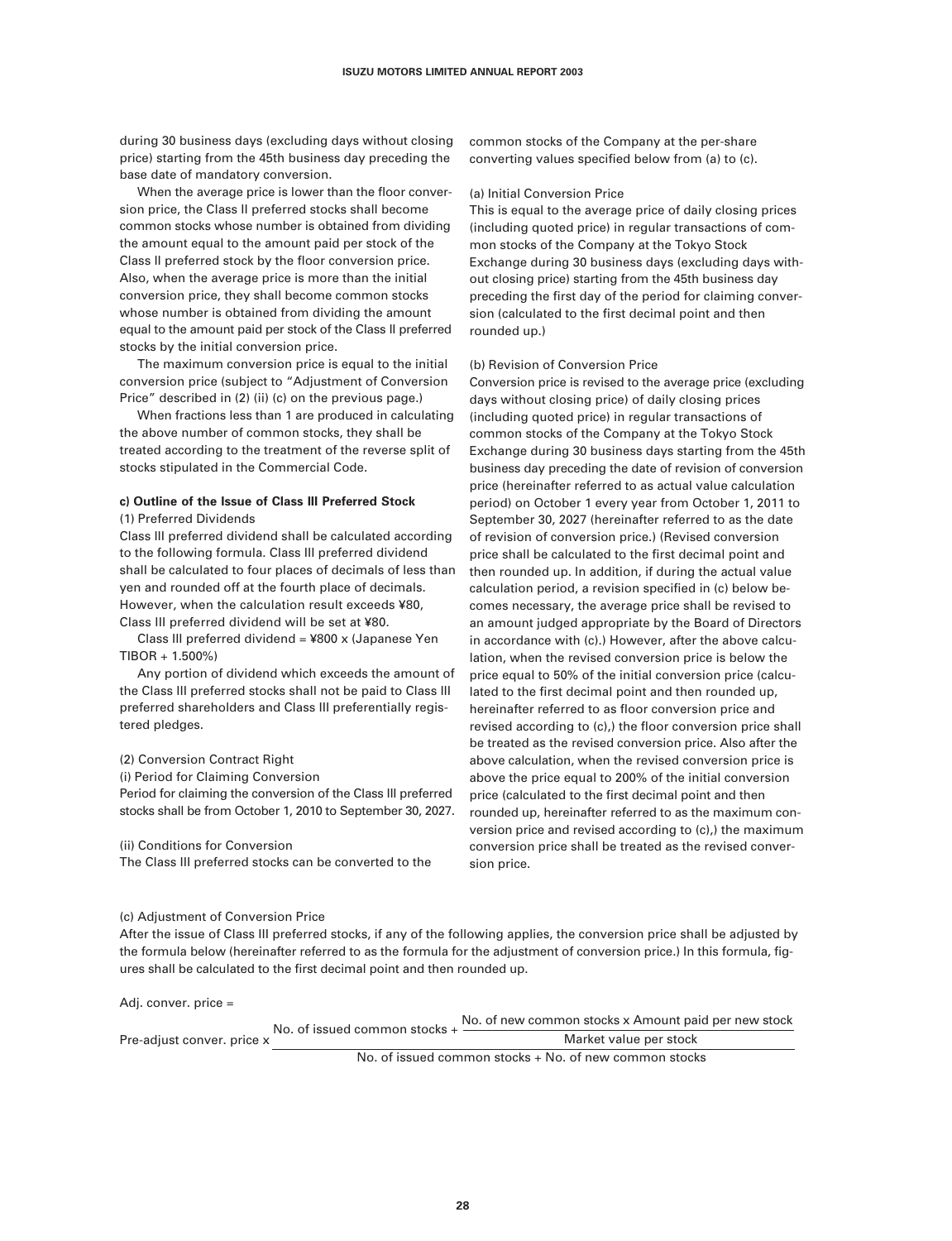(iii) The Number of Common Stocks to be issued through Conversion The number of common stocks of the Company to be issued through the conversion of the Class III preferred stocks shall be as follows:

> = Total amount of issue price of Class III preferred stocks submitted by shareholders for asking conversion Conversion price

When fractions less than 1 are produced in calculating the number of common stocks to be issued, they shall be dropped.

#### (3) Mandatory Conversion

No. of common stocks

issued through conversion

The Class III preferred stocks which are not requested for conversion during the period in which a request for conversion is possible shall become common stocks on the day determined by the Board of Directors' Meeting which is held on or after the next day of the last day of the said period (hereinafter referred to as the base date of mandatory conversion) and the number of the common stocks is obtained from dividing the amount equal to the amount paid per stock of the Class III preferred stocks by the average price (calculated to the first decimal point and then rounded up) of the daily closing price (including quoted price) in regular transactions of common stocks of the Company at the Tokyo Stock Exchange during 30 business days (excluding days without closing price) starting from the 45th business day preceding the base date of mandatory conversion.

When the average price is lower than the floor conversion price, the Class III preferred stocks shall become common stocks whose number is obtained from dividing the amount equal to the amount paid per stock of the Class III preferred stocks by the floor conversion price. Also, when the average price is more than the maximum conversion price, they shall become common stocks whose number is obtained from dividing the amount equal to the amount paid per stock of the Class III preferred stocks by the maximum conversion price.

When fractions less than 1 are produced in calculating the above number of common stocks, they shall be treated according to the treatment of the reverse split of stocks stipulated in the Commercial Code.

#### **d) Outline of the Issue of Class IV Preferred Stock** (1) Preferred Dividends

The amount of preferred dividends per share (hereinafter referred to as "Class IV preferred dividends") shall be calculated according to the following formula. Class IV preferred dividends shall be calculated to four places of decimals of less than yen and rounded off at the fourth place of decimals. However, when the calculation result exceeds ¥80, Class IV preferred dividends will be set at ¥80.

Class IV preferred dividend =  $4800 \times$  (Japanese Yen TIBOR + 2.000%)

When there is a residual profit after the Class IV preferred dividend is paid to the Class IV preferred stocks, dividend of profit can be paid to the common stocks until it becomes equal to Class IV preferred dividend. Also when dividend of profit is paid concerning the residual profit, the same amount of money per stock shall be paid to the Class IV preferred stocks and the common stocks.

(2) Conversion Contract Right (i) Period for Claiming Conversion Period for claiming the conversion of the Class IV preferred stocks shall be from October 1, 2012 to September 30, 2032.

#### (ii) Conditions for Conversion

The Class IV preferred stocks can be converted to the common stocks of the Company at the per-share converting values specified below from (a) to (c).

#### (a) Initial Conversion Price

The average price of daily closing prices (including quoted price) in regular transactions of common stocks of the Company at the Tokyo Stock Exchange during 30 business days (excluding days without closing price) starting from 45th business day preceding the first day of period for claiming conversion (calculated to the first decimal point and then rounded up.)

#### (b) Revision of Conversion Price

Conversion price is revised to the average price (excluding days without closing price) of daily closing prices (including quoted price) in regular transactions of common stocks of the Company at the Tokyo Stock Exchange during 30 business days starting from the 45th business day preceding the date of revision of conversion price (hereinafter referred to as actual value calculation period) on October 1 every year from October 1, 2013 to September 30, 2032 (hereinafter referred to as the date of revision of conversion price.) (Revised conversion price shall be calculated to the first decimal point and then rounded up. In addition, if during the actual value calculation period, a revision specified in (c) below becomes necessary, the average price shall be revised to an amount judged appropriate by the Board of Directors in accordance with (c).) However, after the above calculation, when the revised conversion price is below the price equal to 50% of the initial conversion price (calculated to the first decimal point and then rounded up, hereinafter referred to as floor conversion price and revised according to (c),) the floor conversion price shall be treated as the revised conversion price. Also after the above calculation, when the revised conversion price is above the price equal to 200% of the initial conversion price (calculated to the first decimal point and then rounded up, hereinafter referred to as the maximum conversion price and revised according to (c),) the maximum conversion price shall be treated as the revised conversion price.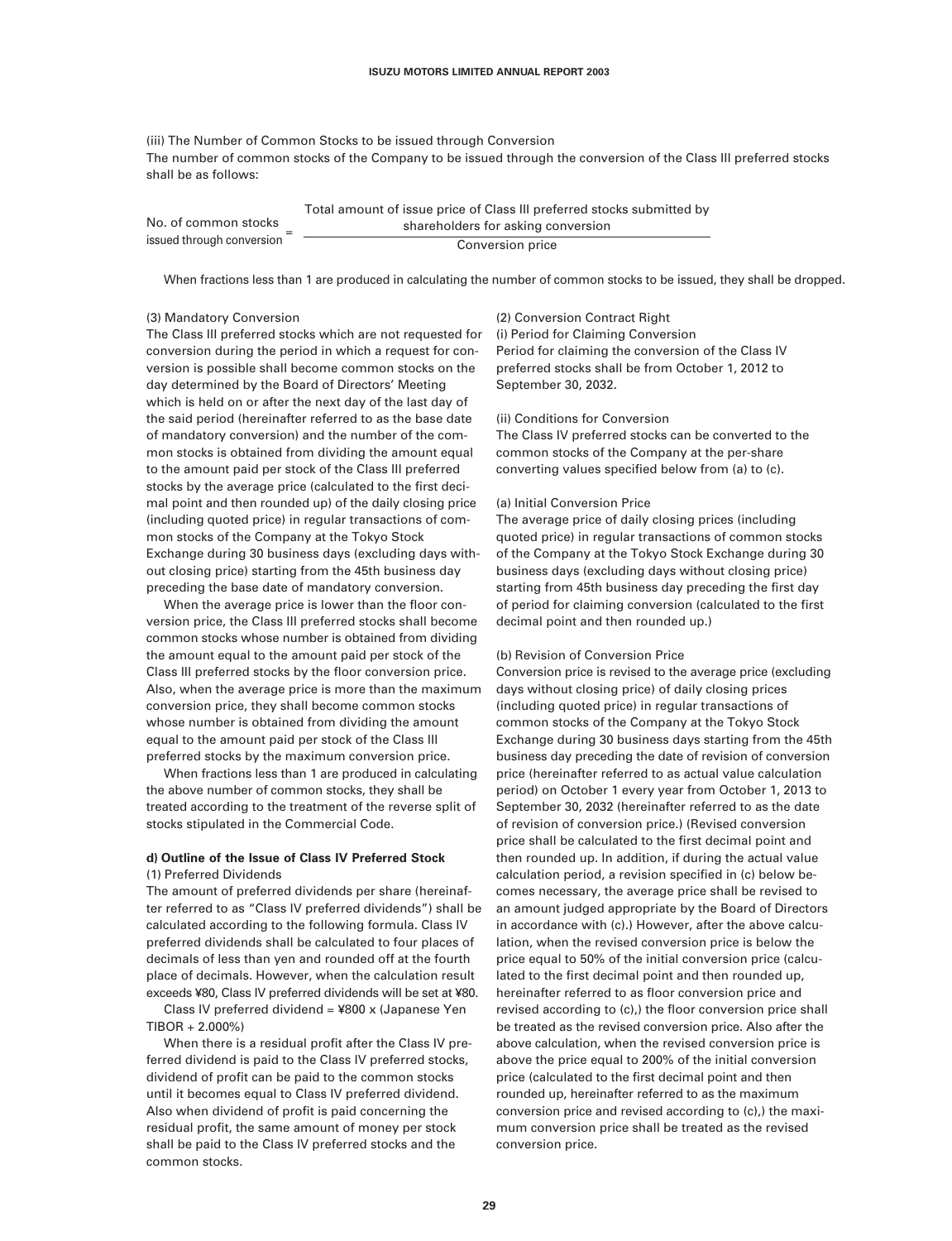#### (c) Adjustment of Conversion Price

After the issue of Class IV preferred stocks, if any of the followings applies, the conversion price shall be adjusted by the formula below (hereinafter referred to as formula for the adjustment of conversion price.) In this formula, figures shall be calculated to the first decimal point and then rounded up.

Adj. conver. price =

|                            | No. of issued common stocks $+$ | No. of new common stocks x Amount paid per new stock   |  |
|----------------------------|---------------------------------|--------------------------------------------------------|--|
| Pre-adiust conver, price x |                                 | Market value per stock                                 |  |
|                            |                                 | No. of issued common stocks + No. of new common stocks |  |

(iii) The Number of Common Stocks to be issued through Conversion The number of common stocks of the Company to be issued through the conversion of the Class IV preferred stocks shall be as follows.

|                           | Total amount of issue price of Class IV preferred stocks submitted by |
|---------------------------|-----------------------------------------------------------------------|
| No. of common stocks      | shareholders for asking conversion                                    |
| issued through conversion | Conversion price                                                      |

When fractions less than 1 are produced in calculating the number of common stocks to be issued, they shall be dropped.

#### (3) Mandatory Conversion

The Class IV preferred stocks which are not requested for conversion during the period in which a request for conversion is possible shall become common stocks on the day determined by the Board of Directors' Meeting which is held on or after the next day of the last day of the said period (hereinafter referred to as the base date of mandatory conversion) and the number of the common stocks is obtained from dividing the amount equal to the amount paid per stock of the Class IV preferred stocks by the average price (calculated to the first decimal point and then rounded up) of the daily closing price (including quoted price) in regular transactions of common stocks of the Company at the Tokyo Stock Exchange during 30 business days (excluding days without closing price) starting from the 45th business day preceding the base date of mandatory conversion.

When the average price is lower than the floor conversion price, the Class IV preferred stocks shall become common stocks whose number is obtained from dividing the amount equal to the amount paid per stock of the Class IV preferred stock by the floor conversion price. Also, when the average price is more than the maximum conversion price, they shall become common stocks whose number is obtained from dividing the amount equal to the amount paid per stock of the Class IV preferred stocks by the maximum conversion price.

When fractions less than 1 are produced in calculating the above number of common stocks, they shall be treated according to the treatment of the reverse split of stocks stipulated in the Commercial Code.

#### **9. Land Revaluation**

In accordance with the Law Concerning Revaluation of Land enacted on 31 March, 1999, the land used for business owned by the Company was revalued, and the unrealized gain on the revaluation of land, net of deferred tax, was reported as "Variance of Land Revaluation" within Shareholders' Equity, and the relevant deferred tax was included in Liabilities as "Deferred Tax Liabilities related to Land Revaluation" for the fiscal year ended 31 March, 2003.

In accordance with the Law concerning Revaluation of Land enacted on March 31, 1998, the land used for business owned by some of the Company's non-consolidated subsidiaries and affiliates which were accounted for by the equity method were revalued.

The method of revaluation is as follows:

Under article 3-3 of the enforcement ordinance for the law, the land price for the revaluation is determined based on the official notice prices assessed and published by the National Land Agency of Japan, after appropriate adjustments for the shape of land and the timing of the assessment on 31 March, 1999.

#### **10. Contingent Liabilities**

Contingent liabilities at March 31, 2003 were as follows:

|                                               | Millions of | Thousands of |
|-----------------------------------------------|-------------|--------------|
|                                               | Yen         | U.S. Dollars |
| Guarantees of bank loans                      | ¥17,325     | \$144,142    |
| Export bills discounted                       | 2,357       | 19,617       |
| Notes discounted                              | 3,767       | 31,344       |
| Notes endorsed $\ldots$ , $\ldots$ , $\ldots$ | 648         | 5,398        |
| Accounts and loans receivable                 |             |              |
| sold to others $\dots \dots \dots \dots$      | 14.042      | 116,828      |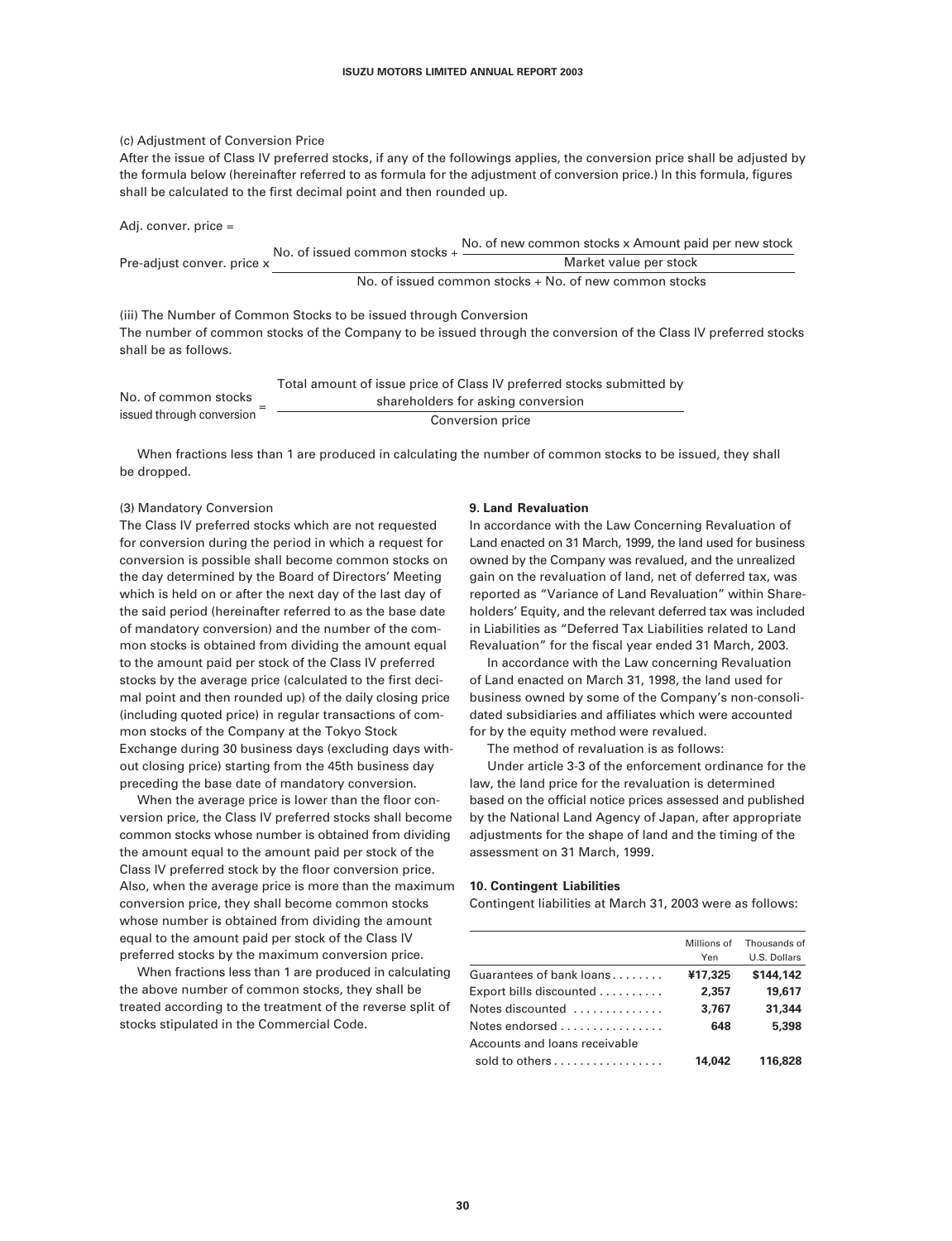#### **11. Lease Transactions**

(1) Finance lease transactions, except for those which meet the condition that the ownership of the leased assets is substantially transferred to the lessee, were as follows:

(a) As a lessee

(i) Amounts equivalent to acquisition costs, accumulated depreciation and net balance as of March 31, 2003 and 2002 concerning the finance lease assets:

| Millions of Yen |         | Thousands of<br>U.S. Dollars |
|-----------------|---------|------------------------------|
| 2003            | 2002    | 2003                         |
| ¥62.540         | ¥68.291 | \$520,307                    |
| 34.286          | 33.097  | 285,243                      |
| 28,254          | 35,193  | 235.064                      |

(ii) Future payment obligations of finance lease expenses as of March 31, 2003 and 2002 are as follows:

| Millions of Yen |         | Thousands of<br>U.S. Dollars |
|-----------------|---------|------------------------------|
| 2003            | 2002    | 2003                         |
| ¥10,761         | ¥11,299 | \$89.530                     |
| 20,073          | 27.231  | 167,000                      |
| 12.405          | 13.572  | 103,206                      |

Amounts equivalent to interest expenses are calculated by the interest method based on an excess of the aggregate sum of lease payments over amounts equivalent to acquisition costs.

(2) Operating leases were as follows:

(a) As a lessee

Future payment obligations of operating lease expenses as of March 31, 2003 and 2002 are as follows:

| Millions of Yen |        | Thousands of<br>U.S. Dollars |
|-----------------|--------|------------------------------|
| 2003            | 2002   | 2003                         |
| ¥ 868           | ¥1.291 | \$7.221                      |
| 3,572           | 5.193  | 29,718                       |

(b) As a lessor

Future receivable income of operating lease commitments as of March 31, 2003 and 2002 are as follows:

| Millions of Yen |      | Thousands of<br>U.S. Dollars |  |
|-----------------|------|------------------------------|--|
| 2003            | 2002 | 2003                         |  |
| ¥17             | ¥42  | \$141                        |  |
| 64              | 82   | 538                          |  |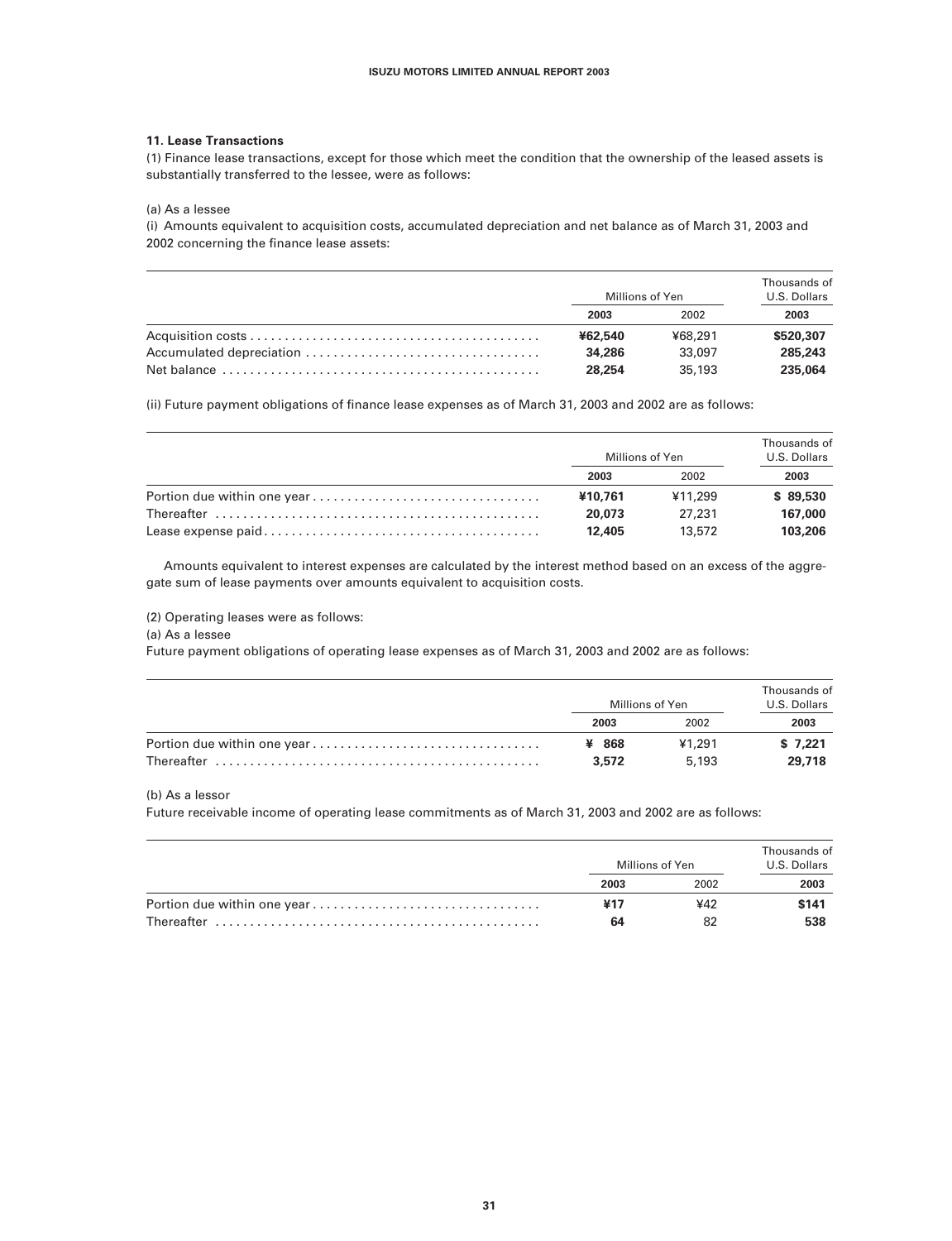#### **12. Segment Information**

(1) The business segment information for the Company and its consolidated subsidiaries for the years ended March 31, 2003 and 2002 was as follows:

|                                         | Automotive   | Finance   | Miscellaneous | Total                     | Eliminations | Consolidated |
|-----------------------------------------|--------------|-----------|---------------|---------------------------|--------------|--------------|
| Year ended March 31, 2003               |              |           |               | Millions of Yen           |              |              |
| Sales to third parties                  | ¥1,336,921   | ¥4,510    | ¥ 8,017       | ¥1,349,449                | ¥            | ¥1,349,449   |
| Interarea sales and                     |              |           |               |                           |              |              |
| transfers                               | 773          | -         | 3,666         | 4,440                     | (4, 440)     |              |
| Total sales                             | 1,337,695    | 4,510     | 11,683        | 1,353,889                 | (4, 440)     | 1,349,449    |
| Operating expenses                      | 1,320,871    | 6,207     | 10,826        | 1,337,906                 | (3,918)      | 1,333,987    |
| Operating income (loss)                 | 16,823       | (1,697)   | 857           | 15,983                    | (521)        | 15,462       |
| Total assets                            | 998,938      | 9,324     | 24,307        | 1,032,570                 | (3,726)      | 1,028,844    |
| Depreciation expenses                   | 42,999       | 65        | 145           | 43,211                    |              | 43,211       |
| Capital expenditure                     | 32,635       |           | 35            | 32,670                    |              | 32,670       |
|                                         |              |           |               | Thousands of U.S. Dollars |              |              |
| Sales to third parties                  | \$11,122,476 | \$37,523  | \$66,703      | \$11,226,704              | \$           | \$11,226,704 |
| Interarea sales and                     |              |           |               |                           |              |              |
| transfers $\ldots \ldots \ldots \ldots$ | 6,438        |           | 30,500        | 36,939                    | (36, 939)    |              |
| Total sales                             | 11,128,915   | 37,523    | 97,204        | 11,263,643                | (36, 939)    | 11,226,704   |
| Operating expenses                      | 10,988,950   | 51,643    | 90,073        | 11,130,668                | (32,600)     | 11,098,067   |
| Operating income (loss)                 | 139,964      | (14, 119) | 7,130         | 132,975                   | (4, 339)     | 128,636      |
| Total assets                            | 8,310,636    | 77,577    | 202,222       | 8,590,437                 | (31,002)     | 8,559,434    |
| Depreciation expenses                   | 357,735      | 547       | 1,209         | 359,492                   |              | 359,492      |
| Capital expenditure                     | 271,506      |           | 294           | 271,801                   |              | 271,801      |
|                                         | Automotive   | Finance   | Miscellaneous | Total                     | Eliminations | Consolidated |
| Year ended March 31, 2002               |              |           |               | Millions of Yen           |              |              |
| Sales to third parties                  | ¥1,518,134   | ¥59,886   | ¥19,680       | ¥1,597,701                | ¥            | ¥1,597,701   |
| Interarea sales and                     |              |           |               |                           |              |              |
| transfers                               | 21,921       | 3,281     | 4,079         | 29,282                    | (29, 282)    |              |
| Total sales                             | 1,540,056    | 63,168    | 23,759        | 1,626,984                 | (29, 282)    | 1,597,701    |
| Operating expenses                      | 1,532,899    | 57,070    | 22,159        | 1,612,129                 | (29, 562)    | 1,582,567    |
| Operating income                        | 7,156        | 6,097     | 1,600         | 14,854                    | 279          | 15,134       |
| Total assets                            | 1,217,810    | 73,364    | 36,785        | 1,327,960                 | (3,815)      | 1,324,144    |
| Depreciation expenses                   | 43,788       | 29,462    | 316           | 73,567                    |              | 73,567       |
| Capital expenditure                     | 29,324       | 37,326    | 11            | 66,662                    | (34)         | 66,628       |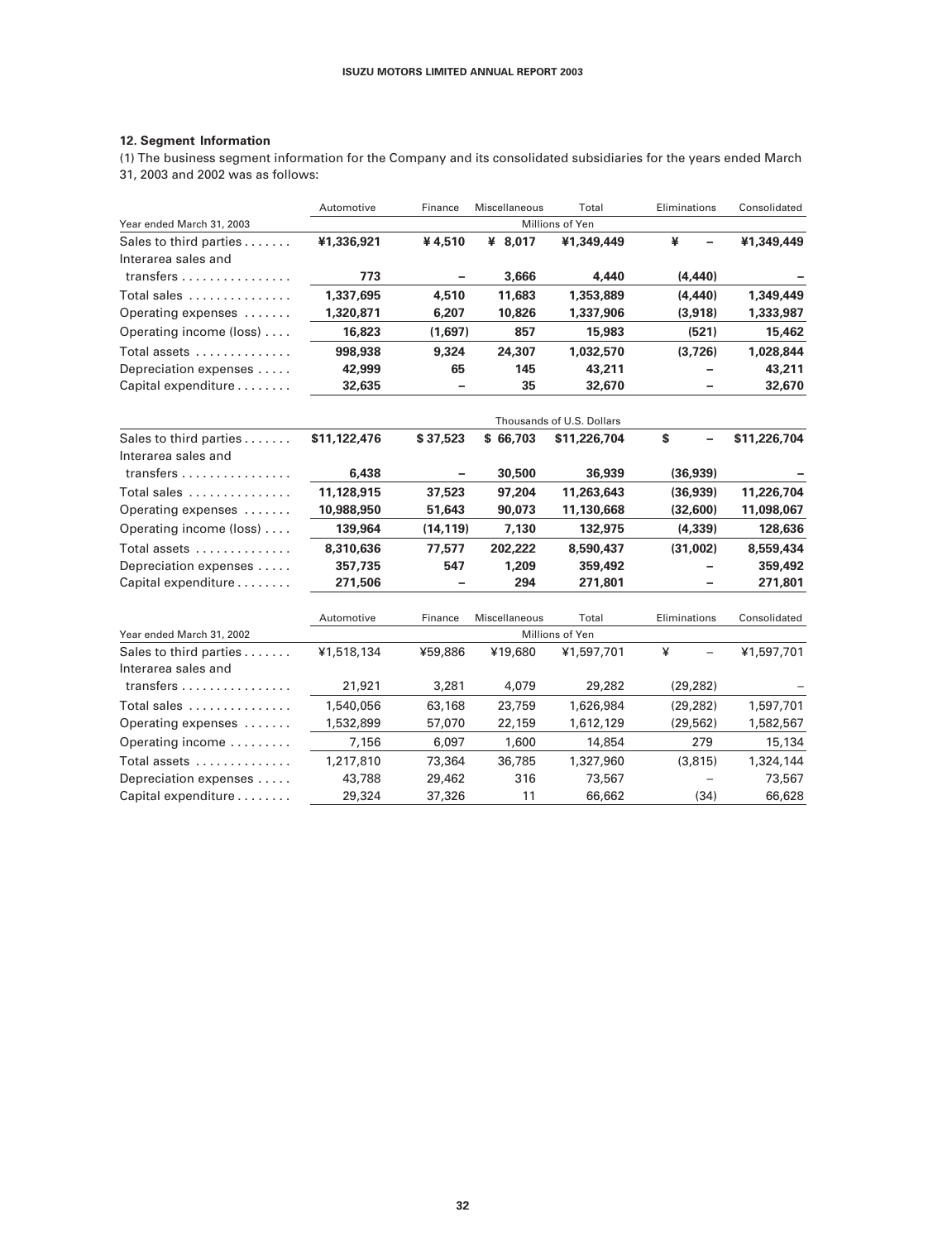|                                               | Japan        | North America           | Other     | Total                     | Eliminations | Consolidated |
|-----------------------------------------------|--------------|-------------------------|-----------|---------------------------|--------------|--------------|
| Year ended March 31, 2003                     |              |                         |           | Millions of Yen           |              |              |
| Sales to third parties<br>Interarea sales and | ¥812,932     | ¥351.543                | ¥184,973  | ¥1.349.449                | ¥            | ¥1,349,449   |
| transfers                                     | 129,523      | 8,664                   | 7,030     | 145,218                   | (145, 218)   |              |
| Total sales                                   | 942,455      | 360,208                 | 192,003   | 1,494,668                 | (145.218)    | 1,349,449    |
| Operating expenses                            | 923,139      | 371,727                 | 188,863   | 1,483,729                 | (149, 741)   | 1,333,987    |
| Operating income (loss)                       | 19,316       | (11, 518)               | 3,140     | 10,938                    | 4,523        | 15,462       |
| Total assets                                  | 901,618      | 84,043                  | 64,082    | 1,049,744                 | (20, 900)    | 1,028,844    |
|                                               |              |                         |           | Thousands of U.S. Dollars |              |              |
| Sales to third parties<br>Interarea sales and | \$6,763,164  | \$2,924,658 \$1,538,880 |           | \$11,226,704              | \$           | \$11,226,704 |
| transfers                                     | 1,077,566    | 72,087                  | 58,486    | 1,208,140                 | (1,208,140)  |              |
| Total sales                                   | 7,840,731    | 2,996,745               | 1,597,366 | 12,434,844                | (1,208,140)  | 11,226,704   |
| Operating expenses                            | 7,680,025    | 3,092,570               | 1,571,241 | 12,343,838                | (1,245,770)  | 11,098,067   |
| Operating income (loss)                       | 160,706      | (95, 824)               | 26,124    | 91,006                    | 37,630       | 128,636      |
| Total assets                                  | 7,500,983    | 699,201                 | 533,129   | 8,733,313                 | (173, 878)   | 8,559,434    |
|                                               | Japan        | North America           | Other     | Total                     | Eliminations | Consolidated |
| Year ended March 31, 2002                     |              |                         |           | Millions of Yen           |              |              |
| Sales to third parties                        | 830,639<br>¥ | ¥658,713                | ¥108,349  | ¥1,597,701                | ¥            | ¥1,597,701   |
| Interarea sales and                           |              |                         |           |                           |              |              |
| transfers                                     | 162,421      | 33,927                  | 6,293     | 202,642                   | (202, 642)   |              |
| Total sales                                   | 993,060      | 692,640                 | 114,642   | 1,800,343                 | (202.642)    | 1,597,701    |
| Operating expenses                            | 979,052      | 699,769                 | 111,165   | 1,789,987                 | (207,420)    | 1,582,567    |
| Operating income (loss)                       | 14,008       | (7, 129)                | 3,477     | 10,356                    | 4,777        | 15,134       |
| Total assets                                  | 1,015,159    | 259,600                 | 86,194    | 1,360,954                 | (36,809)     | 1,324,144    |

(2) The geographical segment information for the Company and its consolidated subsidiaries for the years ended March 31, 2003 and 2002 was as follows:

(3) Overseas sales, which include export sales of the Company and its domestic consolidated subsidiaries and sales (other than export to Japan) of the foreign consolidated subsidiaries, were as follows:

|                                           | North American  | Asian                     | Other       | Total        |  |
|-------------------------------------------|-----------------|---------------------------|-------------|--------------|--|
| Year ended March 31, 2003                 | Millions of Yen |                           |             |              |  |
|                                           | ¥377,503        | ¥210,736                  | ¥287,223    | 875,462<br>¥ |  |
| Consolidated net sales                    |                 |                           |             | 1,349,449    |  |
| Overseas sales per consolidated net sales | 28.0%           | 15.6%                     | 21.3%       | 64.9%        |  |
|                                           |                 | Thousands of U.S. Dollars |             |              |  |
|                                           | \$3,140,625     | \$1,753,213               | \$2,389,546 | \$7,283,385  |  |
| Consolidated net sales                    |                 |                           |             | 11,226,704   |  |
| Overseas sales per consolidated net sales | 28.0%           | 15.6%                     | 21.3%       | 64.9%        |  |
|                                           | North American  | Asian                     | Other       | Total        |  |
| Year ended March 31, 2002                 | Millions of Yen |                           |             |              |  |
|                                           | ¥705,314        | ¥127,503                  | ¥260,976    | ¥1,093,794   |  |
| Consolidated net sales                    |                 |                           |             | 1,597,701    |  |
| Overseas sales per consolidated net sales | 44.1%           | $8.0\%$                   | 16.3%       | 68.5%        |  |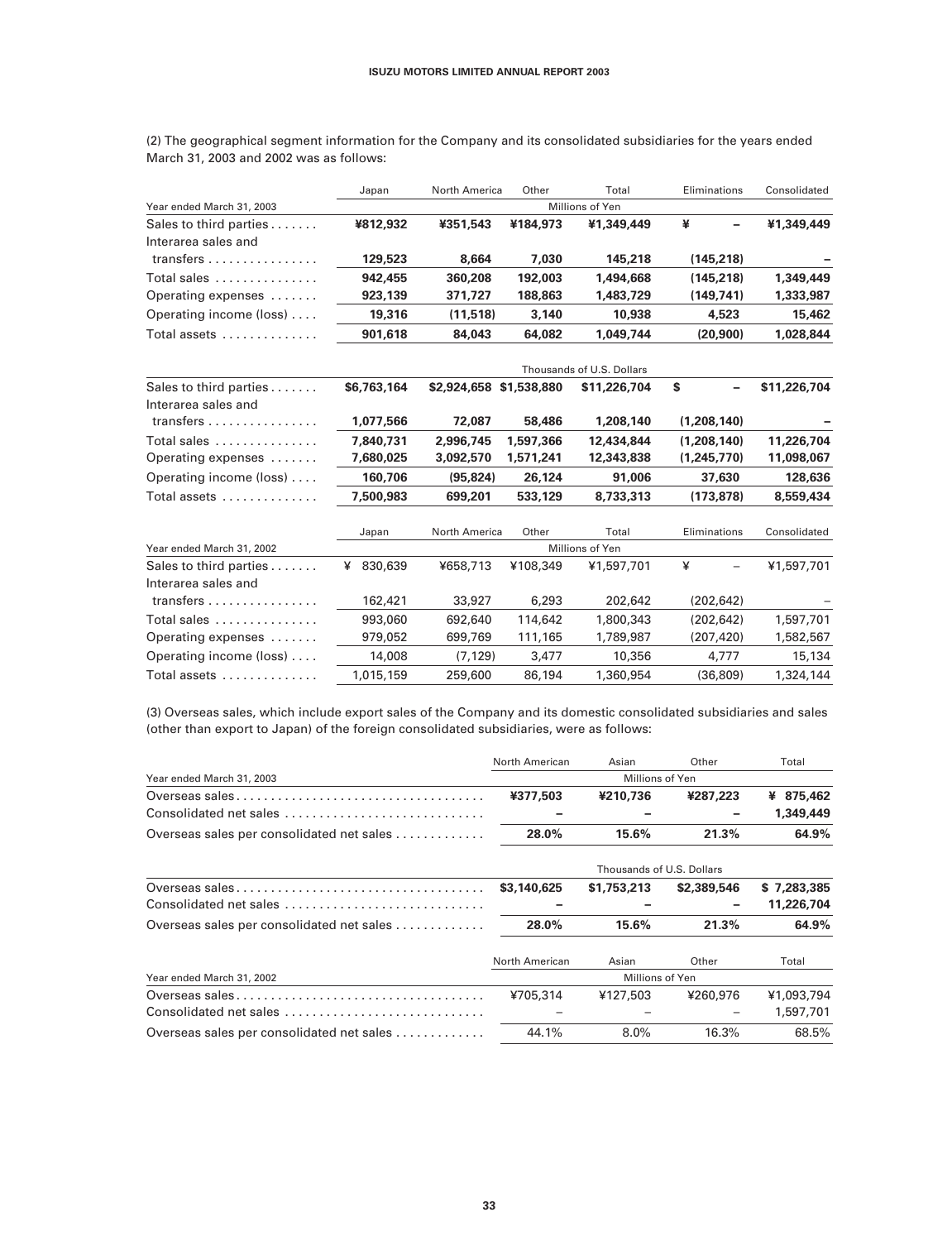### **Independent Auditors' Report**

#### **Shin Nihon & Co.**

To the Board of Directors Isuzu Motors Limited

We have audited the accompanying consolidated balance sheets of Isuzu Motors Limited and consolidated subsidiaries as of March 31, 2003, 2002 and 2001, and the related consolidated statements of operations, shareholders' equity, and cash flows for the years then ended, all expressed in yen. These financial statements are the responsibility of the Company's management. Our responsibility is to independently express an opinion on these financial statements based on our audits.

We conducted our audits in accordance with auditing standards, procedures and practices generally accepted and applied in Japan. Those standards, procedures and practices require that we plan and perform the audit to obtain reasonable assurance about whether the financial statements are free of material misstatement. An audit includes examining, on a test basis, evidence supporting the amounts and disclosures in the financial statements. An audit also includes assessing the accounting principles used and significant estimates made by management, as well as evaluating the overall financial statement presentation. We believe that our audits provide a reasonable basis for our opinion.

In our opinion, the financial statements referred to above present fairly, in all material respects, the consolidated financial position of Isuzu Motors Limited and consolidated subsidiaries at March 31, 2003, 2002 and 2001, and the consolidated results of their operations and their cash flows for the years then ended in conformity with accounting principles and practices generally accepted in Japan.

The U.S. dollar amounts in the accompanying consolidated financial statements with respect to the year ended March 31, 2003 are presented solely for convenience. Our audit also included the translation of yen amounts into U.S. dollar amounts and, in our opinion, such translation has been made on the basis described in Note 1 to the consolidated financial statements.

Shin Nihon & Co.

June 27, 2003

See Note 1 to the consolidated financial statements which explains the basis of preparation of the consolidated financial statements of Isuzu Motors Limited and consolidated subsidiaries under Japanese accounting principles and practices.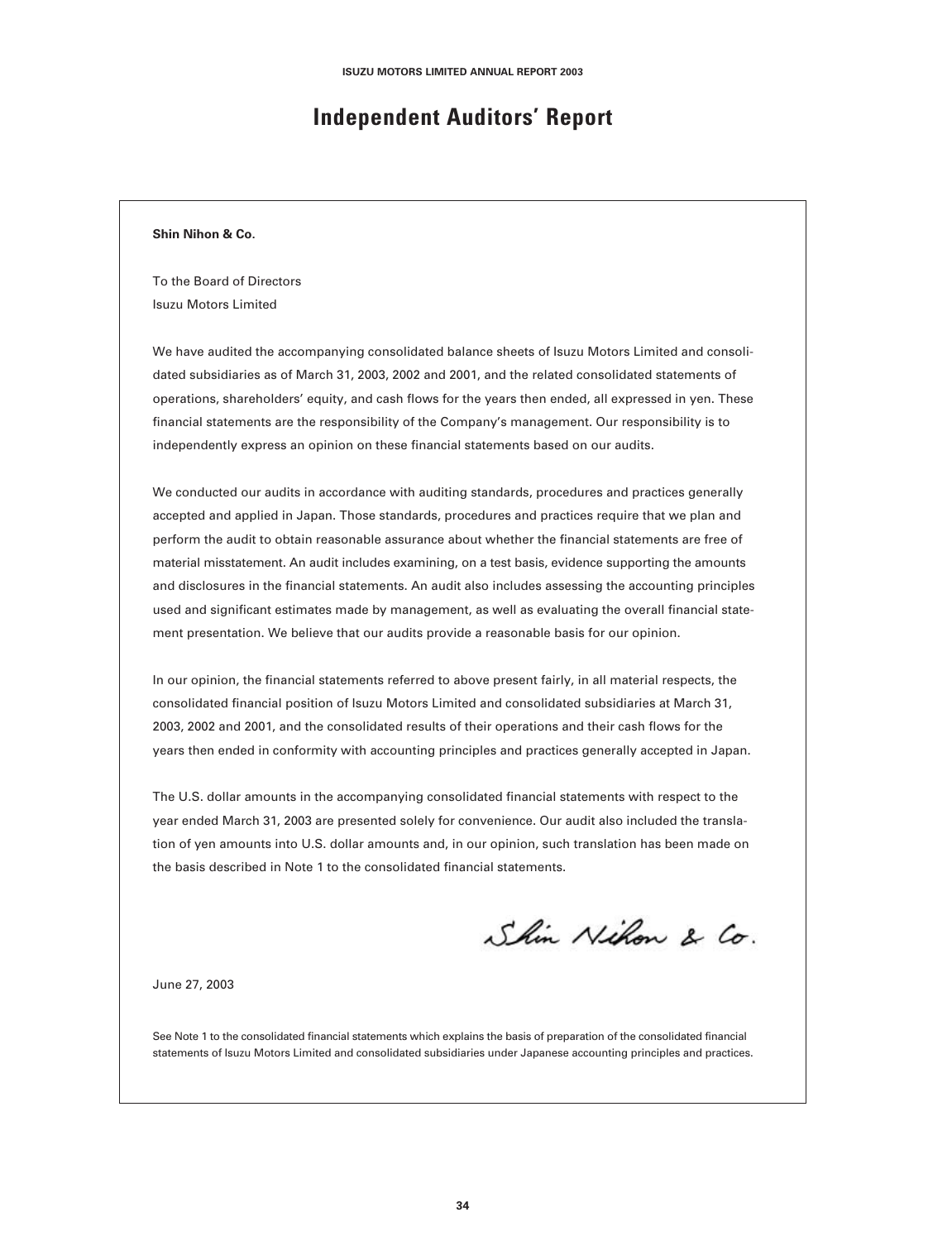## **CORPORATE DIRECTORY**

#### **OVERSEAS OFFICES**

#### **China**

Beijing Fortune Building, Room 1511 5 Dong San Huan Bei-Lu, Chao Yang District Beijing 100004, People's Republic of China Tel: 86-10-6590-8957

**Belgium** Sphere Business Park, Doornveld 1 B-Bus 3, 1731 Zellik, Belgium Tel: 32-2-463-0990

**PRINCIPAL DOMESTIC SUBSIDIARIES AND AFFILIATES**

**Kanagawa Isuzu Motors Co., Ltd. Isuzu Motors Kinki Co., Ltd. Isuzu Bus Manufacturing Ltd. Isuzu Estate Co., Ltd. Isuzu LINEX Corporation Tokyo Isuzu Motors Ltd. IFCO Inc. Automotive Foundry Co., Ltd. Jidosha Buhin Kogyo Co., Ltd. TDF Corporation**

#### **PRINCIPAL OVERSEAS SUBSIDIARIES AND AFFILIATES**

**Isuzu Motors Asia Ltd.** Address: 9 Temasek Boulevard #22-03, Suntec City Tower II Singapore 038989 Tel: 65-6339-9301

**Isuzu (China) Holding Co., Ltd.** Address: Beijing Fortune Building, Room 1510 5 Dong San Huang Bei-Lu, Chao Yang District Beijing 100004, People's Republic of China Tel: 86-10-6590-8951

**Qingling Motors Co., Ltd.** Address: 1 Xiexing Road Zhongliangshan, Jiulongpo District Chongqing, People's Republic of China Tel: 86-23-6526-4125

**Guangzhou Isuzu Bus Co., Ltd.** Address: Shang Yuan Gang Yan Ling, Guangzhou, People's Republic of China Tel: 86-20-3708-1832

**Isuzu (Shanghai) Tradetech Co., Ltd.** Address: Waigaoqiao Building, Room 1407 Jilong Road, Waigaoqiao Free Trade Zone Shanghai 200131, People's Republic of China Tel: 86-21-5869-6111

**Beijing Beiling Special Automobile Co., Ltd.** Address: No. 62, Kunming Hu Nanlu,

Haidian District Beijing, People's Republic of China Tel: 86-10-8843-7224

**Isuzu Philippines Corporation**

Address: 114 Technology Avenue Laguna Technopark Phase II Biñan Laguna 4024, Philippines Tel: 63-2-842-0241

#### **Isuzu Autoparts Manufacturing Corporation**

Address: 114 North Main Avenue Phase III Special Economic Zone, Laguna Technopark Biñan, Laguna 4024, Philippines Tel: 63-49-541-1458

**Isuzu Vietnam Co., Ltd.** Address: 100 Quang Trung Street Ward 11, Go Vap District Ho Chi Minh City, S.R. Vietnam Tel: 84-8-8959200

**P.T. Mesin Isuzu Indonesia** Address: JL. Kaliabang No. 1, Pondok Ungu Kelurahan Medan SatriaKec. Bekasi Barat Bekasi, West Java, Indonesia Tel: 62-21-8879994

**P.T. Pantja Motor** Address: JL. Gaya Motor III No. 5, Sunter II Jakarta 14330, Indonesia Tel: 62-21-6501000

**P.T. Astra Isuzu Casting Company** Address: JL. Tol Jakarta-Cikampek Km 47 Kawasan Kiic Lot 6-9, Karawang, Indonesia Tel: 62-21-8904590

**Isuzu Motors Co., (Thailand) Ltd.** Address: 38 Poochaosamingprai Road Samrong-Tai, Phrapradaeng Samutprakarn 10130, Thailand Tel: 66-2-394-2541

**Tri Petch Isuzu Sales Co., Ltd.** Address: 1088 Vibhavadi Rangsit Road Ladyao, Chatuchak, Bangkok 10900, Thailand Tel: 66-2-966-2111~30

**Isuzu Engine Manufacturing Co., (Thailand) Ltd.** Address: Lat Krabang Industrial Estate 122 Moo 4, Chalongkrung Road, Lamplatew, Lat Krabang Bangkok 10520, Thailand Tel: 66-2-326-0916~9

**Isuzu Technical Center of Asia Co., Ltd.** Address: 6th Floor, Isuzu Building, 38 Kor., Moo 9, Poochaosamingprai Road, Samrong-Tai Phrapradaeng Samutprakarn 10130, Thailand Tel: 66-2-394-2541

**Thai International Die Making Co., Ltd.** Address: 331-332 Bangpoo Industrial Estate Sukumvit Road, Amphur Muang Samutprakarn, 10280, Thailand Tel: 66-2-324-0511

**IT Forging (Thailand) Co., Ltd.** Address: Siam Eastern Industrial Park 60/7 Moo 3T. Mabyangporn, A. Pluakdaeng Rayong 21140, Thailand Tel: 66-38-891-380

**Isuzu (Thailand) Co., Ltd.** Address: 6th Floor, Isuzu Building, 38 Kor., Moo 9, Poochaosamingprai Road, Samrong-Tai Phrapradaeng Samutprakarn 10130, Thailand Tel: 66-2-755-9340~4

**Isuzu Operations (Thailand) Co., Ltd.** Address: 1088 Vibhavadi Rangsit Road, Ladyao Chatuchak, Bangkok 10900, Thailand Tel: 66-2-966-2222

#### **Malaysian Truck and Bus Sdn. Bhd.**

Address: Kawasan Perindustrian Peramu Jaya, P.O. Box 3, 26607 Pekan Pahang, Darul Makmur, Malaysia Tel: 60-9-426-0340

#### **Anadolu Isuzu Otomotiv Sanayi Ve Ticaret A.S.**

Address: Yedi Pinarlar Mevkii Sekerpinar Koyu Gebze, Kocaeli, Turkey Tel: 90-262-658-8433

**Isuzu Motors Europe Ltd.** Address: Suite 24, The Courtyards Croxley Business Park, Hatters Lane, Watford Hertfordshire WD18 8NS, U.K. Tel: 44-1923-231-580

**Isuzu Truck (UK) Ltd.**

Address: Thundridge Business Park, Thundridge near Ware, Hertfordshire SG12 0SS, U.K. Tel: 44-1920-463962

**Isuzu Motors Germany GmbH** Address: Weiherfeld 2

D-65462, Ginsheim-Gustavsburg, Germany Tel: 49-6134-558-0

**Isuzu Motors Polska Sp. zo. o.** Address: Ul. Towarowa 50 43-100 Tychy, The Republic of Poland Tel: 48-32-219-9600

**General Motors Egypt S.A.E.**

Address: Abu-El Feda Building 3 Abu El Feda Street, Zamalek, Cairo, Egypt Tel: 20-2-340-4004

**Isuzu Motors America, Inc.** Address: 46401 Commerce Center Drive Plymouth Township, Michigan 48170, U.S.A. Tel: 1-734-455-7595

**American Isuzu Motors Inc.** Address: 13340 183rd Street Cerritos, California 90702-6007, U.S.A. Tel: 1-562-229-5000

**Isuzu Commercial Truck of America Inc.**

Address: 16323 Shoemaker Avenue, Cerritos, California 90703, U.S.A. Tel: 1-562-229-5000

**DMAX, Ltd.**

Address: 3100 Dryden Road Moraine, Ohio 45439, U.S.A. Tel: 1-937-425-9721

**General Motors Isuzu Commercial Truck, LLC**

Address: 13340 183rd Street, Cerritos, California 90702-6007, U.S.A. Tel: 1-562-229-5000

**Isuzu-General Motors Australia Ltd.**

Address: 858 Lorimer Street Port Melbourne, Victoria 3207, Australia Tel: 61-3-9644-6666

**Taiwan Isuzu Motors Co., Ltd.** Address: 2-2 Lane 310, Sec. 2, Sha-Tien Road Ta Tu, Taichung Hsien, Taiwan, R.O.C. Tel: 886-42-699-7600

**(Taipei Branch)** Address: 363, Sung Chiang Road Taipei, 10478 Taiwan, R.O.C. Tel: 886-2-2503-7221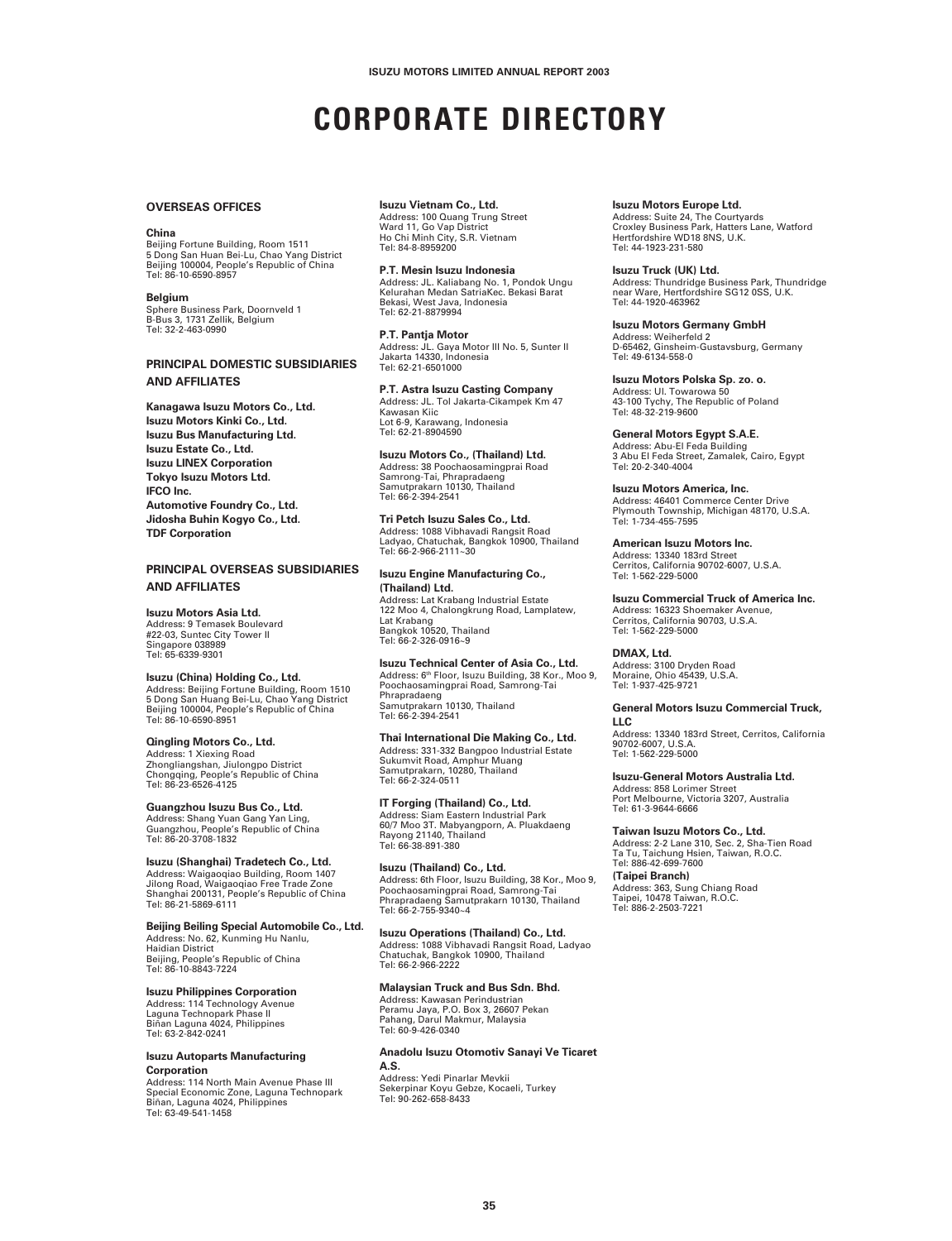## **CORPORATE DATA**

### **Isuzu Motors Limited**

#### **Date of Establishment**

April 9, 1937

#### **Head Office**

26-1, Minami-oi 6-chome, Shinagawa-ku, Tokyo 140-8722, Japan Tel: 03-5471-1141 Facsimile: 03-5471-1043

#### **Plants and Other Facilities**

Kawasaki Plant Heavy-duty trucks and buses, engines and parts Tochigi Plant Engines and parts

Fujisawa Plant Medium- and light-duty trucks, engines, components and parts The Hokkaido Plant, which manufactures engines, and the Hokkaido Proving Ground were spun off into different companies in October 2002. They changed their names to Isuzu Engine Manufacturing Hokkaido Co., Ltd. and Wa.com Hokkaido Co., Ltd., respectively.

#### **Common Stock, Preferred Stock and Number of Shareholders**

|                      |                     | <b>Preferred Stock</b> |            |            |            |  |  |
|----------------------|---------------------|------------------------|------------|------------|------------|--|--|
|                      | <b>Common Stock</b> | Class I                | Class II   | Class III  | Class IV   |  |  |
| Shares authorized:   | 3,369,000,000       | 37,500,000             | 37,500,000 | 25,000,000 | 25,000,000 |  |  |
| Shares issued:       | 748,526,911         | 37,500,000             | 37,500,000 | 25,000,000 | 25,000,000 |  |  |
| No. of shareholders: | 67,021              | b                      | h.         |            |            |  |  |

#### **Major Shareholders (% of total)**

| (Common Stock)                                 |         | (Class I Preferred Stock)                |          |
|------------------------------------------------|---------|------------------------------------------|----------|
| <b>General Motors Limited</b>                  | (12.04) | Mizuho Corporate Bank Ltd.               | (68.52)  |
| Mizuho Corporate Bank Ltd.                     | (6.80)  | UFJ Bank Ltd.                            | (11.89)  |
| Itochu Corporation                             | (2.55)  | The Bank of Yokohama Ltd.                | (7.28)   |
| Isuzu Motors Vendors' Shareholding Association | (1.54)  | The Bank of Tokyo-Mitsubishi Ltd.        | (6.31)   |
| Nihon Mutual Life Insurance Company            | (1.45)  | Mitsubishi Trust and Banking Corporation | (6.00)   |
| Asahi Mutual Life Insurance Company            | (1.45)  | (Class II Preferred Stock)               |          |
| The Tokio Marine and Fire Insurance Co., Ltd.  | (1.38)  | Mizuho Corporate Bank Ltd.               | (68.52)  |
| Mitsui Sumitomo Insurance Company, Limited     | (1.28)  | UFJ Bank Ltd.                            | (11.89)  |
| Isuzu Motors Employees' Shareholding           |         | The Bank of Yokohama Ltd.                | (7.28)   |
| Association                                    | (1.22)  | The Bank of Tokyo-Mitsubishi Ltd.        | (6.31)   |
| Dai-Ichi Mutual Life Insurance Company         | (1.20)  | Mitsubishi Trust and Banking Corporation | (6.00)   |
|                                                |         | (Class III Preferred Stock)              |          |
|                                                |         | Mizuho Corporate Bank Ltd.               | (100.00) |
|                                                |         | (Class IV Preferred Stock)               |          |
| <b>Transfer Agent</b>                          |         | Mizuho Corporate Bank Ltd.               | (100.00) |
|                                                |         |                                          |          |

UFJ Trust Bank Ltd.

10-11, Higashisuna 7-chome, Koto-ku, Tokyo 137-8081, Japan

(As of March 31, 2003)